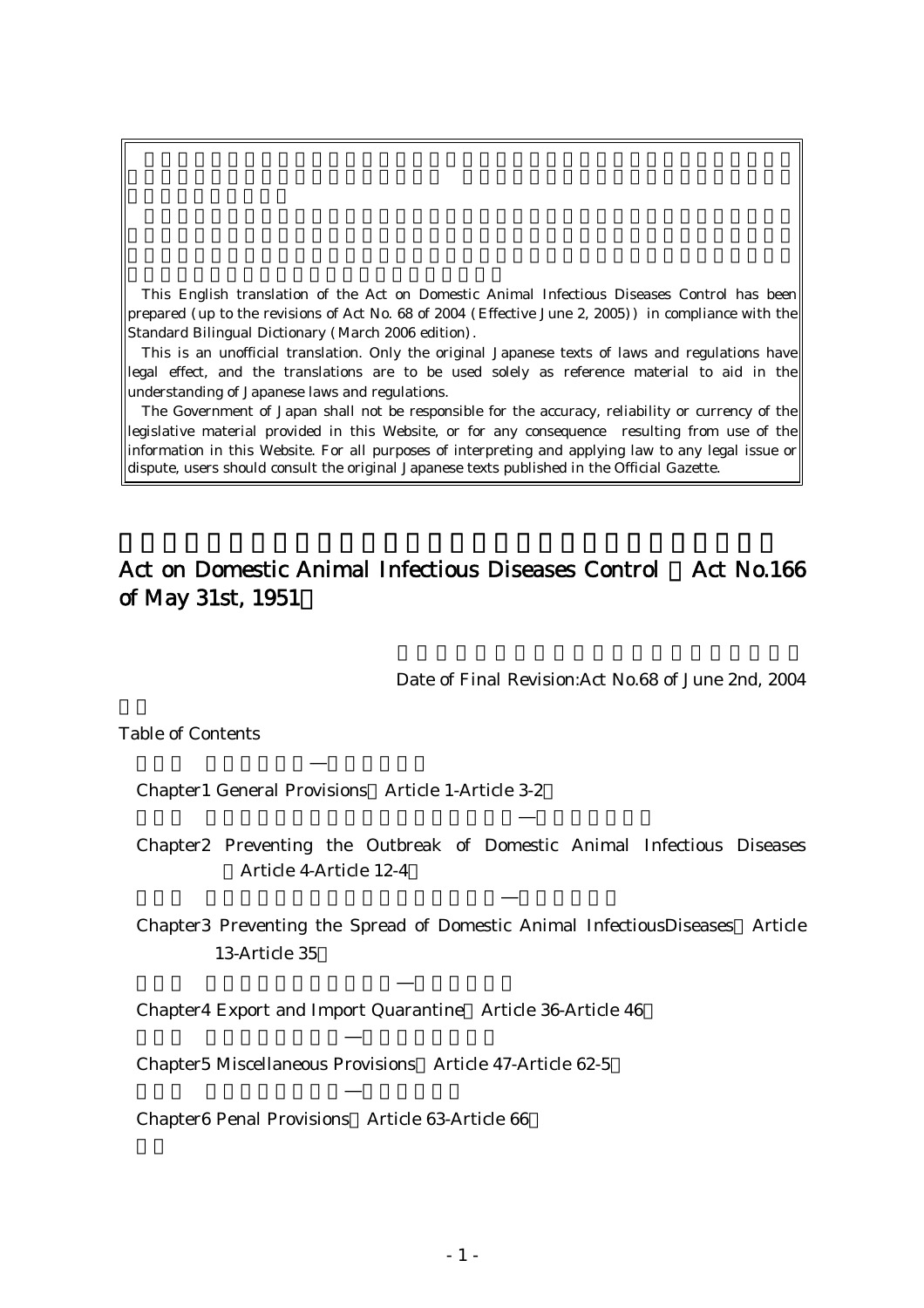Supplementary Provisions

### Chapter 1 General Provisions

### Article 1 Purpose

The purpose of this Act shall be to promote the livestock industry by preventing the outbreak or spread of domestic animal infectious diseases among (including parasitic diseases; the same shall apply hereinafter).

### Article 2 Definitions

( )1 In this Act, "domestic animal infectious diseases" shall refer to the infectious diseases listed in the left-hand column of the following Table as pertaining to the domestic animals listed in the corresponding row of the right-hand column, and other domestic animals specified for each infectious disease by Cabinet Order.

|     | Type of infectious disease        | Species of domestic animal         |
|-----|-----------------------------------|------------------------------------|
|     |                                   |                                    |
| (1) | Rinderpest                        | Cattle, sheep, goats, pigs         |
|     |                                   |                                    |
| (2) | Contagious bovine pleuropneumonia | Cattle                             |
|     |                                   |                                    |
| (3) | Foot-and-mouth disease            | Cattle, sheep, goats, pigs         |
|     |                                   |                                    |
| (4) | Infectious encephalitis           | Cattle, horses, sheep, goats, pigs |
|     |                                   |                                    |
| (5) | Rabies                            | Cattle, horses, sheep, goats, pigs |
|     |                                   |                                    |
| (6) | Vesicular stomatitis              | Cattle, horses, pigs               |
|     |                                   |                                    |
| (7) | Rift Valley fever                 | Cattle, sheep, goats               |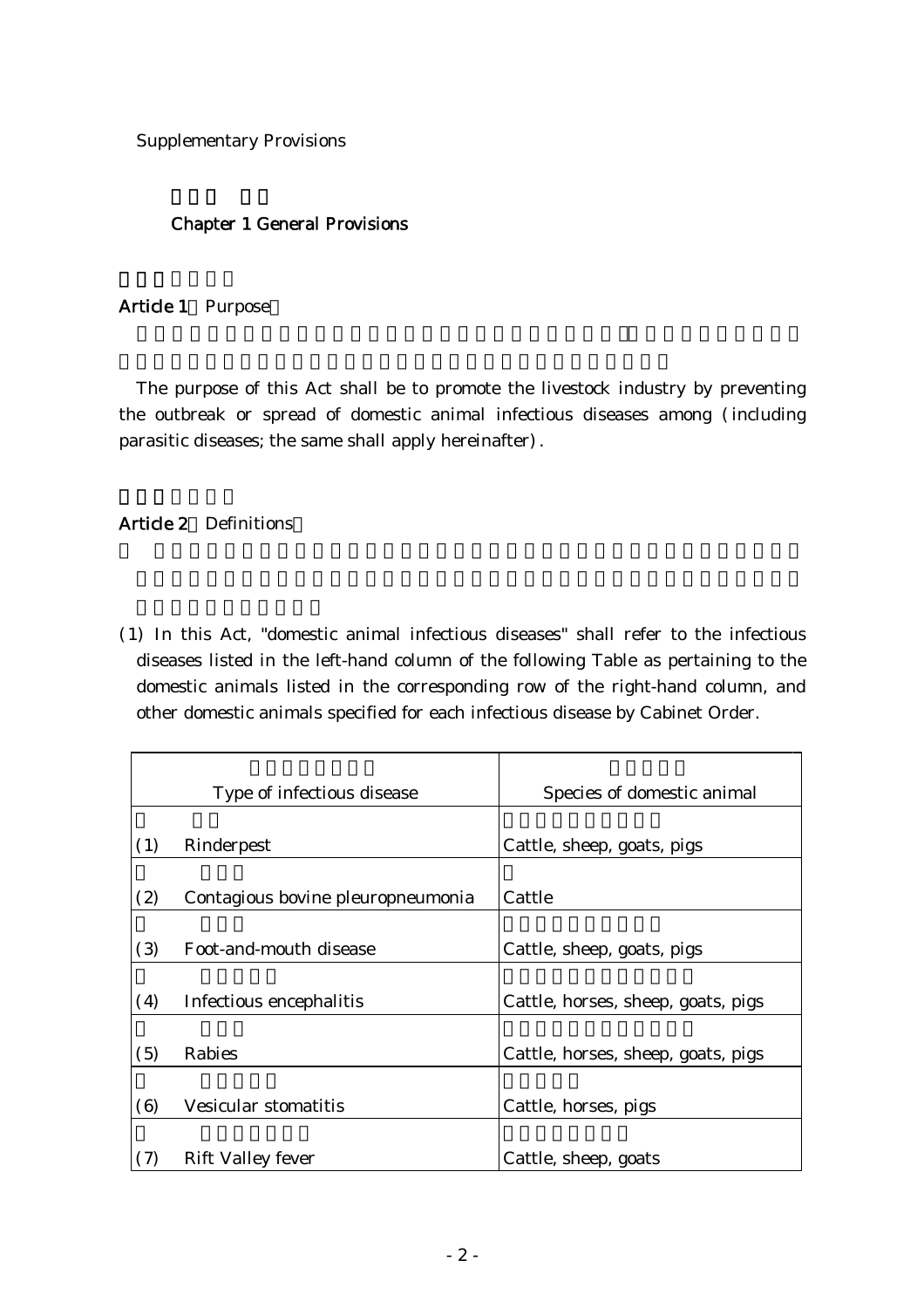| Anthrax<br>(8)                                                                                                                                                                        | Cattle, horses, sheep, goats, pigs |
|---------------------------------------------------------------------------------------------------------------------------------------------------------------------------------------|------------------------------------|
| (9)<br>Hemorrhagic septicemia                                                                                                                                                         | Cattle, sheep, goats, pigs         |
| <b>Brucellosis</b><br>(10)                                                                                                                                                            | Cattle, sheep, goats, pigs         |
| Tuberculosis<br>(11)                                                                                                                                                                  | Cattle, goats                      |
| Johne's disease<br>(12)                                                                                                                                                               | Cattle, sheep, goats               |
| Piroplasmosis (limited to that caused<br>(13)<br>by pathogens prescribed by Ordinance of the<br>Ministry of Agriculture, Forestry and<br>Fisheries; the same shall apply hereinafter) | Cattle, horses                     |
| Anaplasmosis (limited to that caused<br>(14)<br>by pathogens prescribed by Ordinance of the<br>Ministry of Agriculture, Forestry and<br>Fisheries; the same shall apply hereinafter)  | Cattle                             |
| Transmissible spongiform Cattle, sheep, goats<br>(15)<br>encephalopathy                                                                                                               |                                    |
| Glanders<br>(16)                                                                                                                                                                      | horses                             |
| Equine infectious anemia<br>(17)                                                                                                                                                      | horses                             |
| African horse sickness<br>(18)                                                                                                                                                        | horses                             |
| Classical swine fever<br>(19)                                                                                                                                                         | pigs                               |
| African swine fever<br>(20)                                                                                                                                                           | pigs                               |
| Swine vesicular disease<br>(21)                                                                                                                                                       | pigs                               |
| Fowl cholera                                                                                                                                                                          | Chickens, ducks, quails            |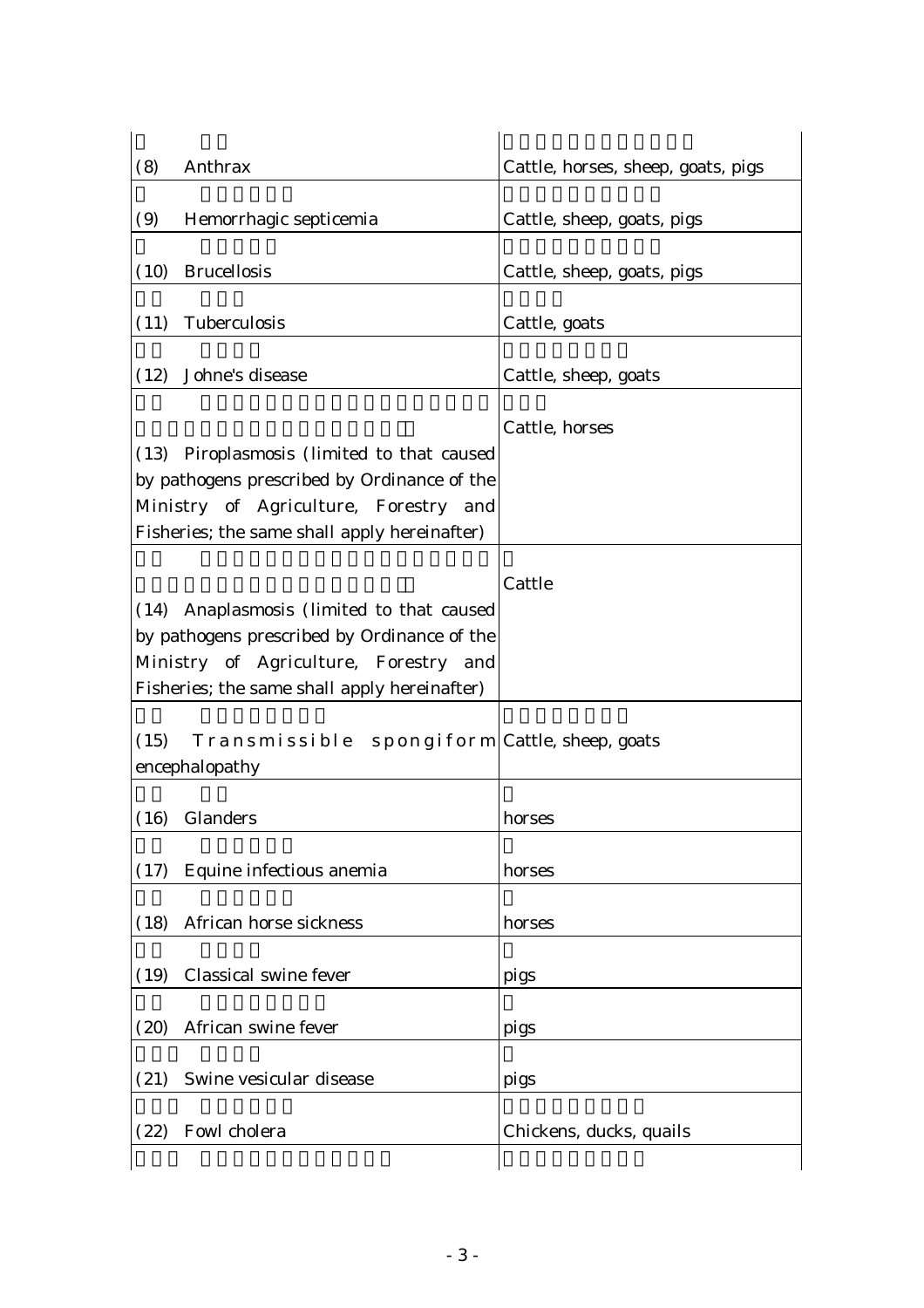| (23)<br>Highly pathogenic avian influenza    | Chickens, ducks, quails |
|----------------------------------------------|-------------------------|
|                                              |                         |
| Newcastle disease<br>(24)                    | Chickens, ducks, quails |
|                                              |                         |
|                                              | Chickens, ducks, quails |
| (25) Avian salmonellosis (limited to that    |                         |
| caused by pathogens prescribed by            |                         |
| Ordinance of the Ministry of Agriculture,    |                         |
| Forestry and Fisheries; the same shall apply |                         |
| hereinafter)                                 |                         |
|                                              |                         |
| Foul brood<br>$\left( 26\right)$             | Honeybees               |

- (2) In this Act, "affected animals" shall mean domestic animals that have contracted a domestic animal infectious disease (excluding foulbrood), and "suspected affected animals" shall mean domestic animals that are suspected of being affected animals or are likely to become affected animals because they have come into contact or are suspected of having come into contact with the pathogens of rinderpest, contagious bovine pleuropneumonia, foot-and-mouth disease, rabies, glanders or African swine fever.
- (3) The Minister of Agriculture, Forestry and Fisheries must, when intending to propose the enactment, amendment or abolition of the Cabinet Orders in paragraph 1, first consult the opinion of the Council of Food, Agriculture and Rural Area Policies.

# Article 3 Application to Managers

Provisions concerning owners of domestic animals, objects or facilities in this Act (excluding the provisions of Article 56 and Articles 58 through 60) shall apply equally to persons other than owners who manage said domestic animals, objects or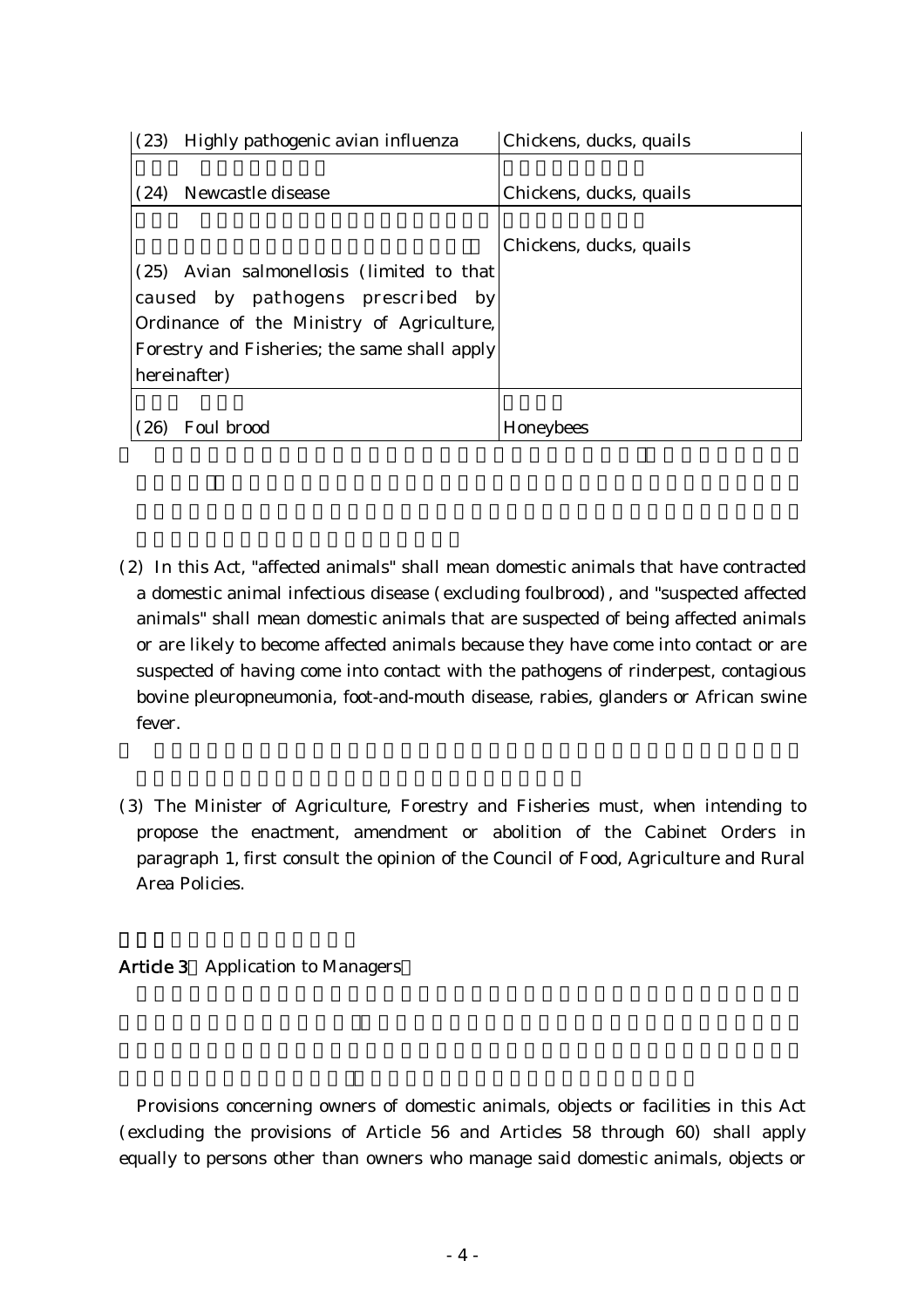facilities (excluding forwarding agents who are entrusted with the transportation of said domestic animals, objects or facilities by means of railways, tramways, automobiles, ships or aircraft), when such persons exist.

Article 3-2 Specific Domestic Animal Infectious Disease Quarantine Guidelines

- ( )1 The Minister of Agriculture, Forestry and Fisheries shall prepare and publicly announce guidelines for the comprehensive implementation of inspection, disinfection, restriction of movement of domestic animals, etc., and other measures that become necessary with respect to domestic animal infectious diseases prescribed by Ordinance of the Ministry of Agriculture, Forestry and Fisheries as diseases for which measures must be taken particularly comprehensively to prevent the outbreak or spread thereof, in accordance with said domestic animal infectious diseases (hereafter in this Article referred to as "Specific Domestic Animal Infectious Disease Quarantine Guidelines").
- (2) Prefectural governors and mayors of municipalities shall take measures to prevent the outbreak or spread of domestic animal infectious diseases under the provisions of this Act, based on the Specific Domestic Animal Infectious Disease Quarantine Guidelines.
- (3) The Minister of Agriculture, Forestry and Fisheries must, when intending to prepare, amend or abolish Specific Domestic Animal Infectious Disease Quarantine Guidelines, first consult the opinion of the Council of Food, Agriculture and Rural Area Policies.

# Chapter 2 Preventing The Outbreak Of Domestic Animal Infectious Diseases

Article 4 Obligation to Notify Concerning Infectious Diseases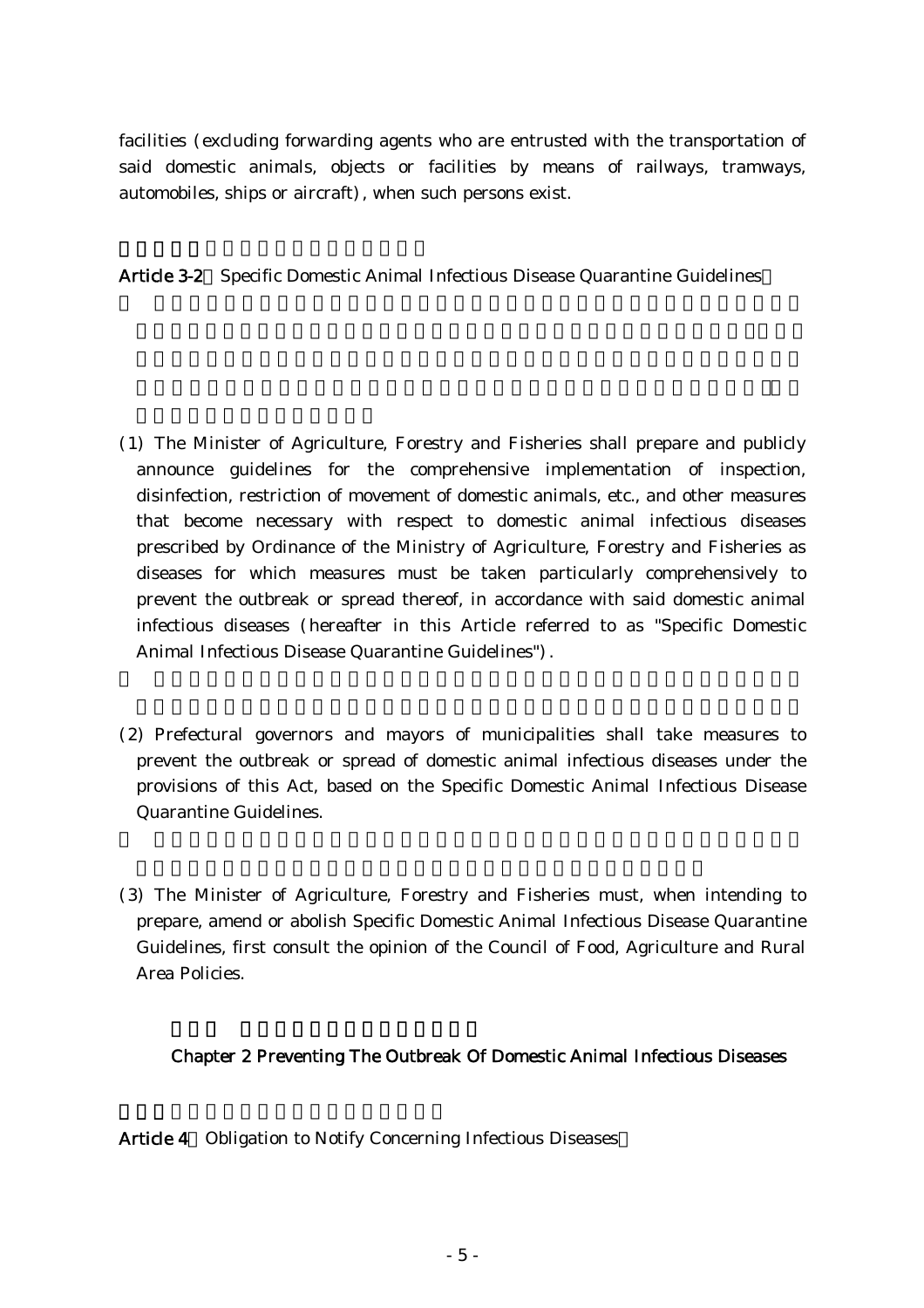- ( )1 On discovering that a domestic animal has contracted or is suspected of having contracted an infectious disease other than domestic animal infectious diseases (limited to those prescribed by Ordinance of the Ministry of Agriculture, Forestry and Fisheries; hereinafter referred to as "notifiable infectious diseases"), the veterinarian who diagnosed said domestic animal or conducted post-mortem inspection of its carcass must notify the prefectural governor who has jurisdiction over the locality of said domestic animal or its carcass to that effect without delay, in accordance with procedures prescribed by Ordinance of the Ministry of Agriculture, Forestry and Fisheries.
- (2) The Minister of Agriculture, Forestry and Fisheries must, when intending to enact, amend or abolish Ordinances of the Ministry of Agriculture, Forestry and Fisheries specifying the infectious diseases in the preceding paragraph, first consult the opinion of the Minister of Health, Labour and Welfare from the perspective of public hygiene, and must also consult the opinion of the Council of Food, Agriculture and Rural Area Policies.
- (3) The provisions of paragraph 1 shall not apply when it is discovered that a domestic animal has contracted or is suspected of having contracted a notifiable infectious disease in the course of inspection under the provisions of Article 40 or Article 45, or to other cases prescribed by Ordinance of the Ministry of Agriculture, Forestry and Fisheries.
- (4) Prefectural governors must, on receiving notification under the provisions of paragraph 1, notify the mayors of municipalities who have jurisdiction over the locality of such domestic animals or their carcasses to that effect, and also report to the Minister of Agriculture, Forestry and Fisheries, in accordance with procedures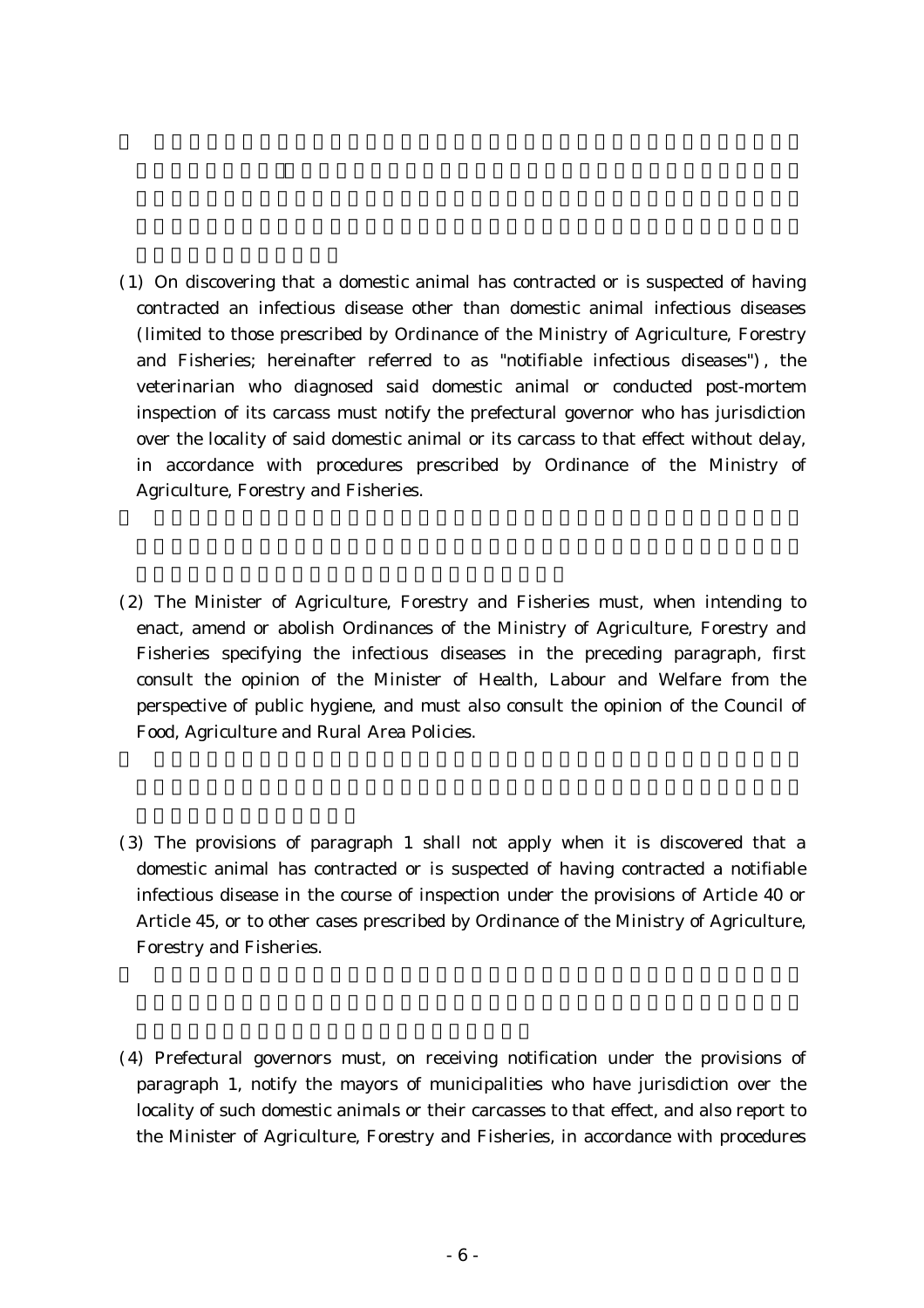prescribed by Ordinance of the Ministry of Agriculture, Forestry and Fisheries.

Article 4-2 Obligation to Notify Concerning New Diseases

- ( )1 On discovering that a domestic animal has contracted or is suspected of having contracted a disease whose pathological condition or outcome of treatment is clearly different from those of a previously known domestic animal infectious disease (hereinafter referred to as "new disease"), the veterinarian who diagnosed said domestic animal or conducted post-mortem inspection of its carcass must notify the prefectural governor who has jurisdiction over the locality of said domestic animal or its carcass to that effect without delay, in accordance with procedures prescribed by Ordinance of the Ministry of Agriculture, Forestry and Fisheries.
- $(2)$  The provisions of the preceding paragraph shall not apply when it is discovered that a domestic animal has contracted or is suspected of having contracted a new disease in the course of inspection under the provisions of Article 40 or Article 45, or to other cases prescribed by Ordinance of the Ministry of Agriculture, Forestry and Fisheries.
- (3) Prefectural governors shall, on receiving notification under the provisions of paragraph 1, order the owner of the domestic animal or its carcass pertaining to said notification to have said domestic animal or its carcass undergo inspection by a prefectural animal health inspector.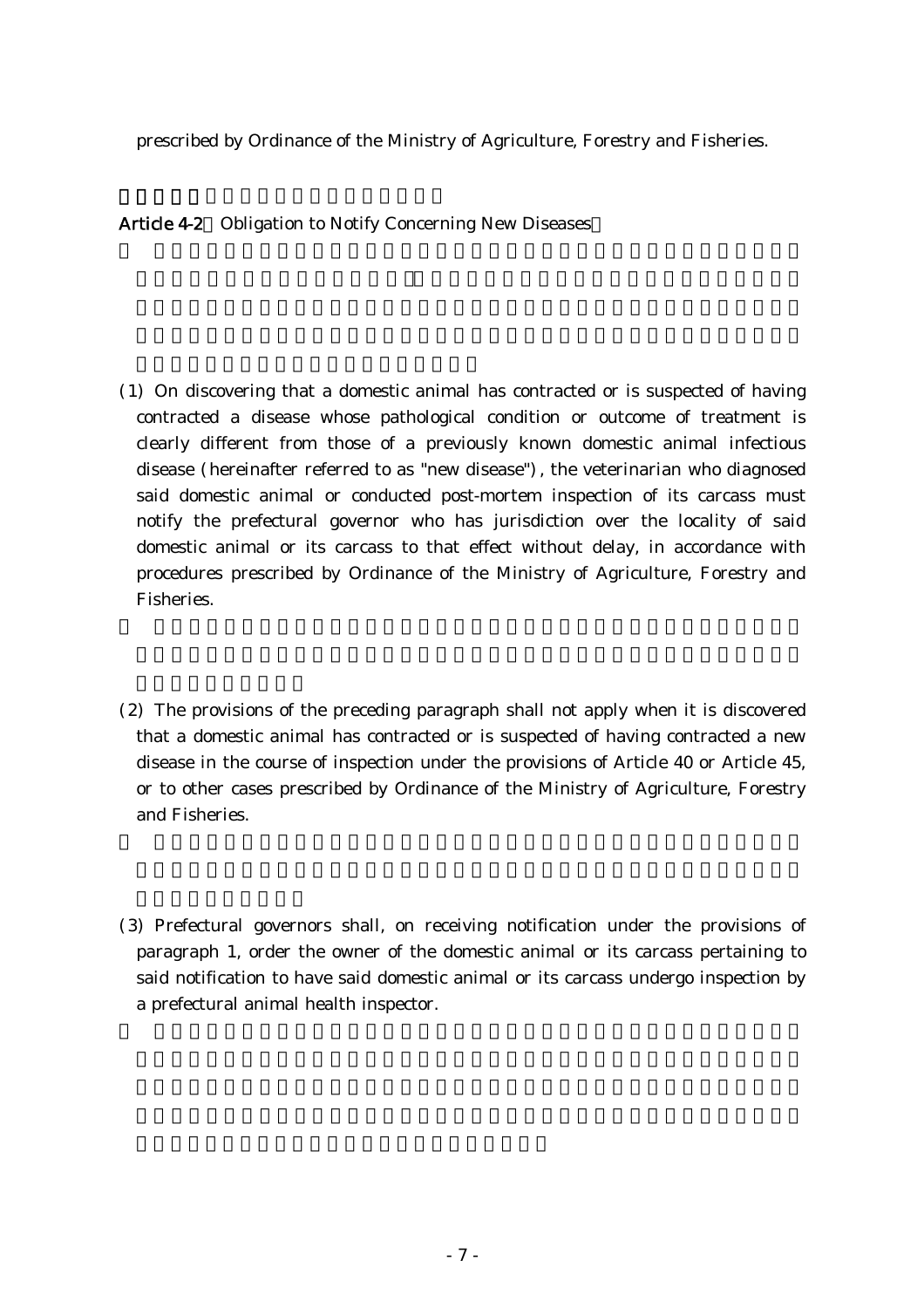- $(4)$  If it is proved, from the inspection in the preceding paragraph, that the disease which said domestic animal has contracted or is suspected of having contracted is a new disease and is a domestic animal infectious disease, and when deeming it necessary to prevent the outbreak of said disease, the prefectural governor must report to the Minister of Agriculture, Forestry and Fisheries to that effect, and must also notify the mayor of the municipality who has jurisdiction over the locality of said domestic animal or its carcass, in accordance with procedures prescribed by Ordinance of the Ministry of Agriculture, Forestry and Fisheries.
- (5) In cases in the preceding paragraph, the prefectural governor shall order the owner of said domestic animal or its carcass to have said domestic animal or its carcass undergo inspection by a prefectural animal health inspector, in order to ascertain the status of the outbreak of the domestic animal infectious disease in said paragraph and to investigate the pathogens and cause of said disease.
- ( )6 Orders under the provisions of the preceding paragraph shall be issued by making public notice of the matters listed below not later than 3 days before the date of implementation thereof, in accordance with procedures prescribed by Ordinance of the Ministry of Agriculture, Forestry and Fisheries.
	- (i) The purpose of implementation
	- (ii) The area subject to implementation
	- (iii) The species and scope of domestic animals or their carcasses subject to implementation
	- (iv) The date of implementation
	- $(v)$  The method of inspection
- (7) The Minister of Agriculture, Forestry and Fisheries must, on receiving a report under the provisions of paragraph 4, make efforts to conduct experimental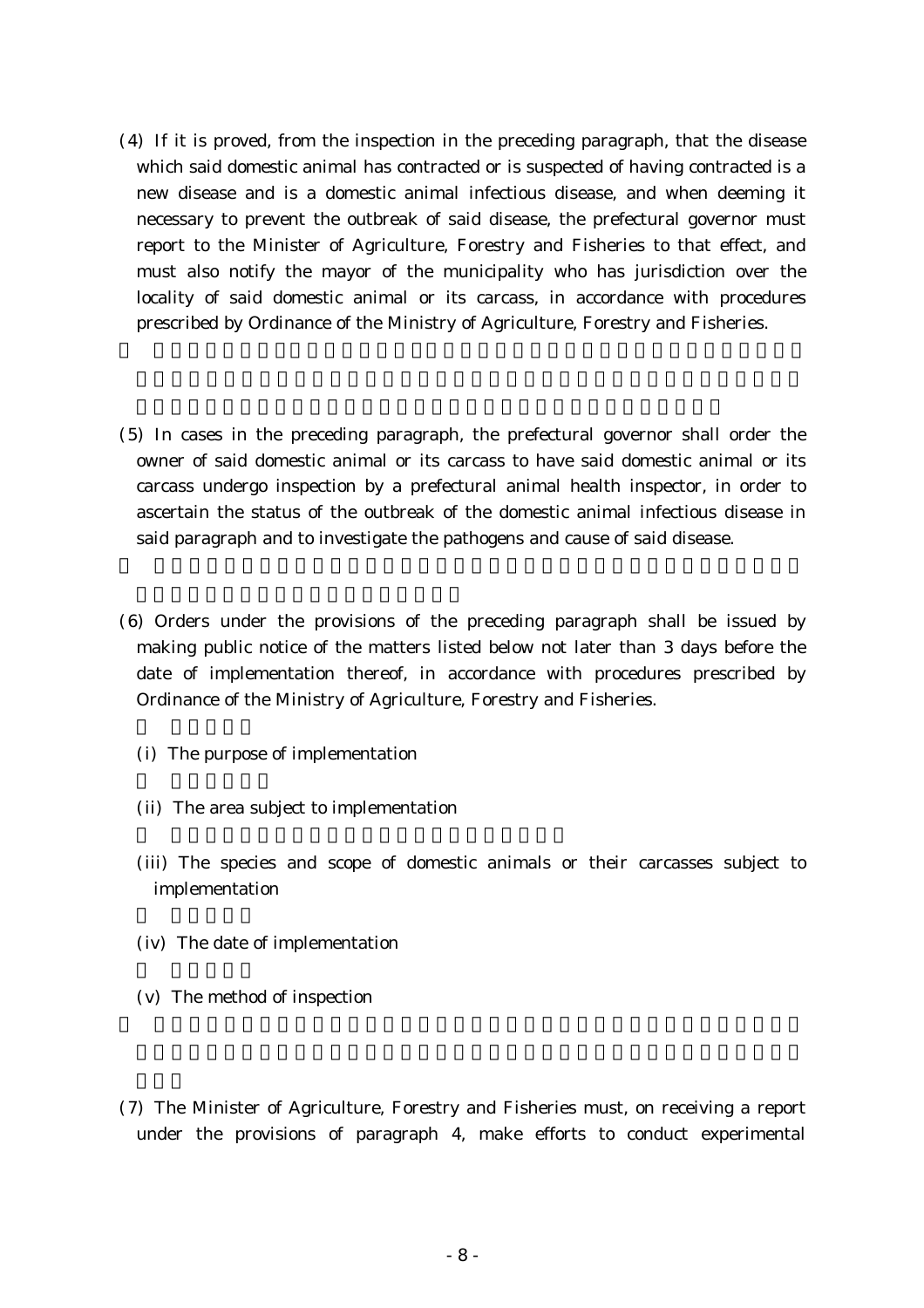research, gather information and carry out other action necessary to prevent the outbreak of the domestic animal infectious disease in said paragraph.

Article 5 Inspection to Ascertain the Status of Outbreaks of Monitored Infectious Diseases

- ( )1 Prefectural governors may, in the manner prescribed by Ordinance of the Ministry of Agriculture, Forestry and Fisheries, order the owners of domestic animals or their carcasses to have said domestic animals or their carcasses undergo inspection by prefectural animal health inspectors to ascertain the status and progress of outbreaks ( referred to as "status of outbreaks, etc." in paragraph 4 below) of domestic animal infectious diseases or notifiable infectious diseases (hereinafter referred to collectively as "monitored infectious diseases") when necessary for preventing or predicting such outbreaks.
- (2) Orders under the provisions of the preceding paragraph shall be issued by making public notice of the matters listed below not later than 10 days before the date of implementation thereof, in accordance with procedures prescribed by Ordinance of the Ministry of Agriculture, Forestry and Fisheries, provided, however, that this period may be shortened to 3 days in the event of an emergency.
	- (i) The purpose of implementation
	- (ii) The area subject to implementation
	- (iii) The species and scope of domestic animals or their carcasses subject to implementation
	- (iv) The date of implementation
	- $(v)$  The method of inspection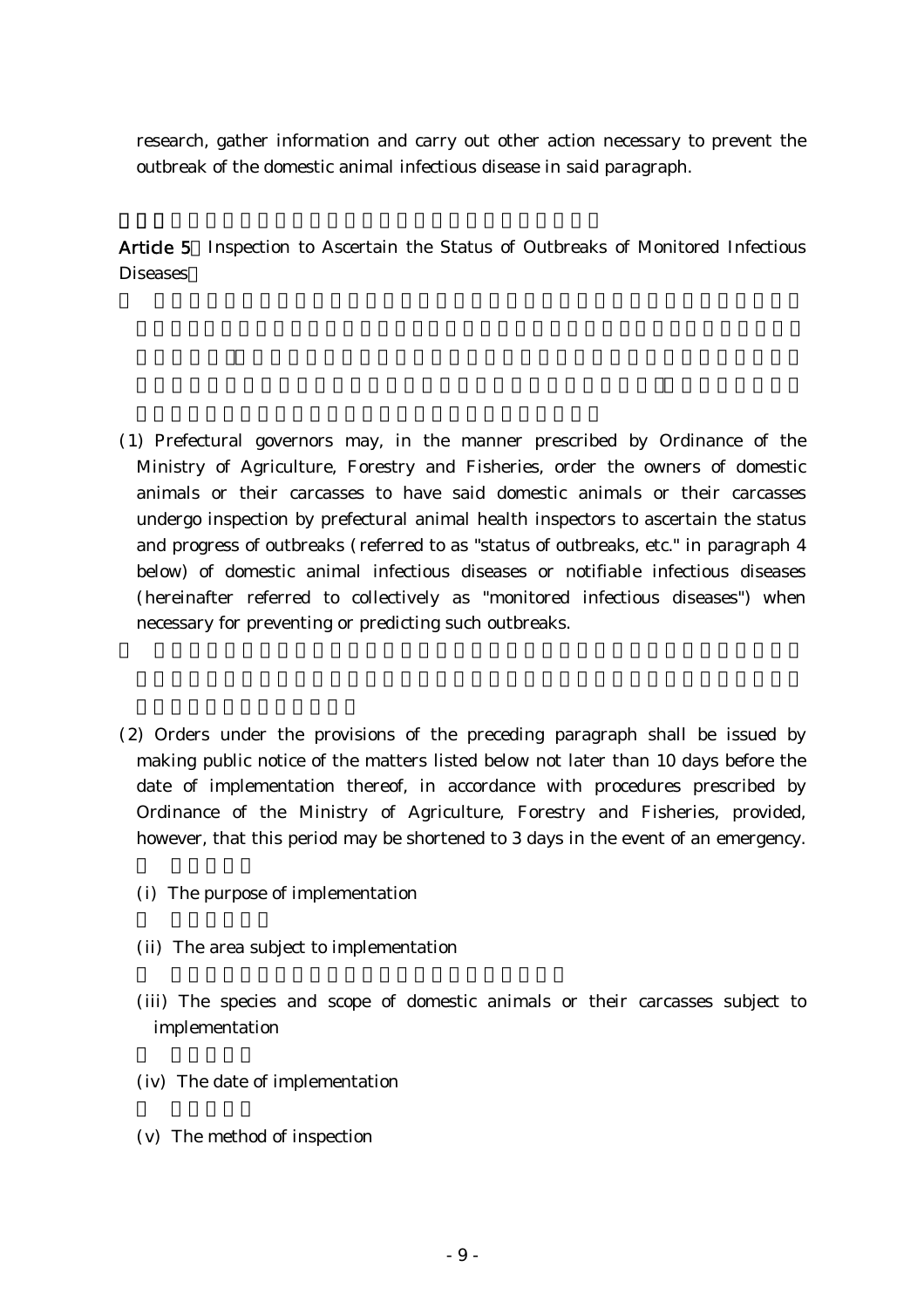- ( )3 Prefectural governors must report the results of the inspection in paragraph 1 to the Minister of Agriculture, Forestry and Fisheries, in the manner prescribed by Ordinance of the Ministry of Agriculture, Forestry and Fisheries.
- (4) The Minister of Agriculture, Forestry and Fisheries shall provide prefectural governors with information on the status of outbreaks, etc., of monitored infectious diseases obtained from reports under the provisions of Article 4 paragraph 4, the preceding paragraph or Article 13 paragraph 4, and shall give necessary guidance on preventing the outbreak of monitored infectious diseases.
- (5) Prefectural governors shall, on receiving information or guidance under the provisions of the preceding paragraph, provide the owners of domestic animals or groups whereby they are organized with necessary advice and guidance on preventing the outbreak of monitored infectious diseases.
- (6) Prefectural governors may, when deeming it particularly necessary to ensure that the effects of measures taken by owners of domestic animals or groups whereby they are organized to prevent the outbreak of monitored infectious diseases are suitably assured, make necessary requests to the Minister of Agriculture, Forestry and Fisheries or governors of related prefectures concerning measures to be taken by the Minister of Agriculture, Forestry and Fisheries or governors of related prefectures.
- Article 6 Injection, Dipping or Medication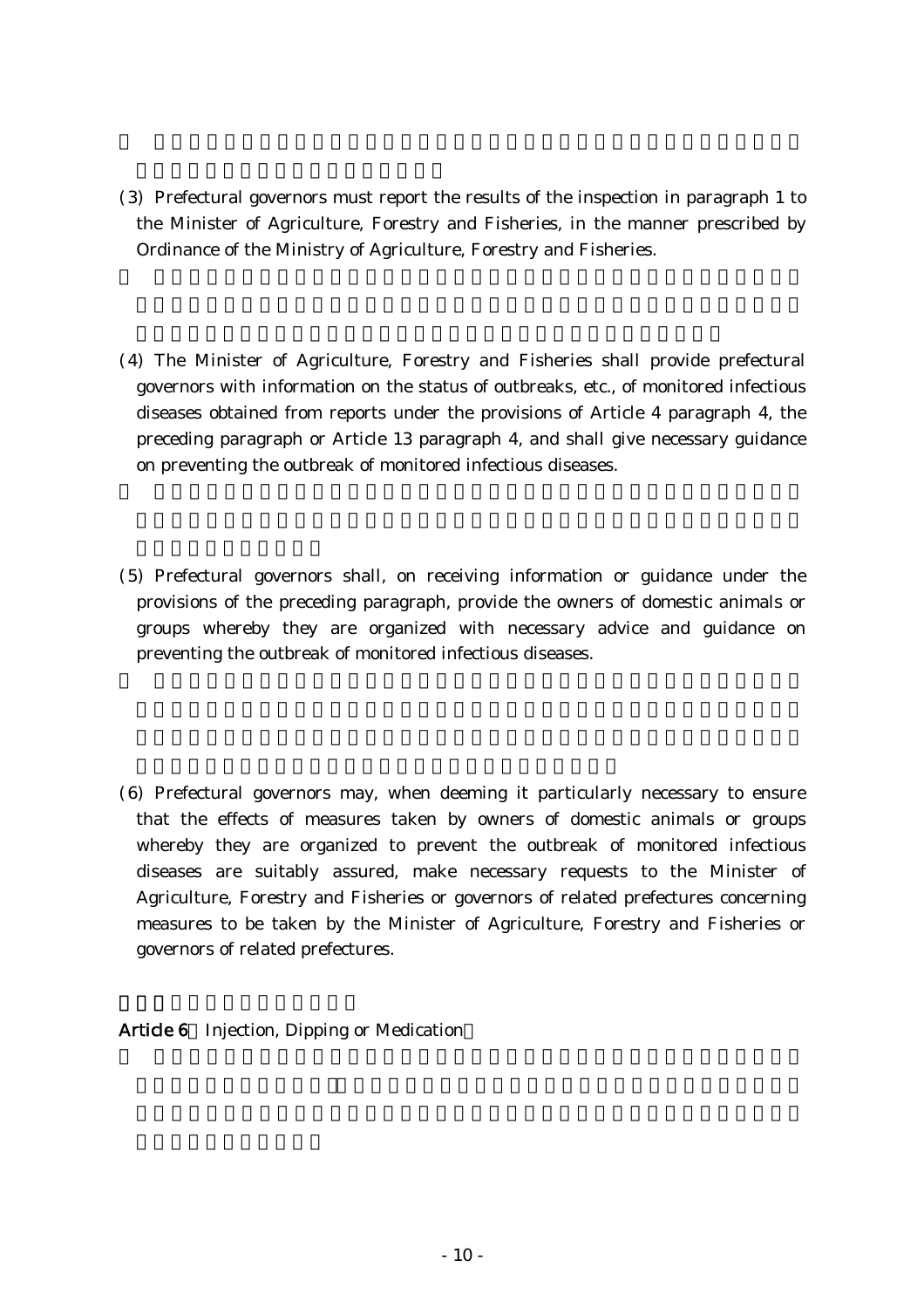- ( )1 Prefectural governors may order owners of domestic animals to have said domestic animals undergo injection, dipping or medication by a prefectural animal health inspector when necessary for preventing the outbreak of a specified disease (meaning those that have been publicly notified as objects for inspection in Article 4-2 paragraph 5; the same shall apply hereinafter) or a monitored infectious disease.
- $(2)$  The provisions of paragraph 2 of the preceding Article shall apply mutatis mutandis to orders under the provisions of the preceding paragraph. In this case, "The method of inspection" in  $(5)$  of said paragraph shall be read as "Whether injection, dipping or medication, and the method thereof".

Article 7 Indication of Acts of Inspection, Injection, Dipping or Medication

Prefectural governors may have prefectural animal health inspectors mark domestic animals or their carcasses that have undergone inspection under the provisions of Article 4-2 paragraph 3 or paragraph 5 or Article 5 paragraph 1 or domestic animals that have undergone injection, dipping or medication under the provisions of paragraph 1 of the preceding Article by branding, tattooing or other means of marking, in the manner prescribed by Ordinance of the Ministry of Agriculture, Forestry and Fisheries, to the effect that inspection, injection, dipping or medication has been carried out.

### Article 8 Issue of Certificates

Prefectural governors must, when requested by the owners of domestic animals or their carcasses that have undergone inspection under the provisions of Article 4-2 paragraph 3 or paragraph 5 or Article 5 paragraph 1 or domestic animals that have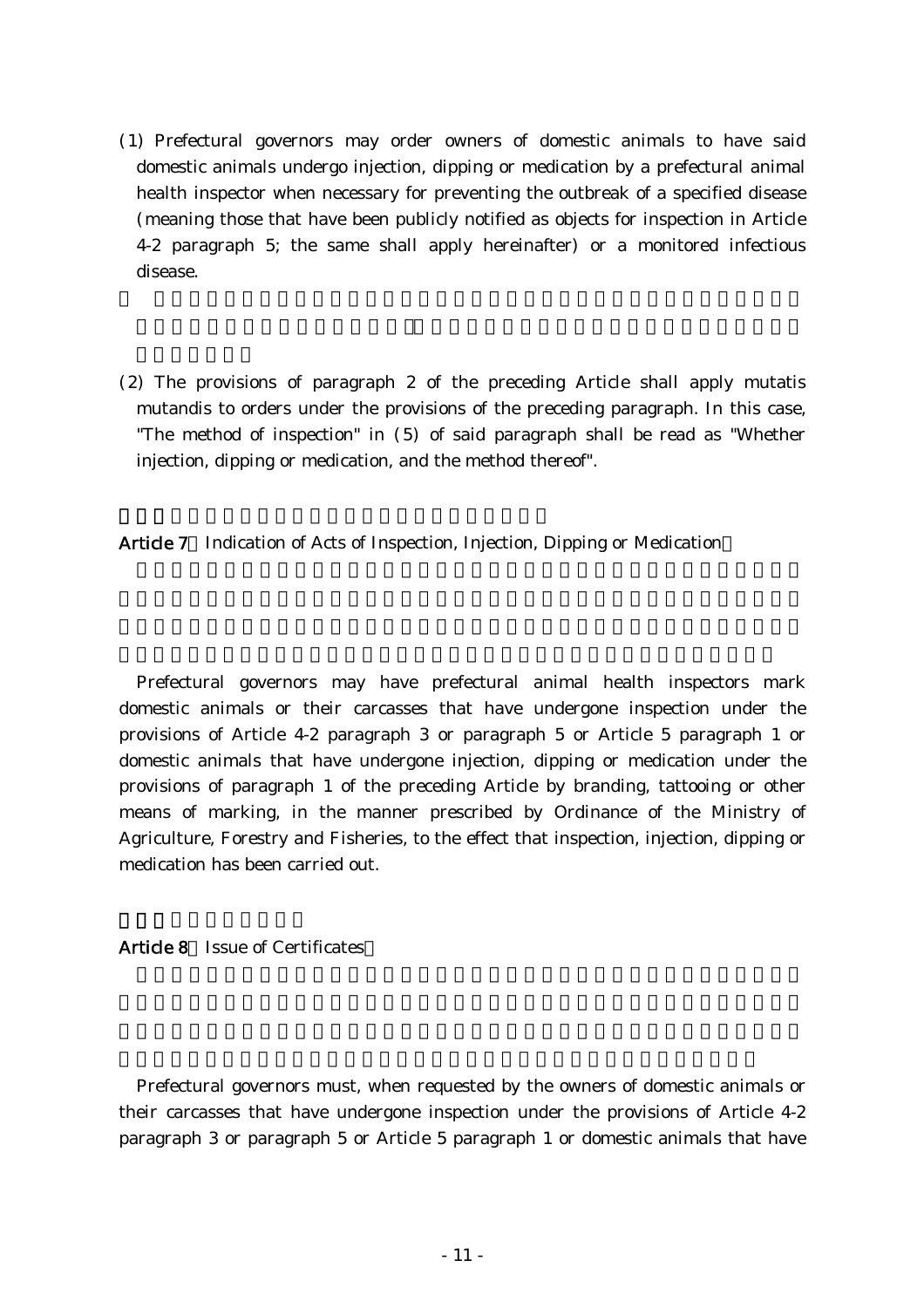undergone injection, dipping or medication under the provisions of Article 6 paragraph 1, issue a certificate stating that the inspection, injection, dipping or medication has been carried out, in the manner prescribed by Ordinance of the Ministry of Agriculture, Forestry and Fisheries.

Article 9 Implementation of Disinfection Method

Prefectural governors may limit an area and order owners of domestic animals to implement a method of disinfection, a method of cleaning or a method of exterminating rodents, insects, etc., in the manner prescribed by Ordinance of the Ministry of Agriculture, Forestry and Fisheries, when necessary for preventing the outbreak of a specified disease or a monitored infectious disease.

Article 10 Deleted

Article 11 Restriction on Rendering Plants

In rendering plants, no bone, meat, hide, hair and others that are designated by the Minister of Agriculture, Forestry and Fisheries, in deeming it necessary for preventing the outbreak of a specified disease or monitored infectious disease, may be used as a raw material for manufacturing, unless said manufacturing is carried out using facilities and methods that comply with standards prescribed by Ordinance of the Ministry of Agriculture, Forestry and Fisheries.

Article 12 Restriction on Domestic Animal Gathering Facilities

( )1 Promoters of events where domestic animals are gathered, such as horse races,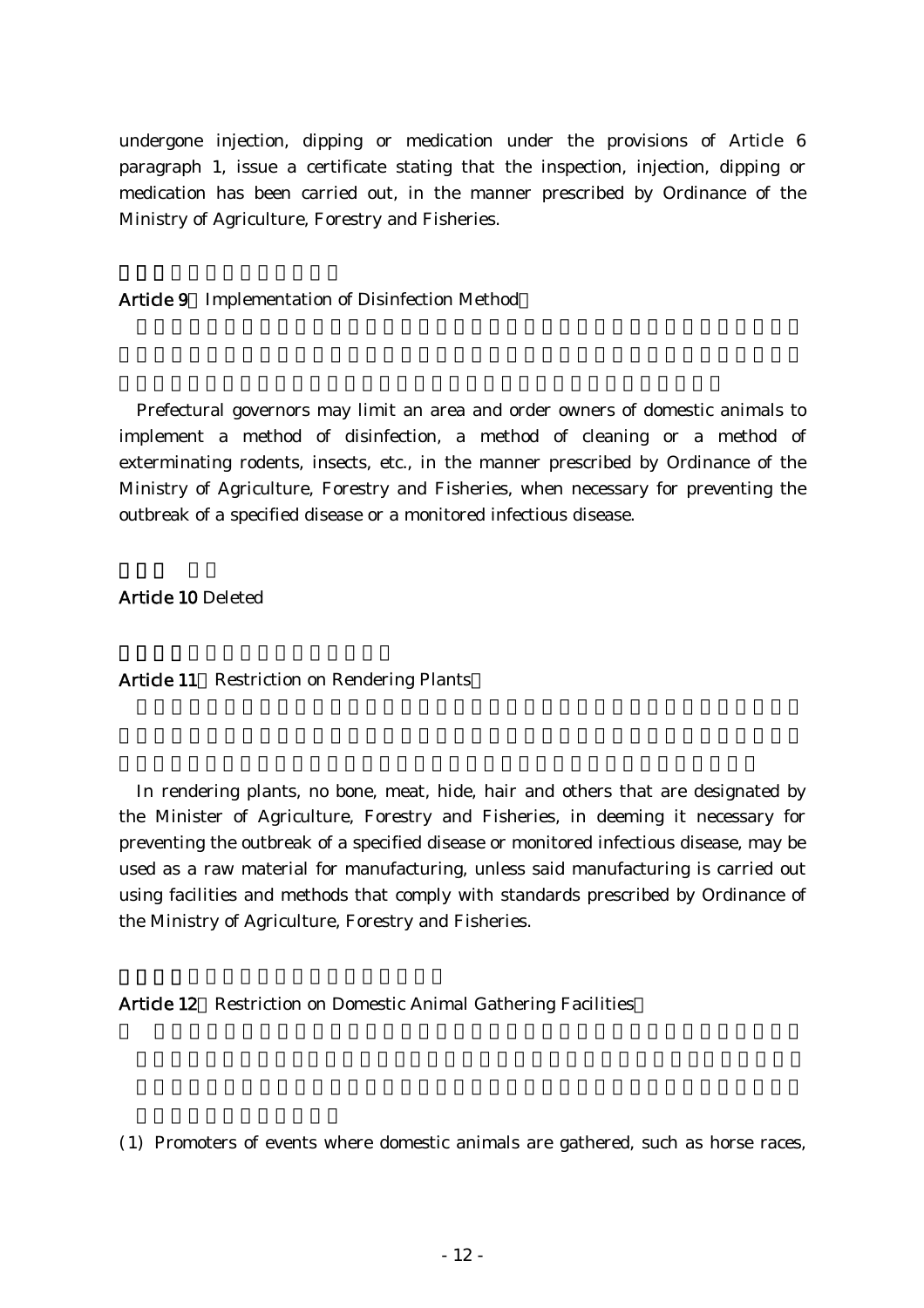livestock markets, livestock shows and others designated by the Minister of Agriculture, Forestry and Fisheries, must provide domestic animal veterinary clinics, isolation stations, waste pits and other facilities necessary for preventing the outbreak of a specified disease or a monitored infectious disease, in the manner prescribed by Ordinance of the Ministry of Agriculture, Forestry and Fisheries, during the period of such events.

(2) Promoters of events that must be provided with domestic animal veterinary clinics under the provisions of the preceding paragraph may not keep, in the same location and during the period of such events, domestic animals other than those that have been diagnosed in said domestic animal veterinary clinic as not having contracted a specified disease or monitored infectious disease, provided, however, that this shall not apply when domestic animals are kept in the isolation station in the preceding paragraph.

Article 12-2 Obligation to Report and Notify

Prefectural governors must report the status of implementation and the results of measures taken to prevent the outbreak of specified diseases or monitored infectious diseases under the provisions of this Chapter to the Minister of Agriculture, Forestry and Fisheries, and must also notify governors of related prefectures thereof, in the manner prescribed by Ordinance of the Ministry of Agriculture, Forestry and Fisheries.

Article 12-3 Standards of Rearing Hygiene Management

( )1 The Minister of Agriculture, Forestry and Fisheries must prescribe, in Ordinances of the Ministry of Agriculture, Forestry and Fisheries, standards for domestic animals prescribed by Cabinet Order to be observed by the owners of said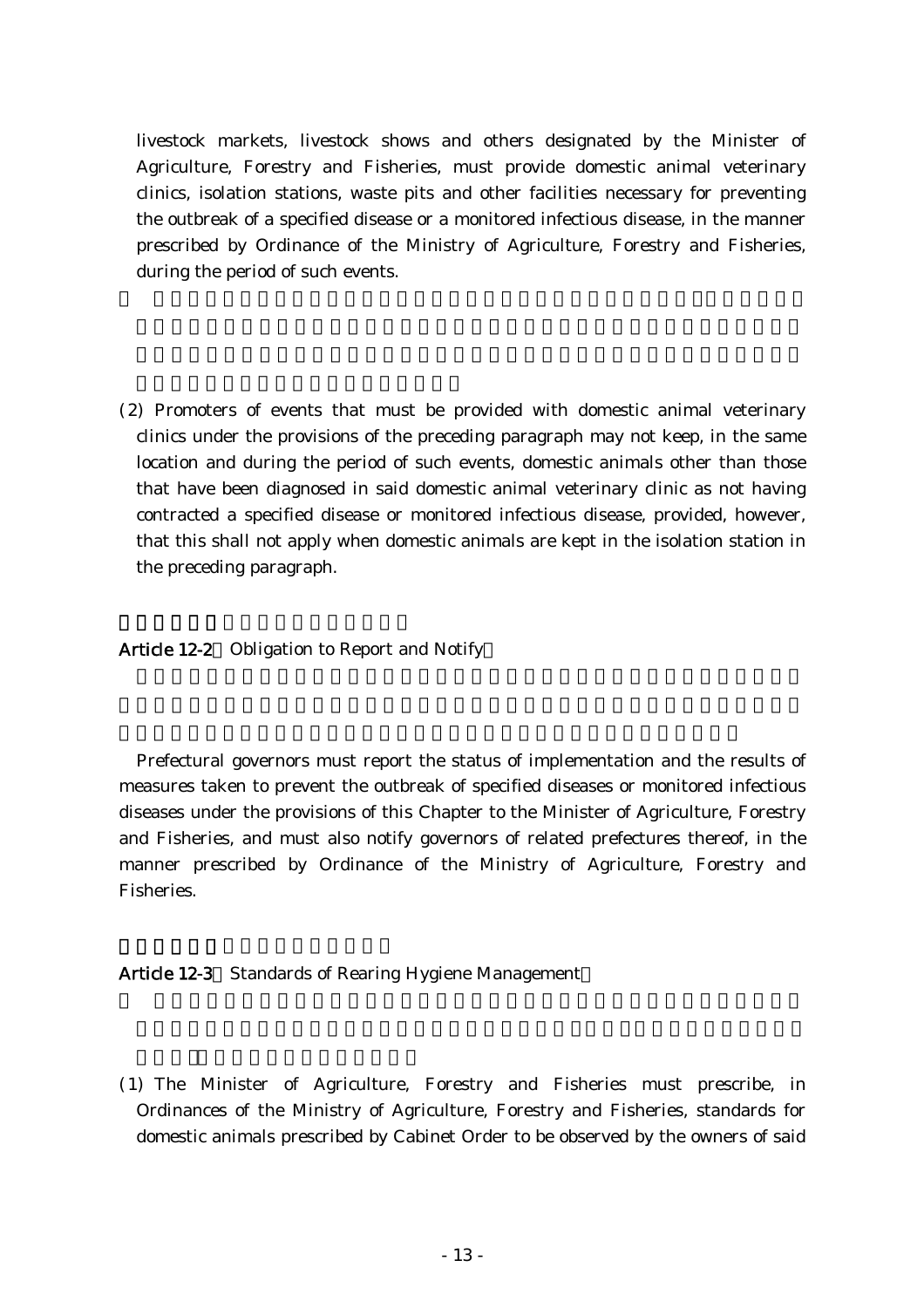domestic animals with respect to methods of hygiene management pertaining to the rearing of said domestic animals (hereinafter referred to as "Standards of Rearing Hygiene Management").

- (2) Owners of domestic animals for which Standards of Rearing Hygiene Management are prescribed must practice hygiene management pertaining to the rearing of said domestic animals in the manner prescribed by said Standards of Rearing Hygiene Management.
- (3) The Minister of Agriculture, Forestry and Fisheries must, when intending to establish, amend or abolish Standards of Rearing Hygiene Management, first consult the opinion of the Council of Food, Agriculture and Rural Area Policies.

Article 12-4 Recommendations and Orders

- ( )1 Prefectural governors may, when deeming that the owner of a domestic animal has not complied with Standards of Rearing Hygiene Management, recommend that person to improve the method of hygiene management pertaining to the rearing of said domestic animal, setting a time limit.
- (2) Prefectural governors may, when a person who has received a recommendation under the provisions of the preceding paragraph has not complied with said recommendation, order said person to take measures pertaining to said recommendation, setting a time limit.

# Chapter 3 Preventing The Sread Of Domestic Animal Infectious Diseases

Article 13 Obligation to Notify Concerning Affected Animals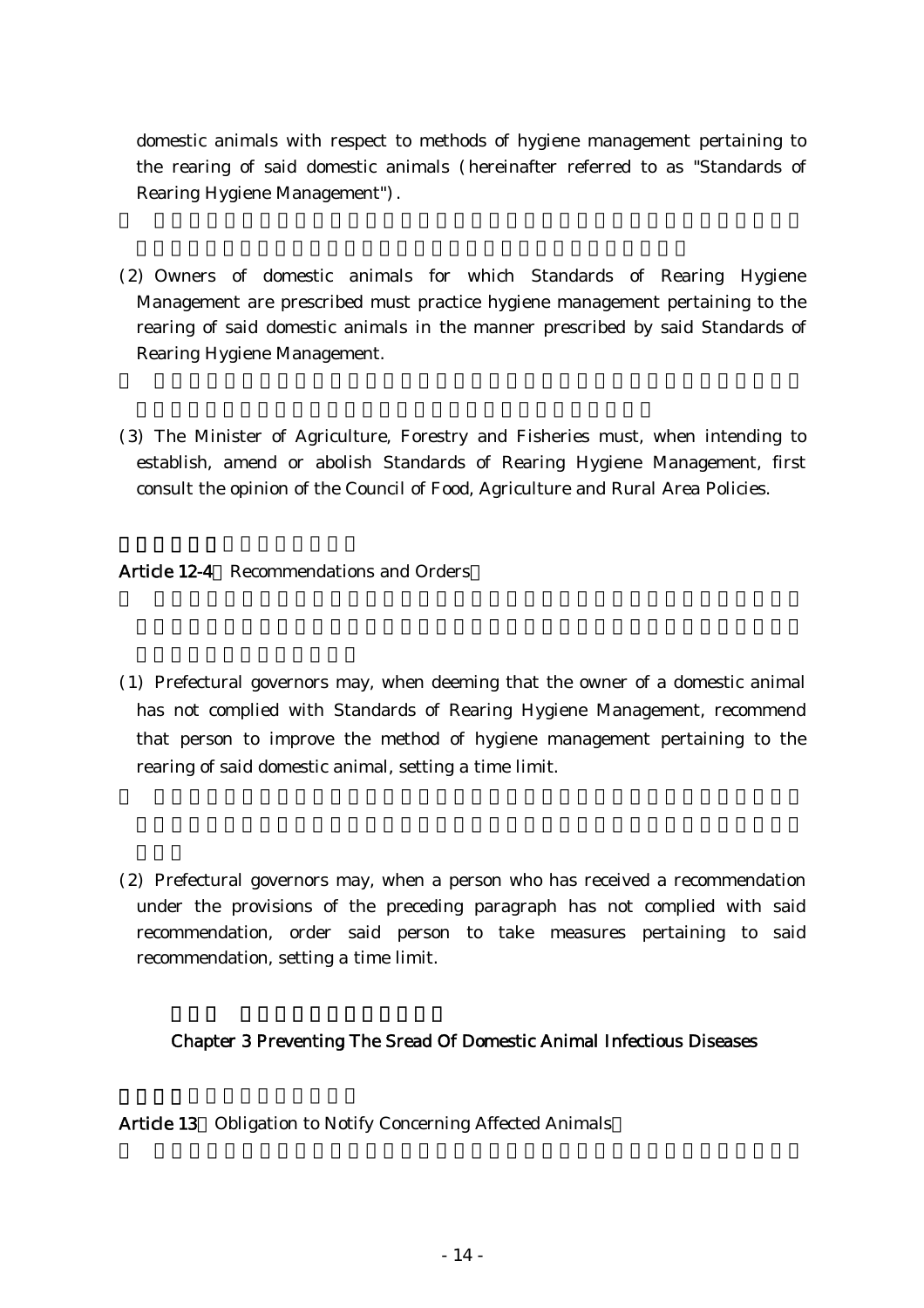- ( )1 When a domestic animal is discovered to have become an affected animal or a suspected affected animal, the veterinarian who diagnosed said domestic animal or conducted post-mortem inspection on its carcass (or, for domestic animals or their carcasses that have not been diagnosed or undergone post-mortem inspection by a veterinarian, the owner thereof) must notify the prefectural governor who has jurisdiction over the locality of said domestic animal or its carcass to that effect without delay, in accordance with procedures prescribed by Ordinance of the Ministry of Agriculture, Forestry and Fisheries, provided, however, that, for a domestic animal in the course of transportation by a forwarding agent by means of railway, tramway, automobile, ship or aircraft, said forwarding agent must submit the notification that should be submitted by the owner of said domestic animal, except when that person is able to submit said notification without delay.
- (2) Notification under the provisions of the preceding paragraph concerning domestic animals prescribed in the proviso to said paragraph may, when there are obstacles that hinder transportation, be made to the prefectural governor who has jurisdiction over the place of destination of the cargo in question.
- (3) The provisions of paragraph 1 shall not apply when it is discovered that a domestic animal is an affected animal or a suspected affected animal in the course of inspection under the provisions of Article 40 or Article 45, and in other cases prescribed by Ordinance of the Ministry of Agriculture, Forestry and Fisheries.
- (4) Prefectural governors must, on receiving notification under the provisions of paragraph 1, make public notice to that effect, notify the mayor of the municipality that has jurisdiction over the locality of said domestic animal or its carcass, mayors of neighboring municipalities and governors of related prefectures, and report to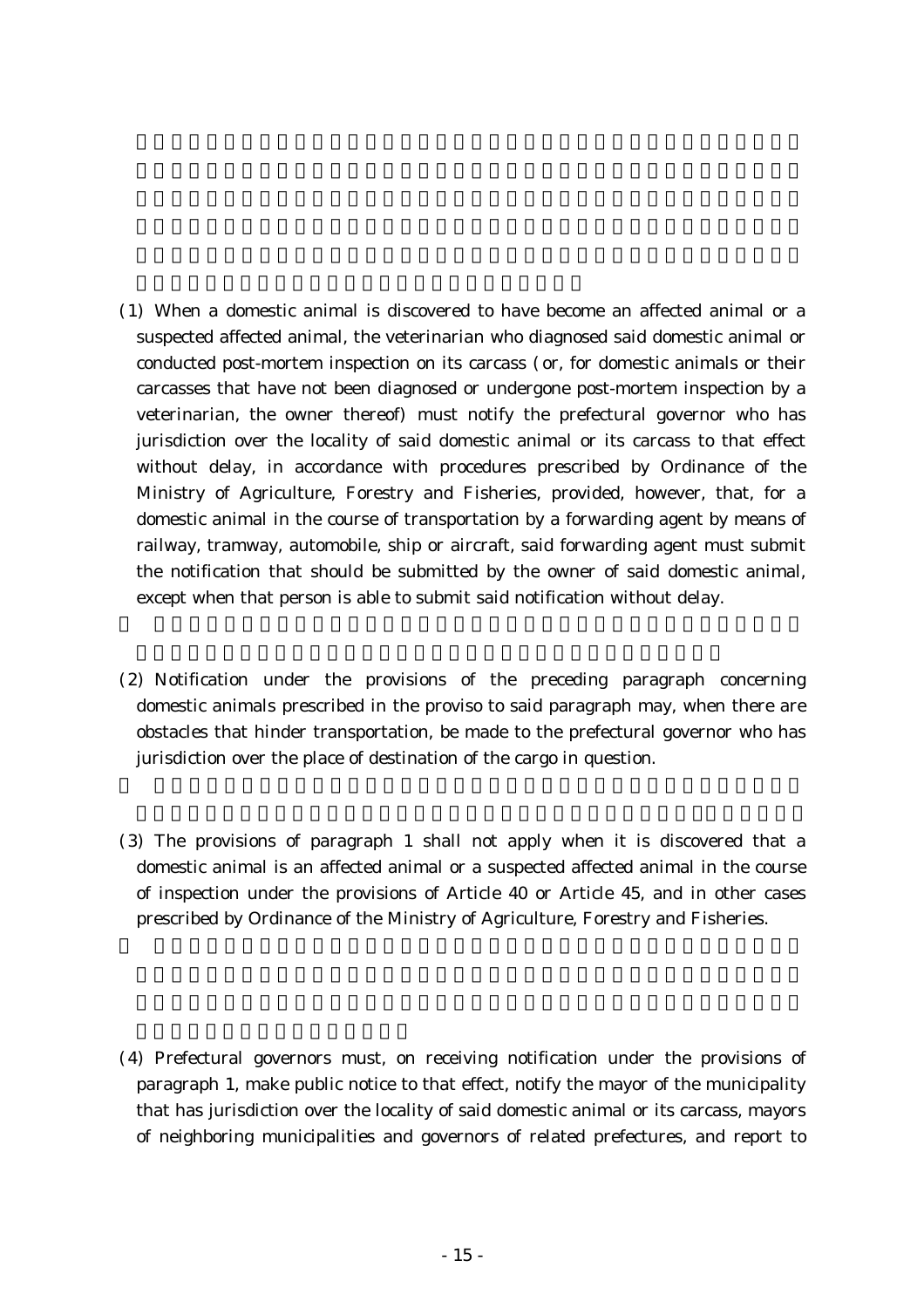the Minister of Agriculture, Forestry and Fisheries without delay, in accordance with procedures prescribed by Ordinance of the Ministry of Agriculture, Forestry and Fisheries.

(5) The mayor of the municipality that has jurisdiction over the locality of said domestic animal or its carcass must, on receiving notification under the provisions of the preceding paragraph, make public notice to that effect without delay, in accordance with procedures prescribed by Ordinances of the Ministry of Agriculture, Forestry and Fisheries.

# Article 14 Obligation to Isolate

- ( )1 Owners of affected animals or suspected affected animals must isolate said animals without delay, provided, however, that this shall not apply when isolation is discharged in accordance with instructions given by a prefectural animal health inspector under the provisions of the following paragraph.
- (2) Prefectural animal health inspectors must, when deeming it no longer necessary to isolate domestic animals that have been isolated under the provisions of the preceding paragraph, instruct the owners thereof that the isolation may be discharged, or, in conjunction with said instruction, instruct said owners to take measures such as tethering or restricting movement beyond a fixed area, to the extent necessary for preventing the spread of a domestic animal infectious disease.
- (3) Prefectural animal health inspectors may, when necessary for preventing the spread of a domestic animal infectious disease, instruct the owners of domestic animals that are likely to become affected animals (excluding suspected affected animals) due to being kept together with affected animals or suspected affected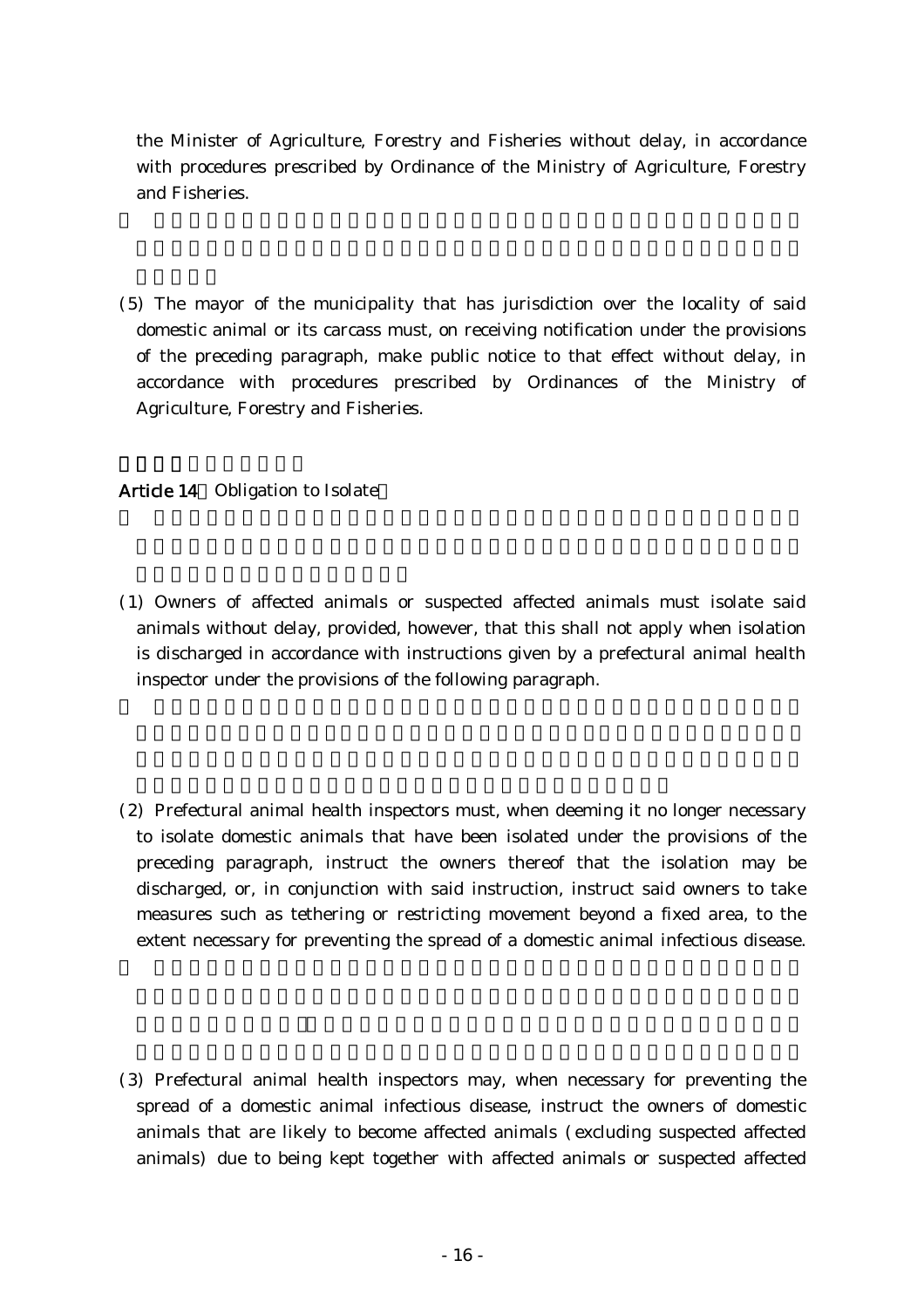animals, or for any other reason, that they may not move said domestic animals outside a fixed area within a time limit not exceeding 21 days.

Article 15 Restriction or Blocking of Passage

Prefectural governors or mayors of municipalities may, when urgently necessary for preventing the spread of a domestic animal infectious disease, restrict or block passage between places where animals that have contracted or are suspected of having contracted rinderpest, contagious bovine pleuropneumonia, foot-and-mouth disease or African swine fever are located (including any neighboring location that is contaminated or likely to be contaminated with pathogens of said infectious disease) and other locations, specifying a time limit within a range not exceeding 72 hours, in accordance with procedures prescribed by Cabinet Order.

#### Article 16 Obligation to Slaughter

- ( )1 Owners of the domestic animals listed below must immediately slaughter said domestic animals in accordance with instructions given by a prefectural animal health inspector provided, however, that this shall not apply in cases prescribed by Ordinance of the Ministry of Agriculture, Forestry and Fisheries.
	- (i) Animals that have contracted rinderpest, contagious bovine pleuropneumonia, foot-and-mouth disease or African swine fever.
	- (ii) Animals that are suspected of having contracted rinderpest, foot-and-mouth disease or African swine fever.
- $(2)$  Owners of the domestic animals in the preceding paragraph may not slaughter said domestic animals until the instructions in said paragraph are given, excluding cases in the proviso to said paragraph.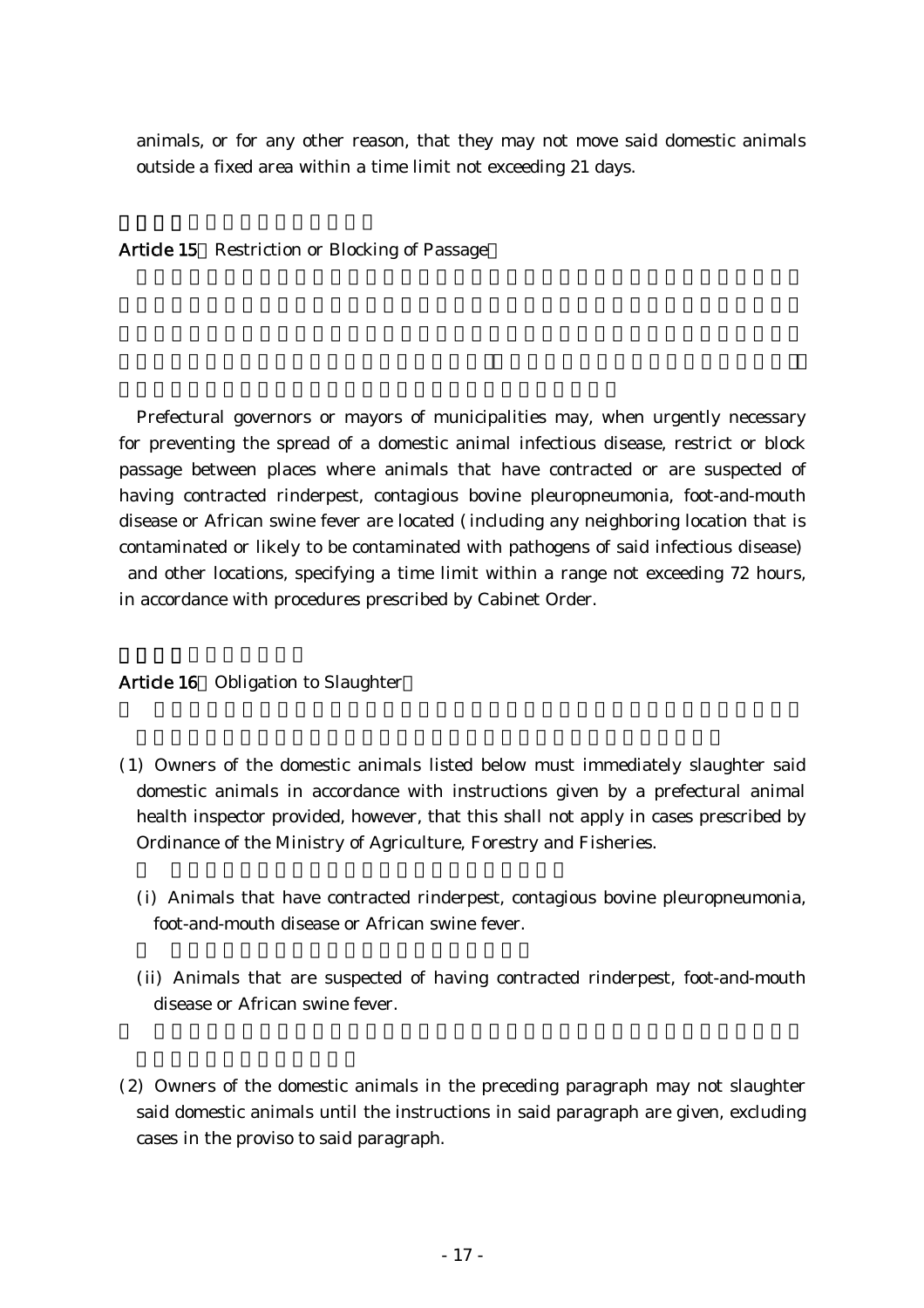(3) Prefectural animal health inspectors may, when urgently necessary for preventing the spread of a domestic animal infectious disease, themselves slaughter the domestic animals in said paragraph instead of giving the instructions in said paragraph, excluding cases in the proviso to paragraph 1.

### Article 17 Slaughter Disposition

- ( )1 Prefectural governors may, when necessary for preventing the spread of a domestic animal infectious disease, order owners of the domestic animals listed below to slaughter said domestic animals, setting a time limit.
	- (i) Animals that have contracted infectious encephalitis, rabies, vesicular stomatitis, Rift Valley fever, anthrax, hemorrhagic septicemia, Brucellosis, tuberculosis, Johne's disease, piroplasmosis, anaplasmosis, transmissible spongiform encephalopathy, glanders, equine infectious anemia, African horse sickness, classical swine fever, swine vesicular disease, fowl cholera, highly pathogenic avian influenza, Newcastle disease or avian salmonellosis.
	- (ii) Animals that are suspected of having contracted contagious bovine pleuropneumonia, vesicular stomatitis, Rift Valley fever, hemorrhagic septicemia, transmissible spongiform encephalopathy, glanders, African horse sickness, classical swine fever, swine vesicular disease, fowl cholera, highly pathogenic avian influenza or Newcastle disease.
- (2) When the order in the preceding paragraph cannot be made because the owner of the domestic animal or the location of said owner is unknown, prefectural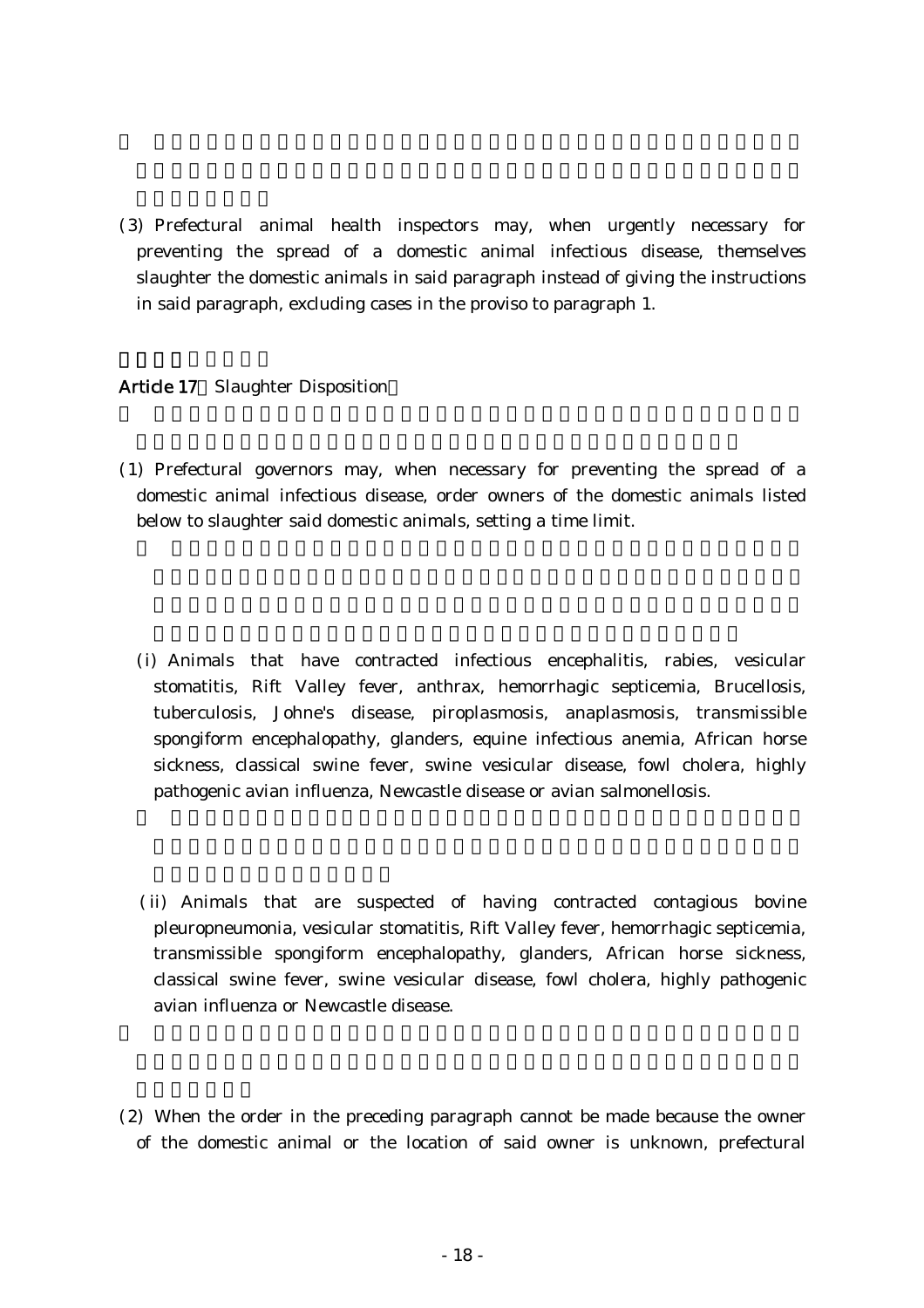governors may, when urgently necessary, have a prefectural animal health inspector slaughter said domestic animal.

Article 18 Notification of Slaughter

Owners of affected animals or suspected affected animals must, when intending to slaughter said animals, notify a prefectural animal health inspector to that effect in advance, except when slaughtering under the provisions of the preceding two Articles and in other cases prescribed by Ordinance of the Ministry of Agriculture, Forestry and Fisheries.

Article 19 Instruction Concerning Slaughter

Prefectural animal health inspectors may, when necessary for preventing the spread of a domestic animal infectious disease, instruct the location or method of slaughter for domestic animals pertaining to the order in Article 17 or the notification in the preceding Article.

Article 20 Disposition for Pathological Appraisal

- ( )1 Prefectural governors may have prefectural animal health inspectors conduct autopsy on the carcasses of domestic animals or slaughter suspected affected animals for autopsy when necessary for pathological appraisal.
- (2) Prefectural animal health inspectors may instruct the owners of suspected affected animals that they may not slaughter said animals, setting a time limit within a range not exceeding 7 days, when necessary for pathological appraisal.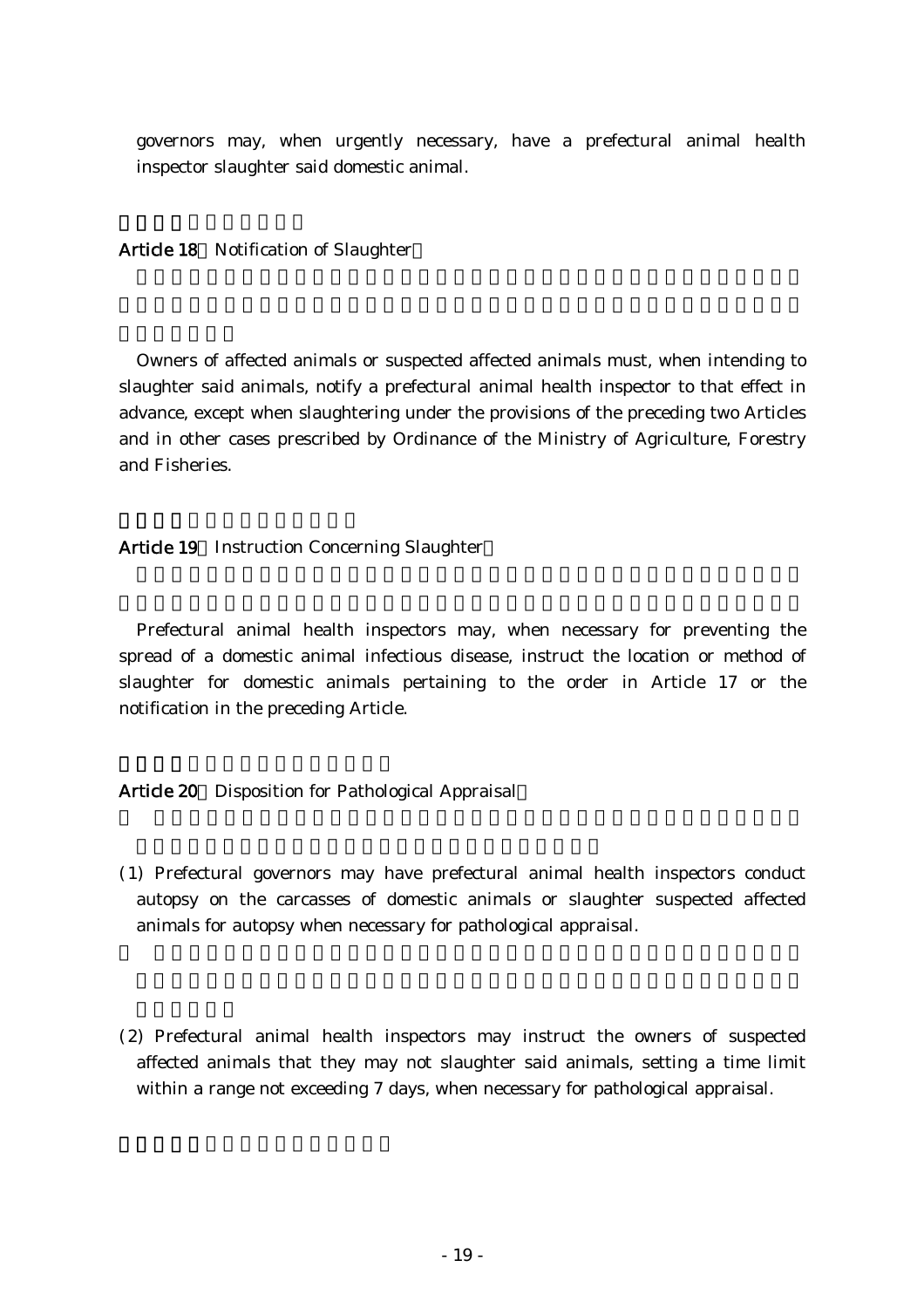### Article 21 Obligation to Incinerate Carcasses

- ( )1 Owners of carcasses of the affected animals or suspected affected animals listed below must incinerate or bury said carcasses without delay, in accordance with instructions given by a prefectural animal health inspector based on standards prescribed by Ordinance of the Ministry of Agriculture, Forestry and Fisheries, provided, however, that this shall not apply when the permission of the prefectural governor to utilize the same for pathological appraisal or for scientific research has been obtained, or in other cases prescribed by Cabinet Order.
	- (i) Carcasses of animals that have contracted or are suspected of having contracted rinderpest, contagious bovine pleuropneumonia, foot-and-mouth disease, rabies, vesicular stomatitis, Rift Valley fever, anthrax, hemorrhagic septicemia, transmissible spongiform encephalopathy, glanders, African horse sickness, classical swine fever, African swine fever, swine vesicular disease, fowl cholera, highly pathogenic avian influenza or Newcastle disease.
	- (ii) Carcasses of animals that have contracted or are suspected of having contracted infectious encephalitis, Brucellosis, tuberculosis, Johne's disease, equine infectious anemia or avian salmonellosis (excluding those slaughtered in slaughterhouses.
- $(2)$  Carcasses in the preceding paragraph may not be incinerated or buried until the instructions in said paragraph are given, except in cases in the proviso to said paragraph.
- (3) Carcasses that must be incinerated or buried under the provisions of paragraph 1 may not be moved to another location, damaged or dismembered without the permission of a prefectural animal health inspector.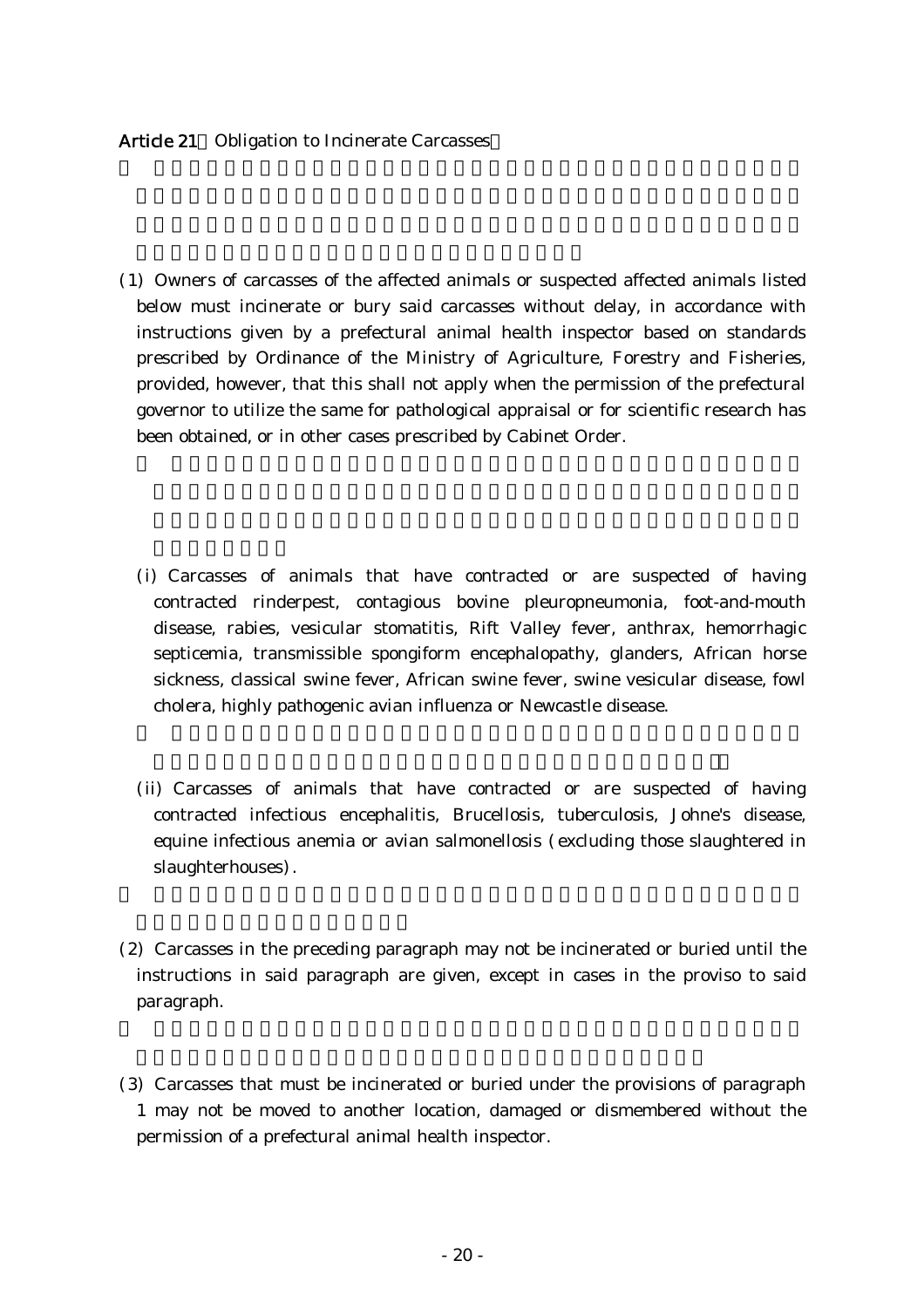- (4) Prefectural animal health inspectors may, when urgently necessary for preventing the spread of a domestic animal infectious disease, themselves incinerate or bury the carcasses of affected animals or suspected affected animals in said paragraph instead of giving the instructions in said paragraph, excluding cases in the proviso to paragraph 1.
- (5) When applying the provisions of each of the preceding paragraphs to the owners of carcasses of animals that have contracted or are suspected of having contracted transmissible spongiform encephalopathy, "incinerate or bury" in said provisions shall be read as "incinerate", and "incinerated or buried" shall be read as "incinerated".

Article 22 Special Exceptions to the Rendering Plant Control Act

The provisions of Article 2 paragraph 2 ( Prohibition of Processing Outside Dead Animal Handling Plants) of the Rendering Plant Control Act (Act No. 140 of 1948) shall not apply when dismembering carcasses of domestic animals for autopsy under the provisions of Article 20 paragraph 1, when incinerating or burying carcasses of domestic animals under the provisions of paragraph 1 or paragraph 4 of the preceding Article, or when dismembering carcasses of domestic animals after obtaining the permission in paragraph 3 of said Article.

Article 23 Obligation to Incinerate Contaminated Objects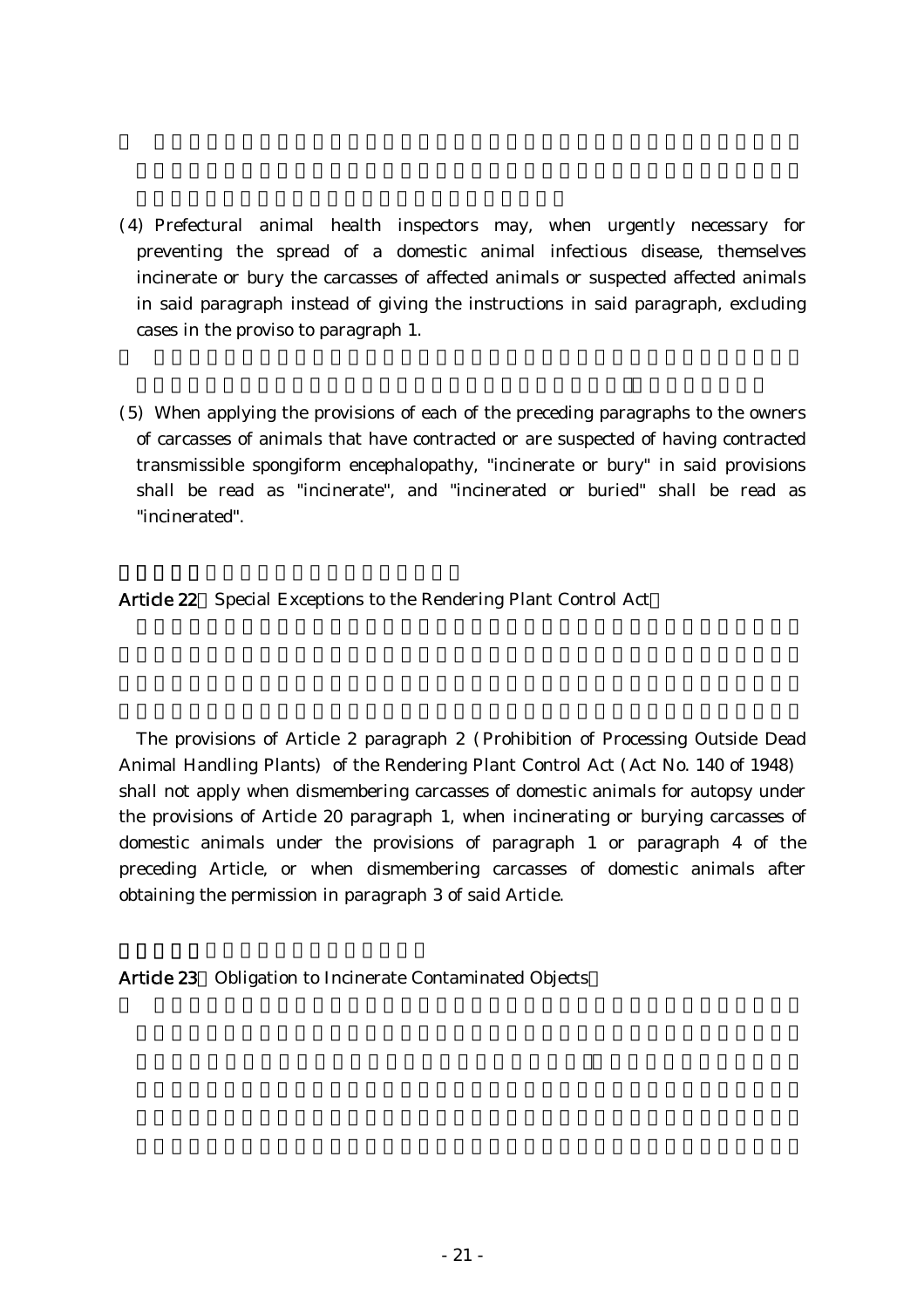- ( )1 Owners of objects that are contaminated or are likely to be contaminated by pathogens of a domestic animal infectious disease (or, when said objects are in the course of transportation by a forwarding agent by means of railway, tramway, automobile, ship or aircraft, the owner or forwarding agent of said objects; the same shall apply hereafter in this Article) must incinerate, bury or disinfect said objects without delay, in accordance with instructions given by a prefectural animal health inspector based on standards prescribed by Ordinance of the Ministry of Agriculture, Forestry and Fisheries, provided, however, that objects that are contaminated or are likely to be contaminated by pathogens of avian salmonellosis, or other objects prescribed by Ordinance of the Ministry of Agriculture, Forestry and Fisheries, shall not be precluded from being incinerated, buried or disinfected without awaiting said instructions.
- $(2)$  Owners of objects in the preceding paragraph (excluding objects in the proviso to said paragraph) may not incinerate, bury or disinfect said objects until the instructions in said paragraph are given, and may not transfer said objects to another location, use or clean them without the permission of a prefectural animal health inspector.
- (3) Prefectural animal health inspectors may themselves incinerate, bury or disinfect the objects in paragraph 1 instead of giving the instructions in said paragraph (excluding objects in the proviso to said paragraph), when necessary for preventing the spread of a domestic animal infectious disease.
- $(4)$  When applying the provisions of the main clause of paragraph 1 and of the preceding two paragraphs to the owners of objects that are contaminated or are likely to be contaminated by pathogens of transmissible spongiform encephalopathy, "incinerate, bury or disinfect" in said provisions shall be read as "incinerate".

# Article 24 Ban on Excavation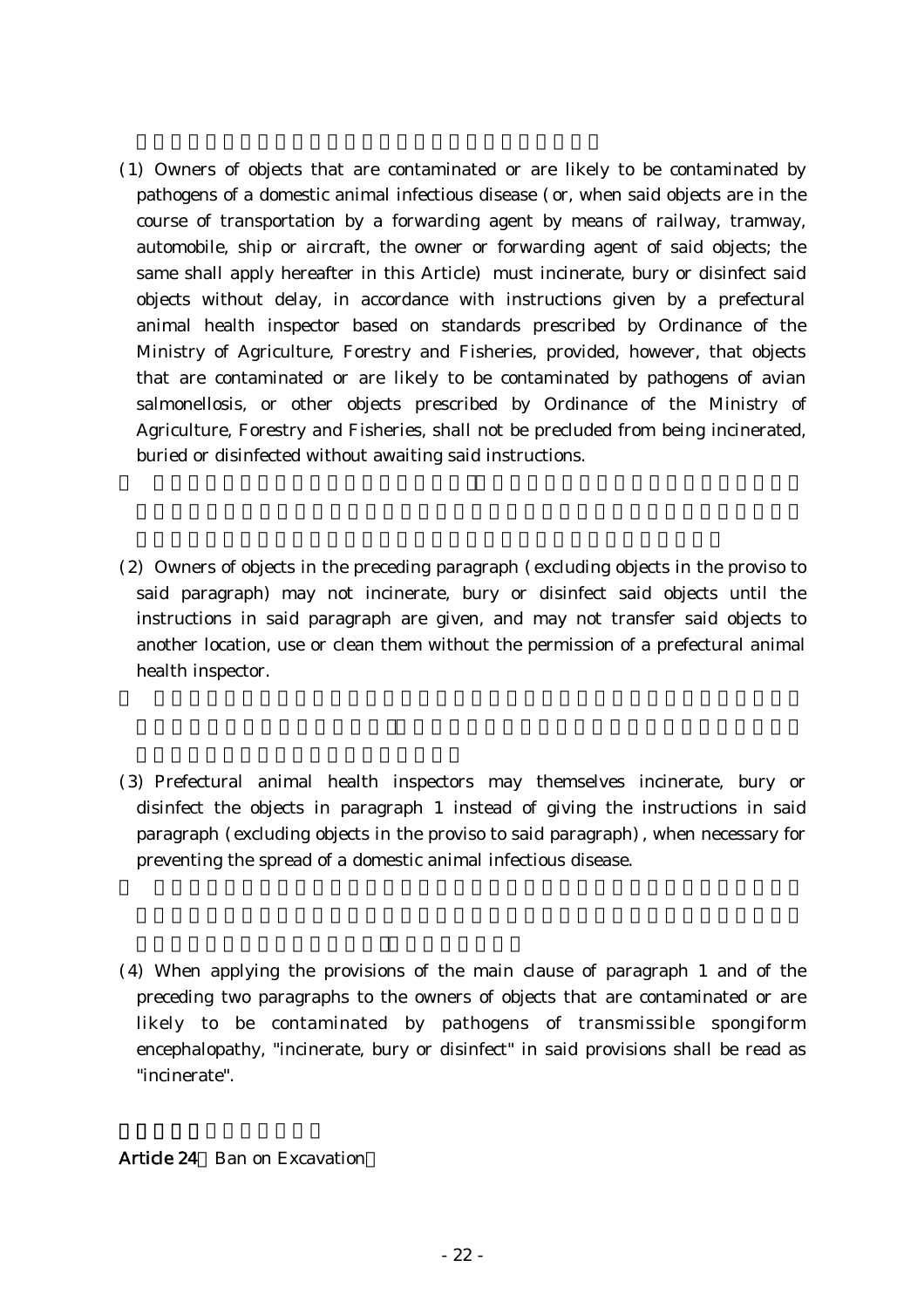Land in which carcasses of domestic animals or objects that are contaminated or are likely to be contaminated by pathogens of a domestic animal infectious disease have been buried under the provisions of Article 21 paragraph 1 or paragraph 4, or paragraph 1 or paragraph 3 of the preceding Article may not be excavated within the period prescribed by Ordinance of the Ministry of Agriculture, Forestry and Fisheries, provided, however, that this shall not apply when the permission of the prefectural governor has been obtained.

Article 25 Obligation to Disinfect Animal Quarters

- ( )1 Animal quarters, ships, vehicles and other facilities of a similar nature in which affected animals or suspected affected animals or their carcasses were located must be disinfected by their owner, in accordance with instructions given by a prefectural animal health inspector based on standards prescribed by Ordinance of the Ministry of Agriculture, Forestry and Fisheries, provided, however, that facilities where animals that have contracted or are suspected of having contracted avian salmonellosis or their carcasses were located, or other facilities prescribed by Ordinance of the Ministry of Agriculture, Forestry and Fisheries, shall not be precluded from being disinfected without awaiting said instructions.
- $(2)$  Owners of the animal quarters, ships, vehicles and other facilities of a similar nature in the preceding paragraph may not disinfect said facilities, excluding cases in the proviso to said paragraph, until instructions are given by a prefectural animal health inspector.
- (3) Prefectural animal health inspectors may themselves disinfect the facilities in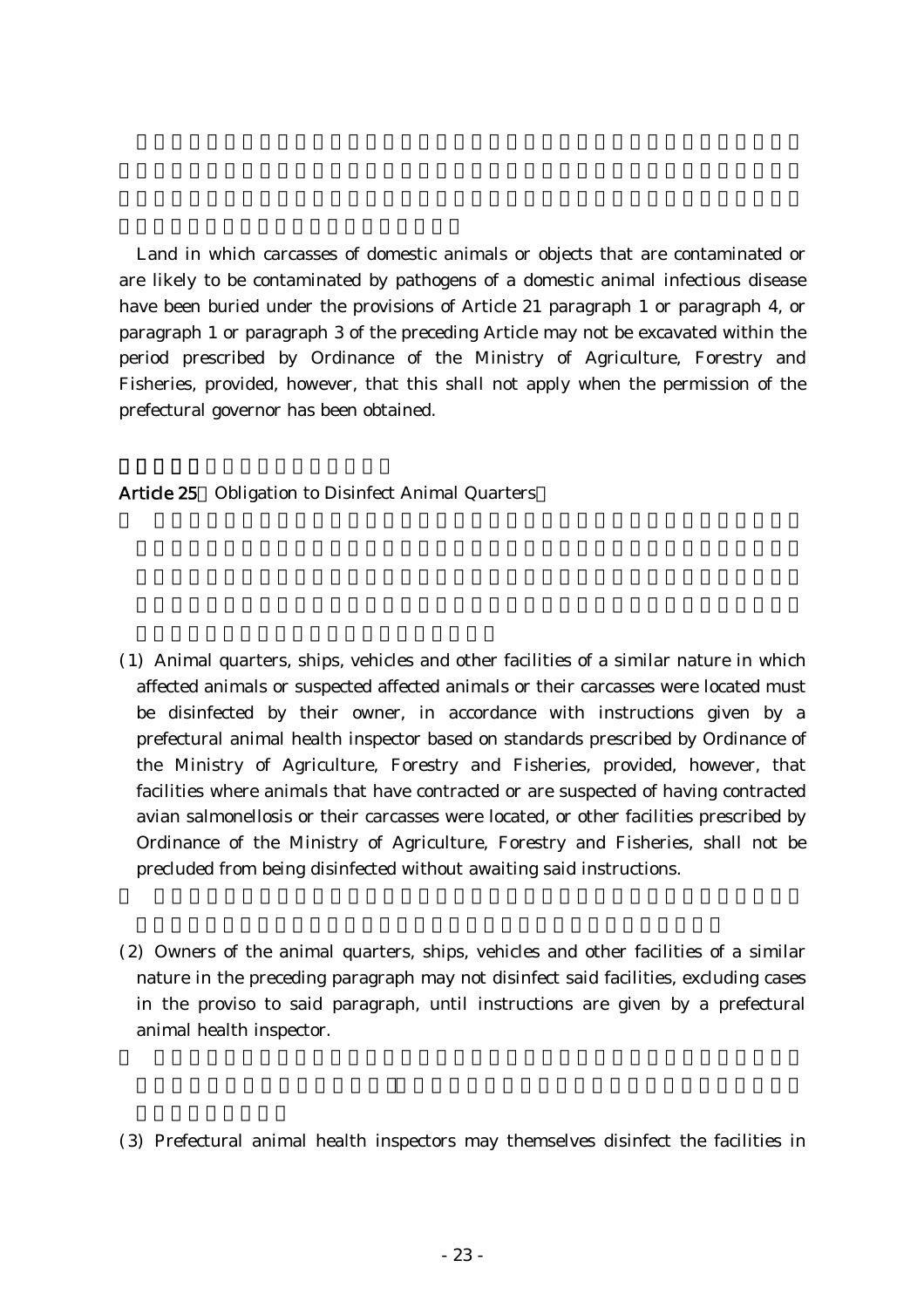paragraph  $1$  (excluding the facilities in the proviso to said paragraph) instead of giving the instructions in said paragraph, when necessary for preventing the spread of a domestic animal infectious disease.

Article 26 Disinfection of Warehouses

- (1) Prefectural governors may, when necessary for preventing the spread of a domestic animal infectious disease, order the owners of warehouses, ships, vehicles and other facilities of a similar nature in which objects that are contaminated or are likely to be contaminated by pathogens of a domestic animal infectious disease have been located (excluding the facilities in the main clause of paragraph 1 of the preceding Article; the same shall apply in paragraph 3 below) to disinfect said facilities, setting a time limit.
- (2) Prefectural animal health inspectors may, when necessary for preventing the spread of a domestic animal infectious disease, instruct the method of disinfection for facilities pertaining to the order in the preceding paragraph.
- (3) When the order in paragraph 1 cannot be made because the owner of the warehouse, ship, vehicle and other facility of a similar nature in said paragraph or the location of said owner is unknown, the prefectural governor may, when urgently necessary, have a prefectural animal health inspector disinfect said facilities.

Article 27 Special Exceptions During Ocean Navigation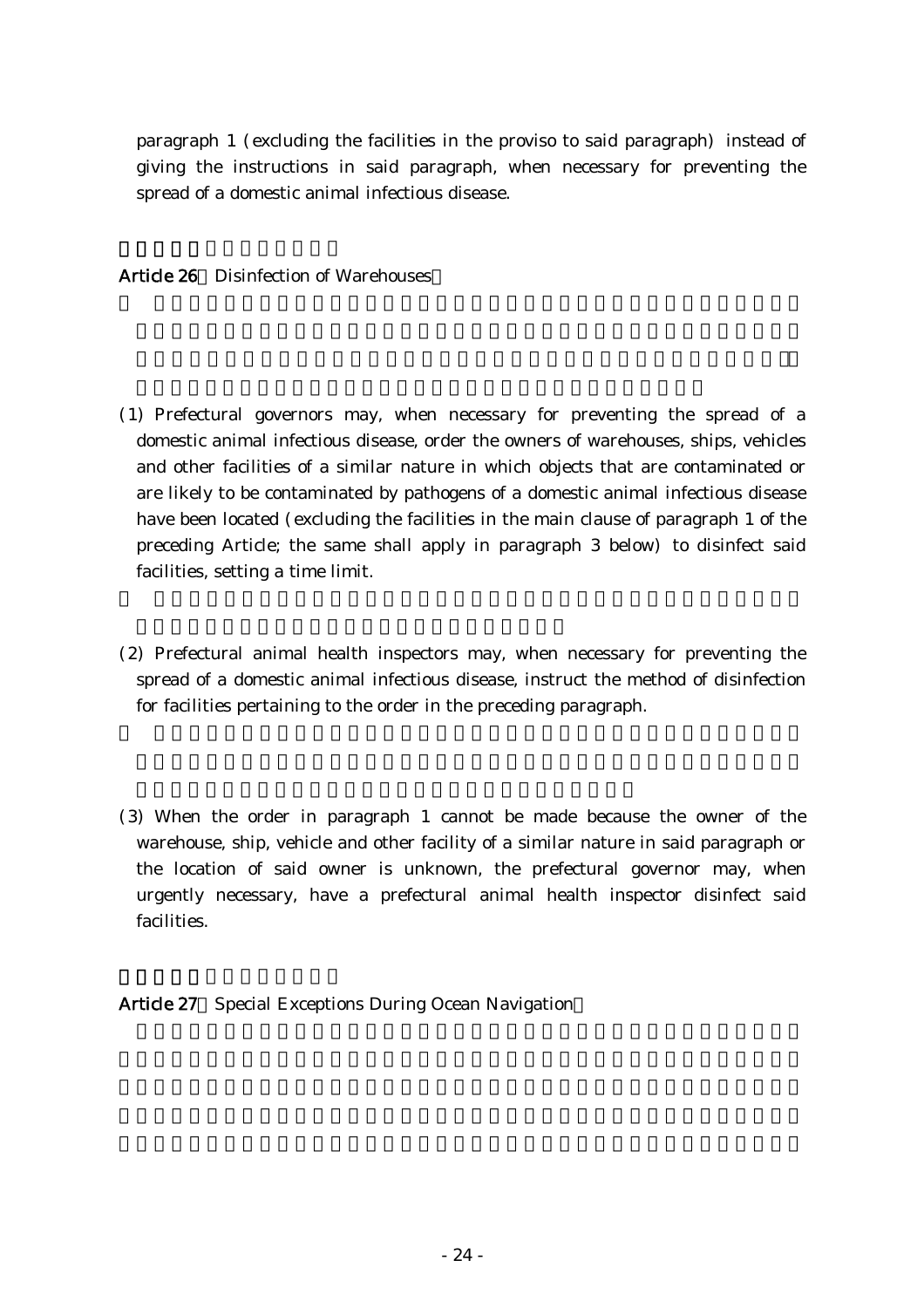When an affected animal or a suspected affected animal dies, or when objects, animal quarters or other facilities of a similar nature are contaminated or are likely to be contaminated by pathogens of a domestic animal infectious disease on a ship during ocean navigation, the owner of said animal, objects or facilities, or the captain of said ship (or, if there is a person who performs duties on behalf of the captain, that person), must carry out disinfection or take other necessary measures in the manner prescribed by Ordinance of the Ministry of Agriculture, Forestry and Fisheries, notwithstanding the provisions of Article 21, Article 23 or Article 25.

Article 28 Obligation for Disinfection by Persons Exposed to Pathogens

Persons who have been exposed or are likely to have been exposed to pathogens of a domestic animal infectious disease must disinfect themselves without delay.

Article 29 Indication of Affected Animals

Prefectural animal health inspectors may mark affected animals and suspected affected animals by branding, tattooing or other means of marking, in the manner prescribed by Ordinance of the Ministry of Agriculture, Forestry and Fisheries.

Article 30 Implementation of Disinfection Method

Prefectural governors may, when necessary for preventing the spread of a domestic animal infectious disease, order owners of domestic animals to implement a method of disinfection, a method of cleaning or a method of exterminating rodents, insects, etc., by limiting an area, in the manner prescribed by Ordinance of the Ministry of Agriculture, Forestry and Fisheries.

Article 31 Inspection, Injection, Dipping or Medication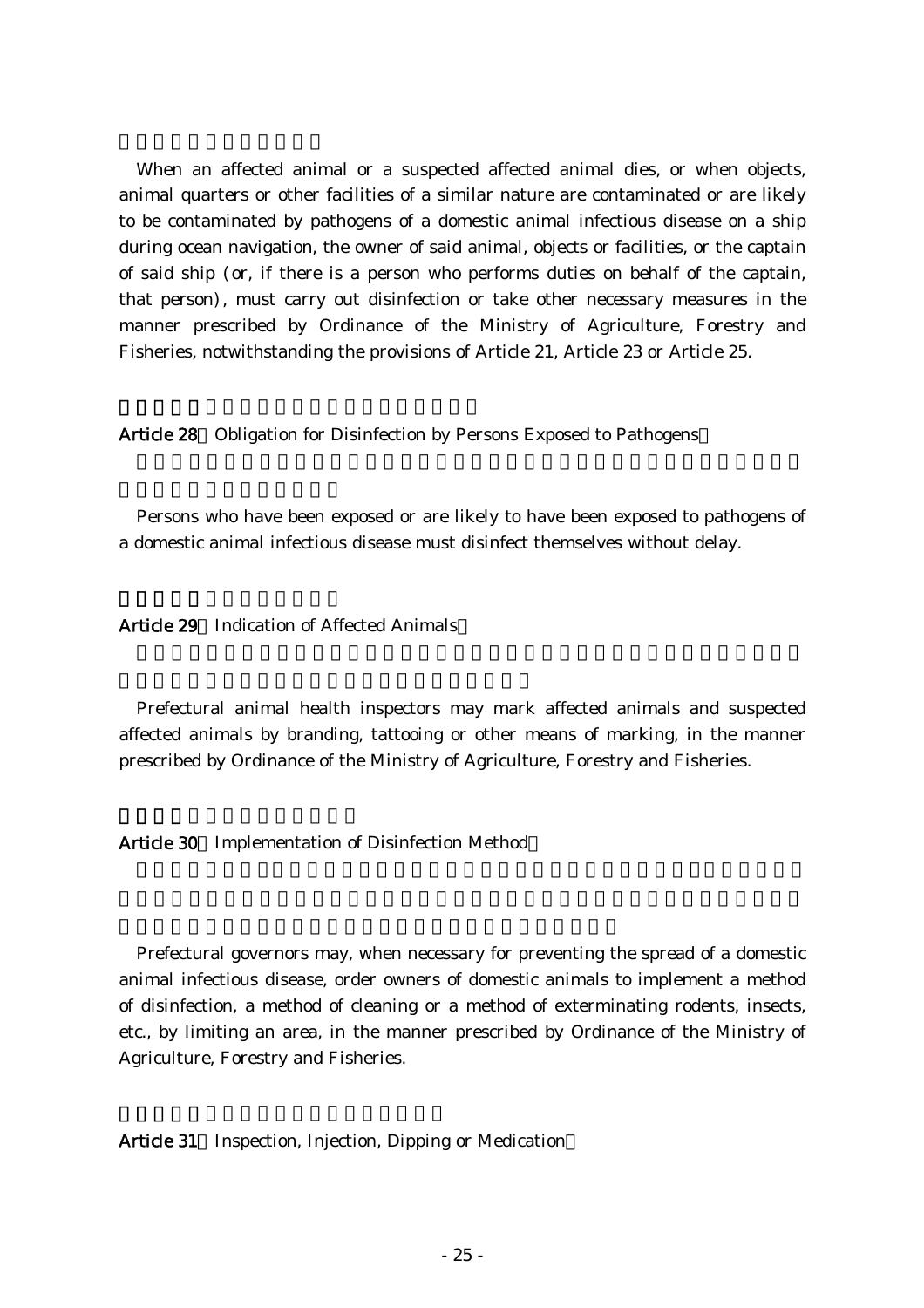- ( )1 Prefectural governors may, when necessary for preventing the spread of a domestic animal infectious disease, have prefectural animal health inspectors carry out inspection, injection, dipping or medication of domestic animals, in accordance with a method prescribed by Ordinance of the Ministry of Agriculture, Forestry and Fisheries.
- $(2)$  The provisions of Article 7 and Article 8 shall apply mutatis mutandis to the inspection, injection, dipping or medication in the preceding paragraph.

Article 32 Restriction on Movement of Domestic Animals

- ( )1 Prefectural governors may, when necessary for preventing the spread of a domestic animal infectious disease, enact by-laws to prohibit or restrict the movement within the area of their prefectures of certain species of domestic animals, their carcasses or objects that are likely to spread the pathogens of a domestic animal infectious disease, their entry into said prefecture or outward movement outside said prefecture.
- (2) The Minister of Agriculture, Forestry and Fisheries may, when necessary for preventing the spread of a domestic animal infectious disease, designate an area and prohibit or restrict the outward movement of certain species of domestic animals, their carcasses or objects that are likely to spread pathogens of a domestic animal infectious disease outside said area, in the manner prescribed by Ordinance of the Ministry of Agriculture, Forestry and Fisheries.

Article 33 Restriction on Events at Domestic Animal Gathering Facilities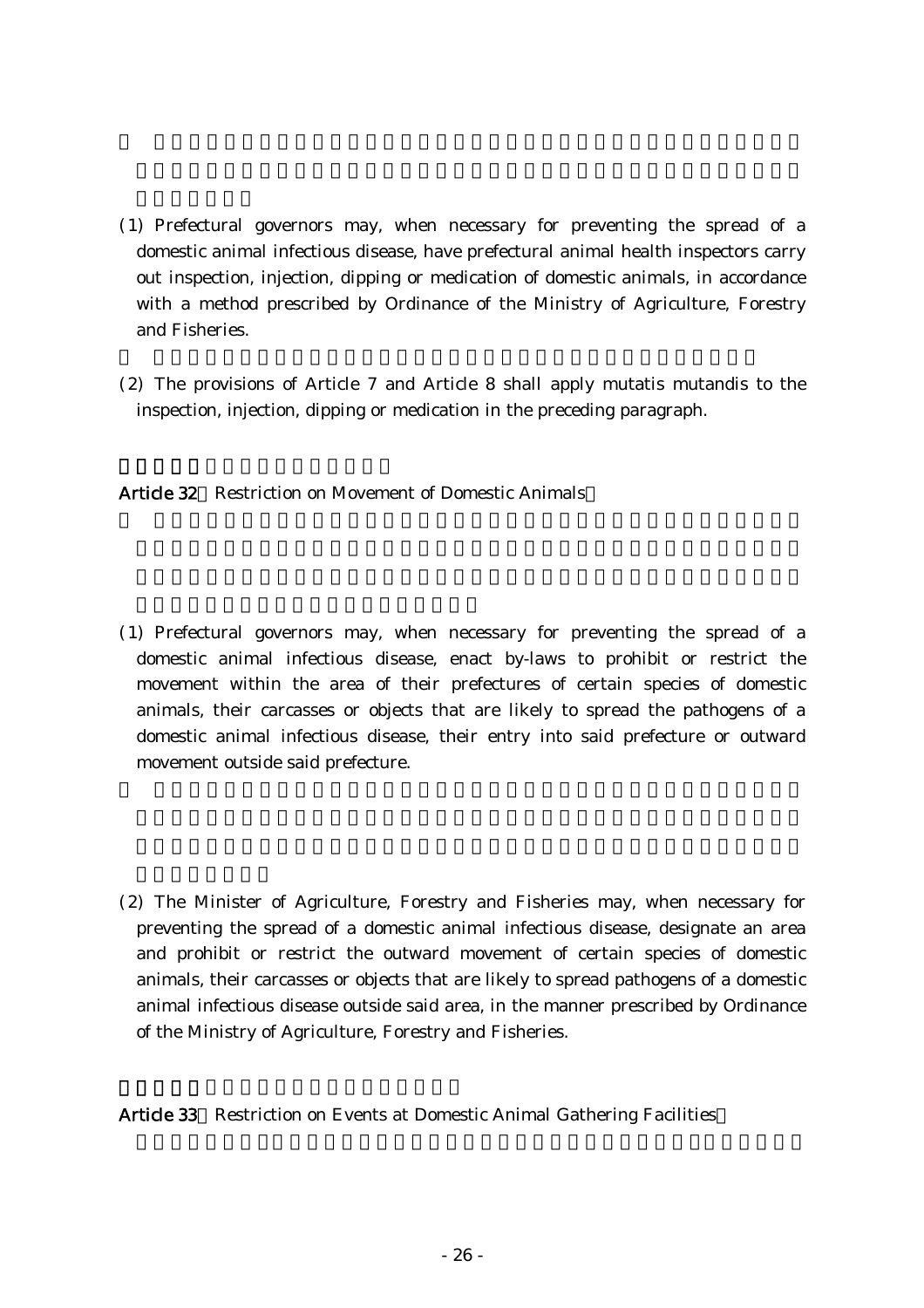Prefectural governors may, when necessary for preventing the spread of a domestic animal infectious disease, enact by-laws to suspend or restrict the holding of horse races, livestock markets, livestock shows and other events where domestic animals are gathered, or the operations of slaughterhouses or rendering plants.

Article 34 Restriction on Pasture

Prefectural governors may, when necessary for preventing the spread of a domestic animal infectious disease, enact by-laws to suspend or restrict grazing, insemination, slaughtering in locations other than slaughterhouses, or hatching of eggs of certain species of domestic animal.

Article 35 Obligation to Report and Notify

Prefectural governors must report the status of implementation and the results of measures taken to prevent the outbreak of domestic animal infectious diseases under the provisions of this Chapter to the Minister of Agriculture, Forestry and Fisheries, and must also notify governors of related prefectures thereof, in the manner prescribed by Ordinance of the Ministry of Agriculture, Forestry and Fisheries.

#### Chapter 4 Export And Import Quarantine

Article 36 Prohibition of Import

( )1 No person may import the items listed below, provided, however, that this shall not apply when the permission of the Minister of Agriculture, Forestry and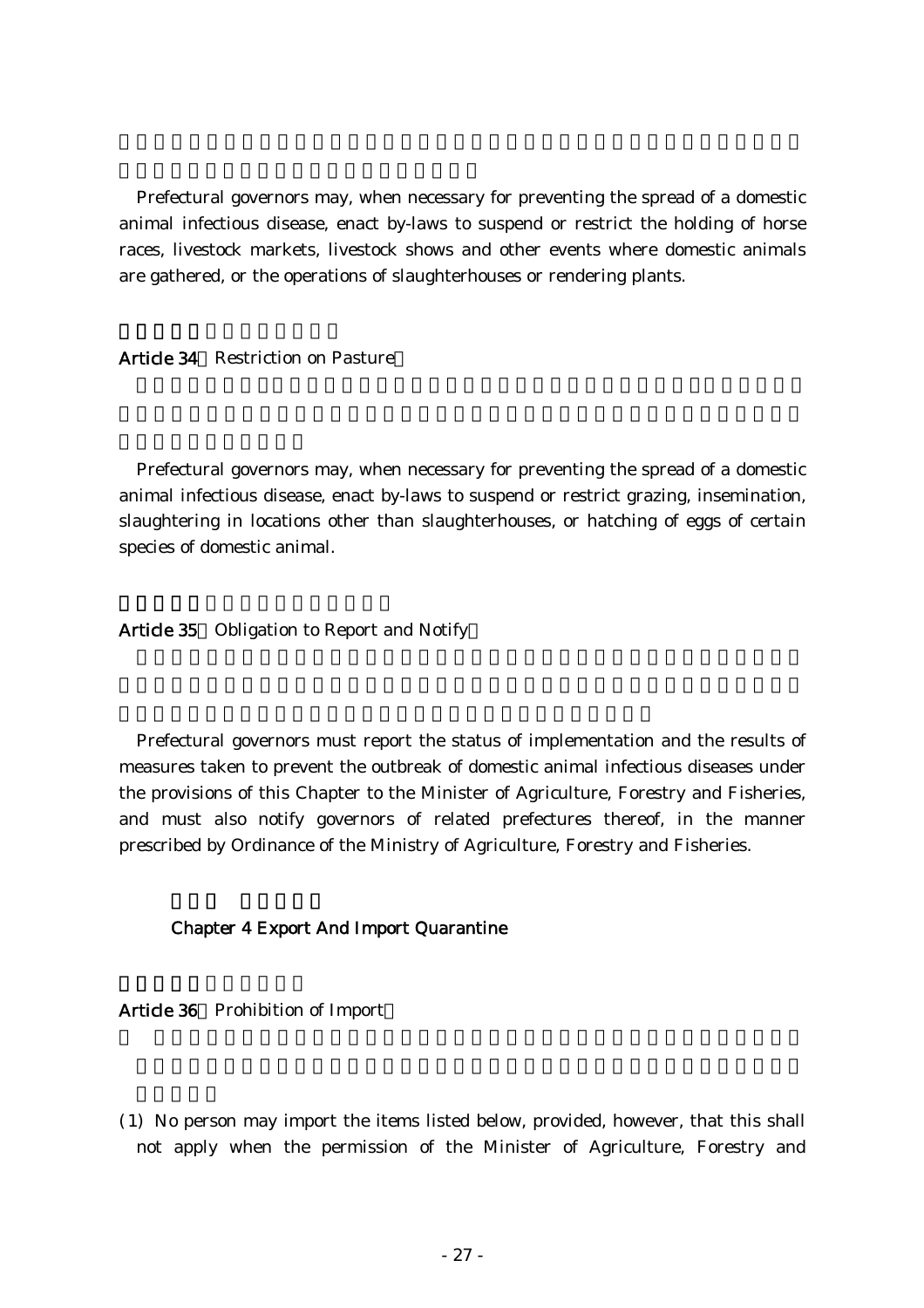Fisheries has been obtained for cases provided for use in experimental research, or other cases in which there are special circumstances.

- (i) Items in each item of Article 37 paragraph 1 that are shipped from or via regions prescribed by Ordinance of the Ministry of Agriculture, Forestry and Fisheries and are designated by the Minister of Agriculture, Forestry and Fisheries.
- (ii) Pathogens of domestic animal infectious diseases listed in a. or b. below.
	- (a) Pathogens of monitored infectious diseases.
	- (b) Hitherto unknown pathogens of domestic animal infectious diseases.
- $(2)$  Imports made with the permission in the proviso to the preceding paragraph must be accompanied by a written document certifying that the permission in said paragraph has been obtained.
- (3) The method of import, method of management after import, and other necessary conditions may be attached to the permission in the proviso to paragraph 1.

Article 36-2 Notification Concerning the Import of Pathogens

- ( )1 Persons intending to import already known pathogens of domestic animal infectious diseases that are not pathogens of a monitored infectious disease must notify the Minister of Agriculture, Forestry and Fisheries in the manner prescribed by Ordinance of the Ministry of Agriculture, Forestry and Fisheries.
- (2) The Minister of Agriculture, Forestry and Fisheries shall make public notice of the pathogens of domestic animal infectious diseases for which notification must be made under the provisions of the preceding paragraph.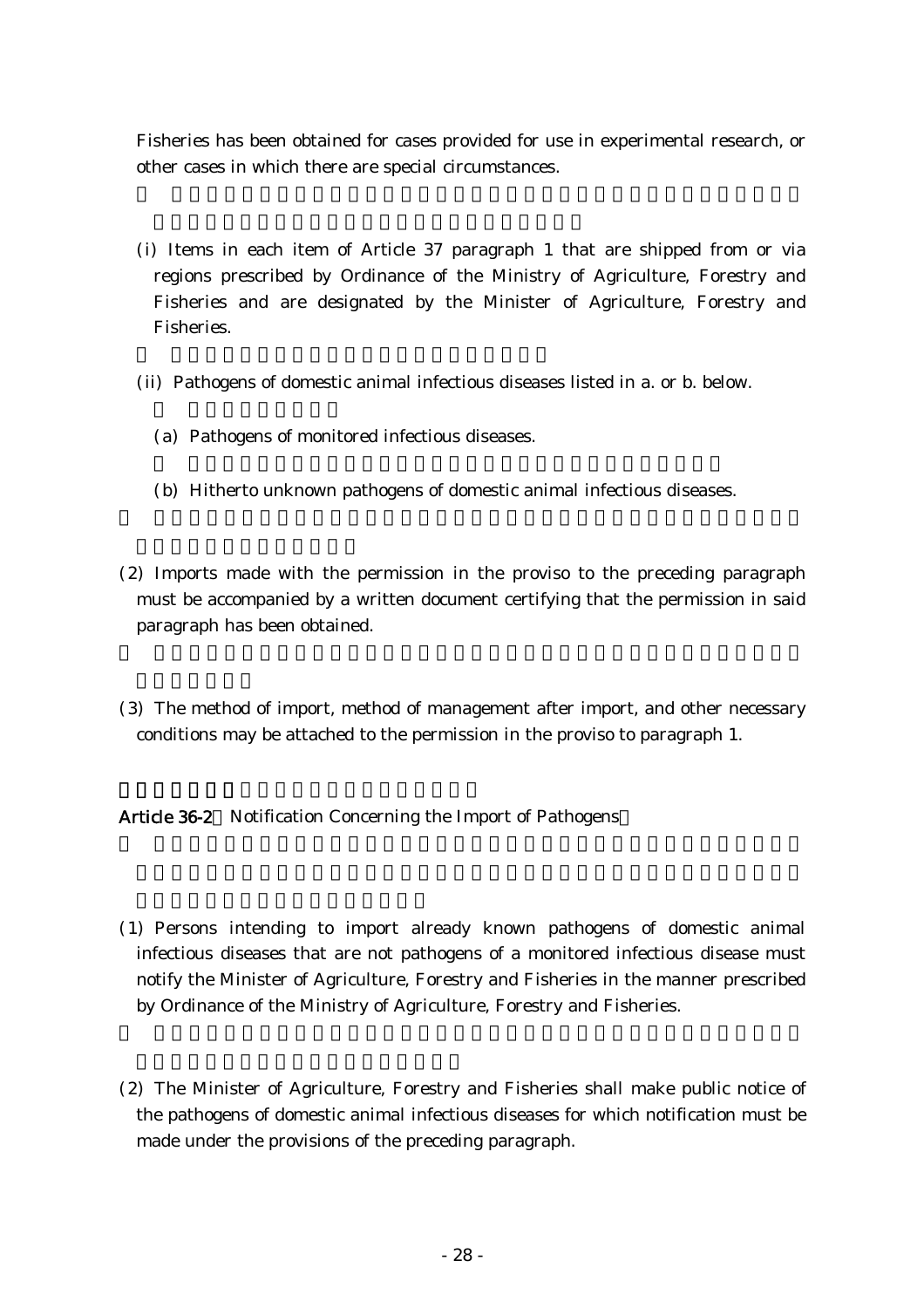(3) The provisions of paragraph 1 shall not apply when pathogens of diseases designated under the provisions of Article 62 paragraph 1 are imported with the permission in the proviso to paragraph 1 of the preceding Article, under the provisions of said paragraph as applied mutatis mutandis in Article 62 paragraph 1.

Article 37 Attachment of Inspection Certificate for Imports

- ( )1 Items listed below that are designated by the Minister of Agriculture, Forestry and Fisheries (hereinafter referred to as "designated quarantine items") may not be imported unless they are accompanied by a certificate of quarantine inspection, or a copy thereof, issued by a government authority in the exporting country and stating that it is confirmed or believed that, as a result of quarantine inspection conducted thereby, said items are not likely to spread pathogens of a monitored infectious disease.
	- (i) Animals, their carcasses or bone, meat, egg, skin and hide, hair or others, and their containers and packaging.
	- (ii) Straw from grain (excluding those prescribed by Ordinance of the Ministry of Agriculture, Forestry and Fisheries as being supplied for uses other than feed) and forage for feed.
	- (iii) Bedding material or other similar articles that are likely to spread pathogens of a monitored infectious disease, excluding the items listed in the preceding two items.
- $(2)$  The provisions of the preceding paragraph shall not apply in the cases listed below.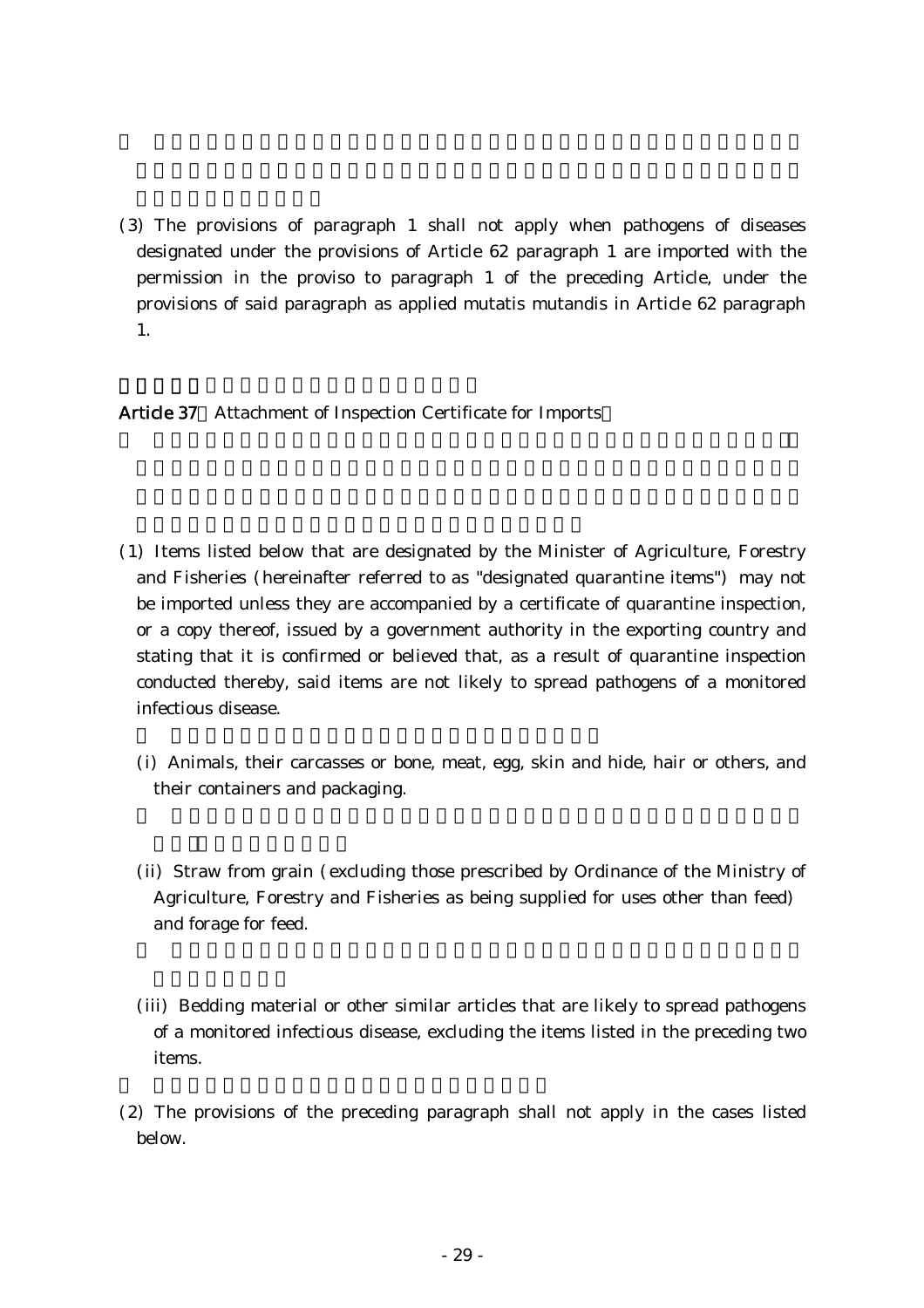- (i) When importing from a country that has no government authority for quarantine inspection of animals, and in other cases designated by the Minister of Agriculture, Forestry and Fisheries.
- (ii) When, in connection with designated quarantine items imported from a country prescribed by Ordinance of the Ministry of Agriculture, Forestry and Fisheries, matters to be stated on the certificate of inspection or its copy in the preceding paragraph have been transmitted from a government authority in said country via telecommunication lines to a computer (including input-output devices) pertaining to use by the Animal Quarantine Service and recorded in a file installed in said computer.

#### Article 38 Restriction on Place of Import

Designated quarantine items may not be imported at locations other than ports or airports designated by Ordinance of the Ministry of Agriculture, Forestry and Fisheries, provided, however, that this shall not apply to items that have been inspected under the provisions of Article 41 and for which a certificate of import quarantine has been issued under the provisions of Article 44, or to items imported as postal matter.

### Article 38-2 Notification Concerning the Import of Animals

( )1 Persons intending to import animals that are designated quarantine items and are designated by the Minister of Agriculture, Forestry and Fisheries must notify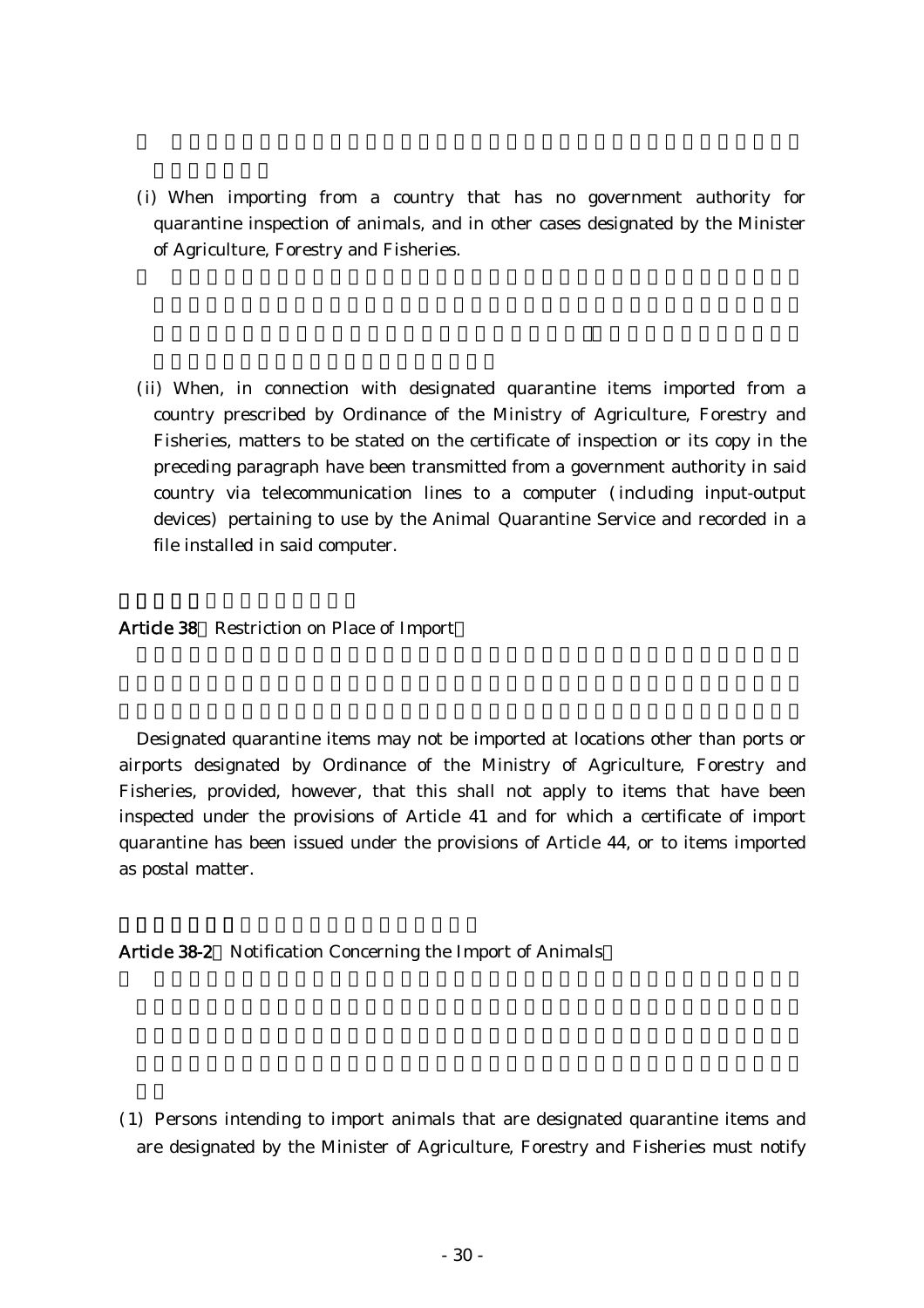the Animal Quarantine Service of the species and numbers of said animals, the time and place of import and other matters prescribed by Ordinance of the Ministry of Agriculture, Forestry and Fisheries, in the manner prescribed by Ordinance of the Ministry of Agriculture, Forestry and Fisheries, provided, however, that this shall not apply when items are imported as accompanied items or postal matter and in other cases prescribed by Ordinance of the Ministry of Agriculture, Forestry and Fisheries.

(2) The Director General of the Animal Quarantine Service may, when notification has been made under the provisions of the preceding paragraph and when deeming it particularly necessary for implementing inspection smoothly under the provisions of Article 40 paragraph 1 or Article 41, instruct the person who made said notification to change the time or location of the import pertaining to said notification.

# Article 39 Quarantine Signal

- ( )1 Ships entering a port from other countries and laden with designated quarantine items (excluding those transported as postal matter) must hoist a quarantine signal without delay after their entry into port, in the manner prescribed by Ordinance of the Ministry of Agriculture, Forestry and Fisheries.
- $(2)$  The signal in the preceding paragraph may not be lowered until the inspection of designated quarantine items in said paragraph under the provisions of Article 41 or the unloading of said designated quarantine items has been completed, or until the ship leaves port.

# Article 40 Import Quarantine Inspection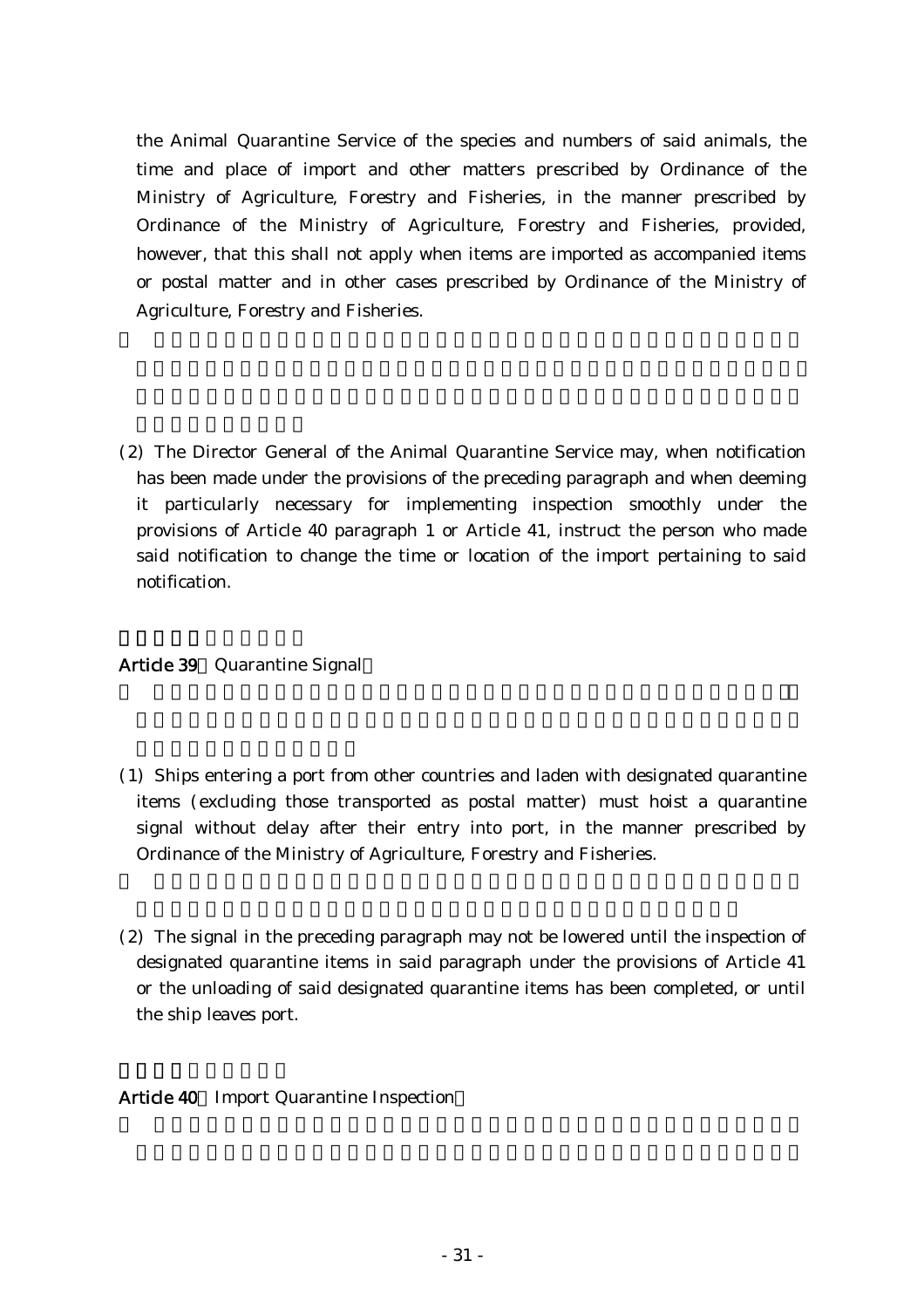- ( )1 Persons who have imported designated quarantine items must notify the Animal Quarantine Service to that effect without delay, and must have said items undergo inspection by an animal quarantine officer in their intact state, to determine whether or not they violate the provisions of Article 36 or Article 37 and whether or not they are likely to spread pathogens of a monitored infectious disease, provided, however, that this shall not apply to items that have already been inspected under the provisions of the following Article and for which a certificate of import quarantine has been issued under the provisions of Article 44, or to items imported as postal matter.
- $(2)$  Animal quarantine officers may, when items other than designated quarantine items are contaminated or are likely to be contaminated by pathogens of a monitored infectious disease, inspect said items without delay after import.
- ( )3 Inspection under the provisions of paragraph 1 shall be carried out on the premises of the Animal Quarantine Service or at a location designated by an animal quarantine officer within a port or airport designated under the provisions of Article 38, provided, however, that, when there are special circumstances, inspection may be carried out at other locations designated by the Minister of Agriculture, Forestry and Fisheries.
- (4) Animal quarantine officers may, when necessary for preventing the spread of pathogens of a monitored infectious disease, instruct the route and other methods for forwarding designated quarantine items to the location in the preceding paragraph to persons who undergo the inspection in paragraph 1.

# Article 41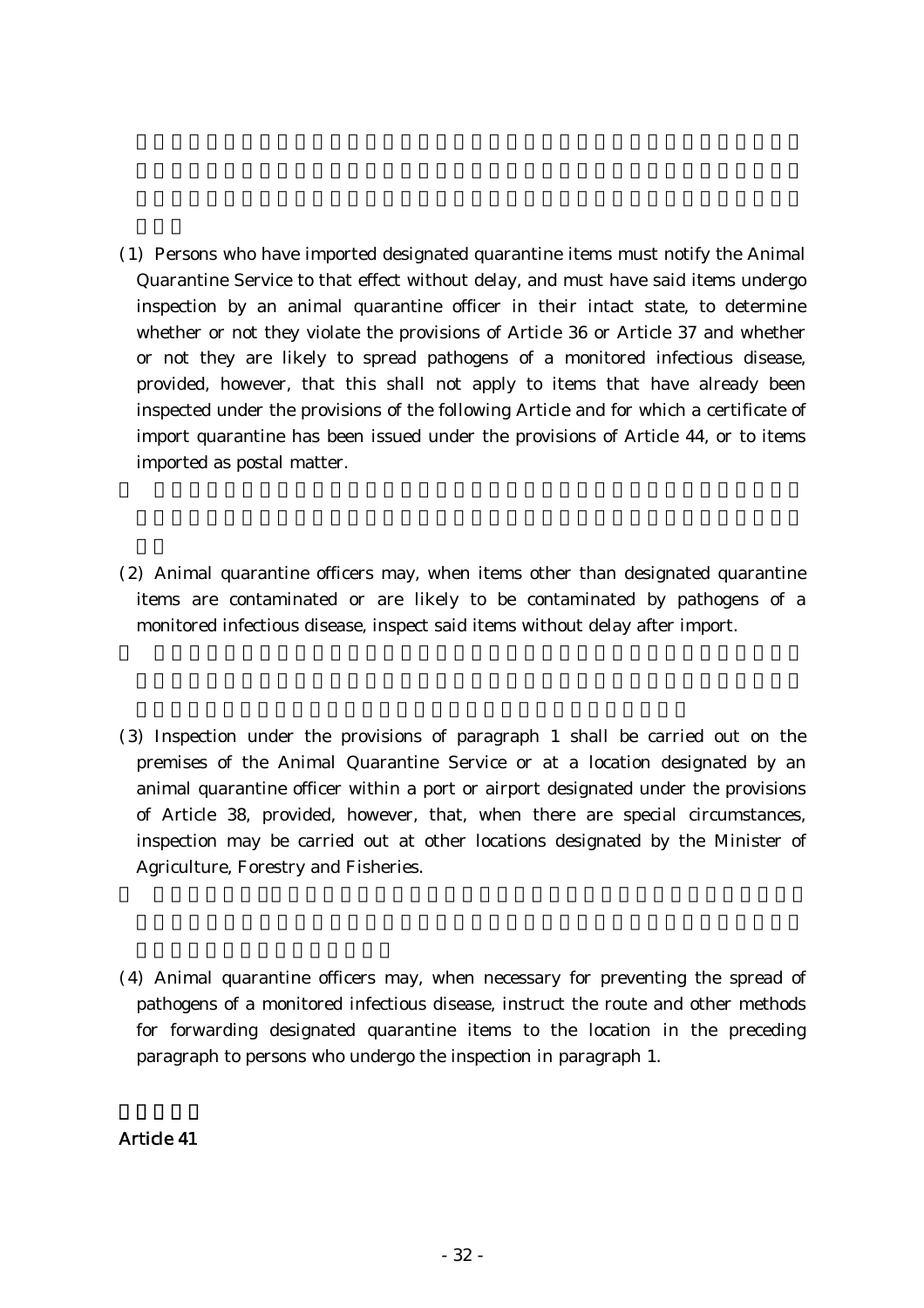Animal quarantine officers may inspect designated quarantine items or other items that are to be imported, and are contaminated or are likely to be contaminated by pathogens of a monitored infectious disease, on board a ship or aircraft in advance of said import.

# Article 42 Import as Postal Matter

- ( )1 Designated quarantine items may not be imported as postal matter other than small packages and parcels, or correspondence mail prescribed in Article 2 paragraph 3 of the Act Concerning Service of Correspondence by Private Proprietors (Act No. 99 of 2002) (referred to in the following paragraph as "correspondence mail").
- (2) Persons who have received postal matter or correspondence mail containing designated quarantine items imported in violation of the provisions of the preceding paragraph must notify the Animal Quarantine Service to that effect without delay, attaching the actual item in question for inspection by an animal quarantine officer.

# Article 43

- ( )1 Post offices that handle customs procedures must, on receiving a small package or parcel that contains or is suspected of containing designated quarantine items, notify the Animal Quarantine Service to that effect without delay.
- $(2)$  Animal quarantine officers shall, on receiving the notification in the preceding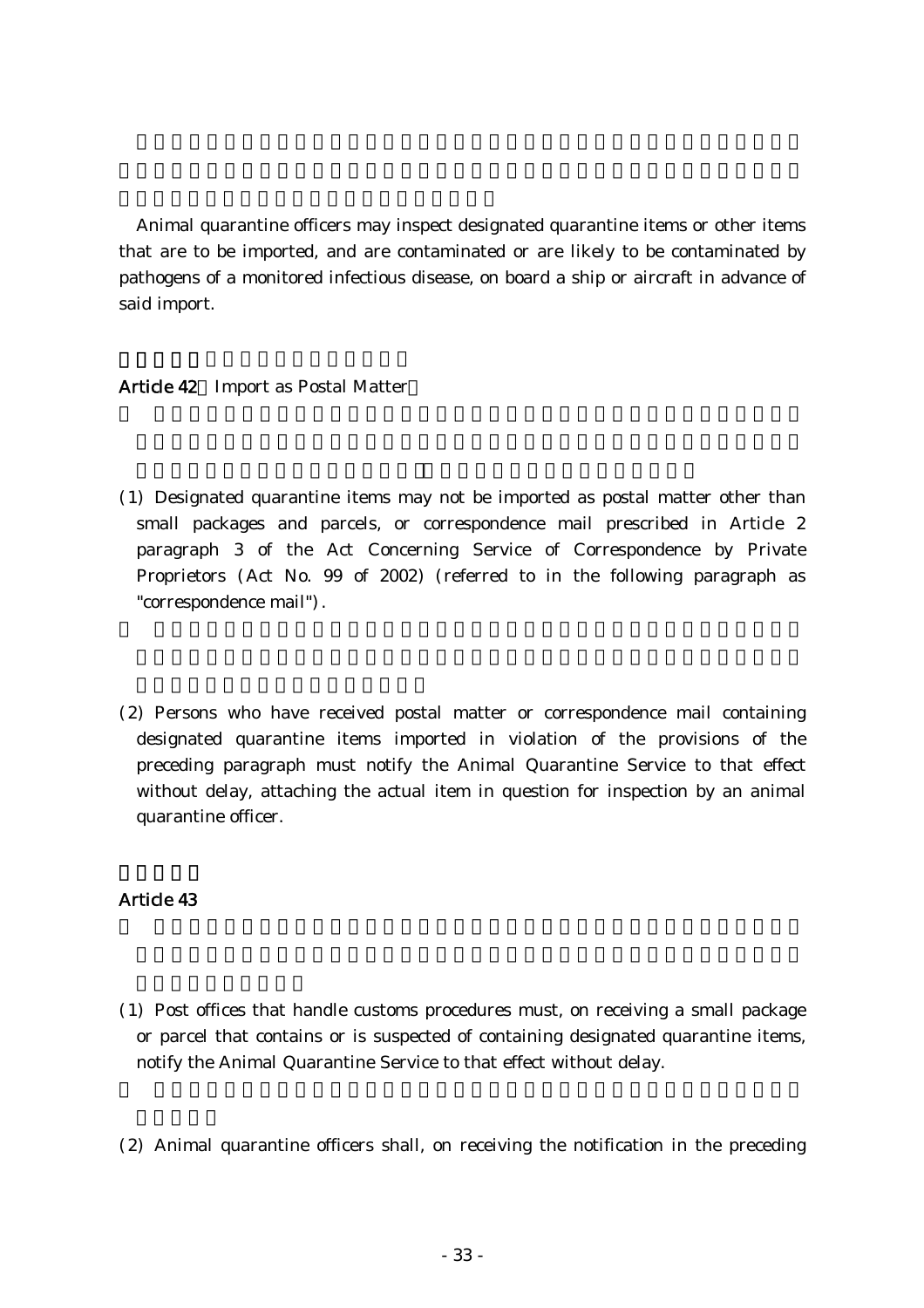paragraph, inspect the small package or parcel in said paragraph.

- (3) Animal quarantine officers may, when necessary in order to conduct the inspection in the preceding paragraph, request the addressee of said postal matter to disclose its contents.
- (4) Animal quarantine officers may, when the addressee refuses the disclosure of contents in the preceding paragraph or when it is impossible to request said disclosure from the addressee, open said postal matter in the presence of a post office employee.
- ( )5 Persons who receive small packages or parcels that have not undergone the inspection in paragraph 2 and contain designated quarantine items must notify the Animal Quarantine Service to that effect without delay, attaching the actual item in question for inspection by an animal quarantine officer.

Article 44 Issue of Certificates of Import Quarantine

- ( )1 Animal quarantine officers must, when deeming that a designated quarantine item is not likely to spread pathogens of a monitored infectious disease as a result of inspection under the provisions of Article 40 through the preceding Article, issue a certificate of import quarantine and mark said designated quarantine item by branding, tattooing or other means of marking, in the manner prescribed by Ordinance of the Ministry of Agriculture, Forestry and Fisheries.
- $(2)$  Animal quarantine officers must, when requested to issue a certificate of import quarantine for an item other than designated quarantine items inspected under the provisions of Article 40 paragraph 2 or Article 41, issue the same.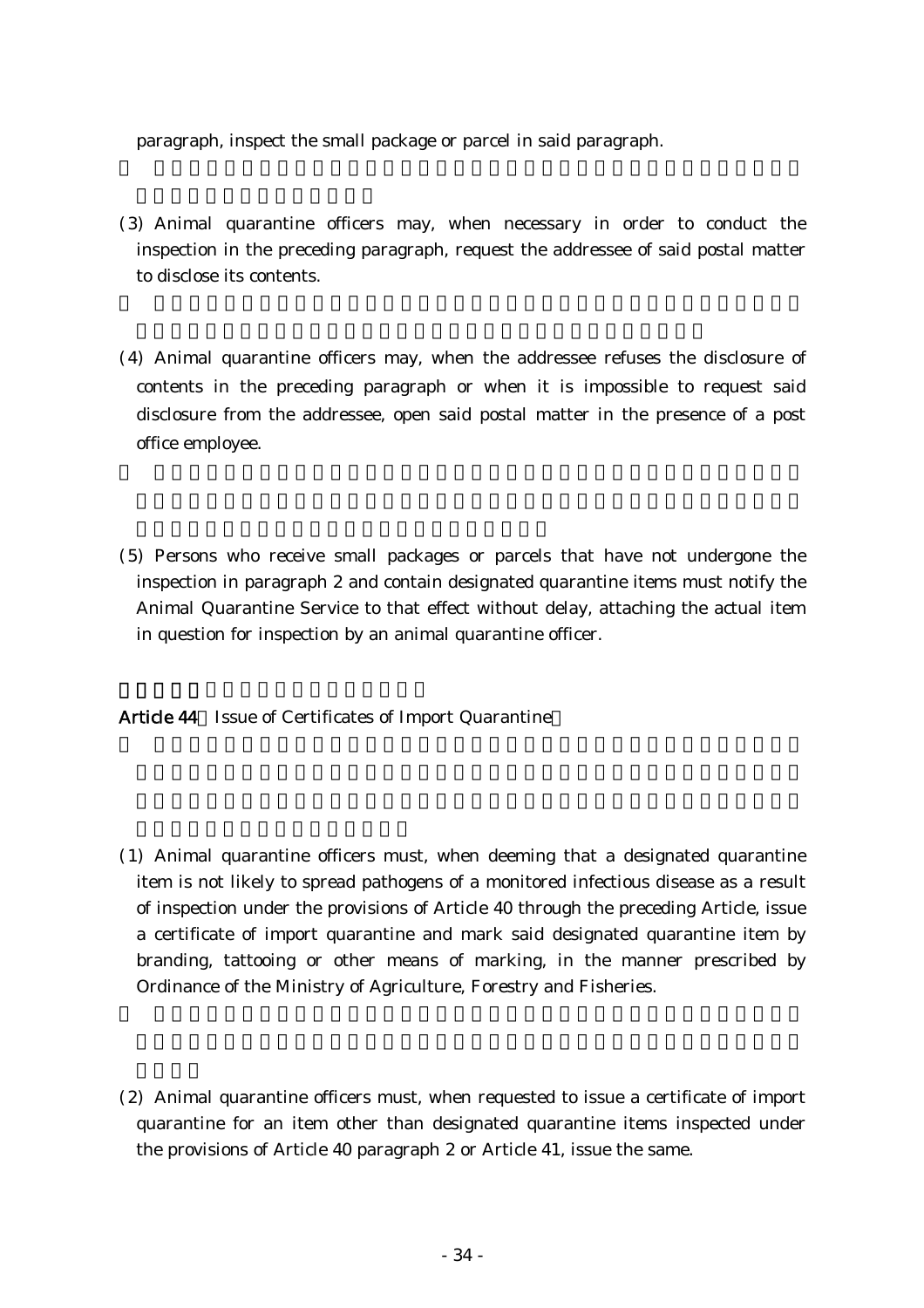(3) Animal quarantine officers may, when taking measures under the provisions of Article 46 paragraph 3, decline to issue a certificate of import quarantine, notwithstanding the provisions of the preceding two paragraphs.

### Article 45 Export Quarantine Inspection

- ( )1 Persons intending to export the items listed below must have them undergo inspection by an animal quarantine officer in advance and must also obtain a certificate of export quarantine under the provisions of paragraph 3 below.
	- (i) Animals or other items for which the government of the importing country requires, upon the import thereof, a certificate of inspection issued by the exporting country certifying whether or not they are likely to spread pathogens of a domestic animal infectious disease.
	- (ii) Items listed in each item of Article 37 paragraph 1 and designated by the Minister of Agriculture, Forestry and Fisheries in deeming it necessary for international animal quarantine.
- $(2)$  The provisions of Article 40 paragraph 3 shall apply mutatis mutandis to the inspection in the preceding paragraph.
- (3) Animal quarantine officers must, when deeming that an item is not likely to spread pathogens of a domestic animal infectious disease as a result of inspection under the provisions of paragraph 1, issue a certificate of export quarantine in the manner prescribed by Ordinance of the Ministry of Agriculture, Forestry and Fisheries.
- (4) Animal quarantine officers may, when necessary for international animal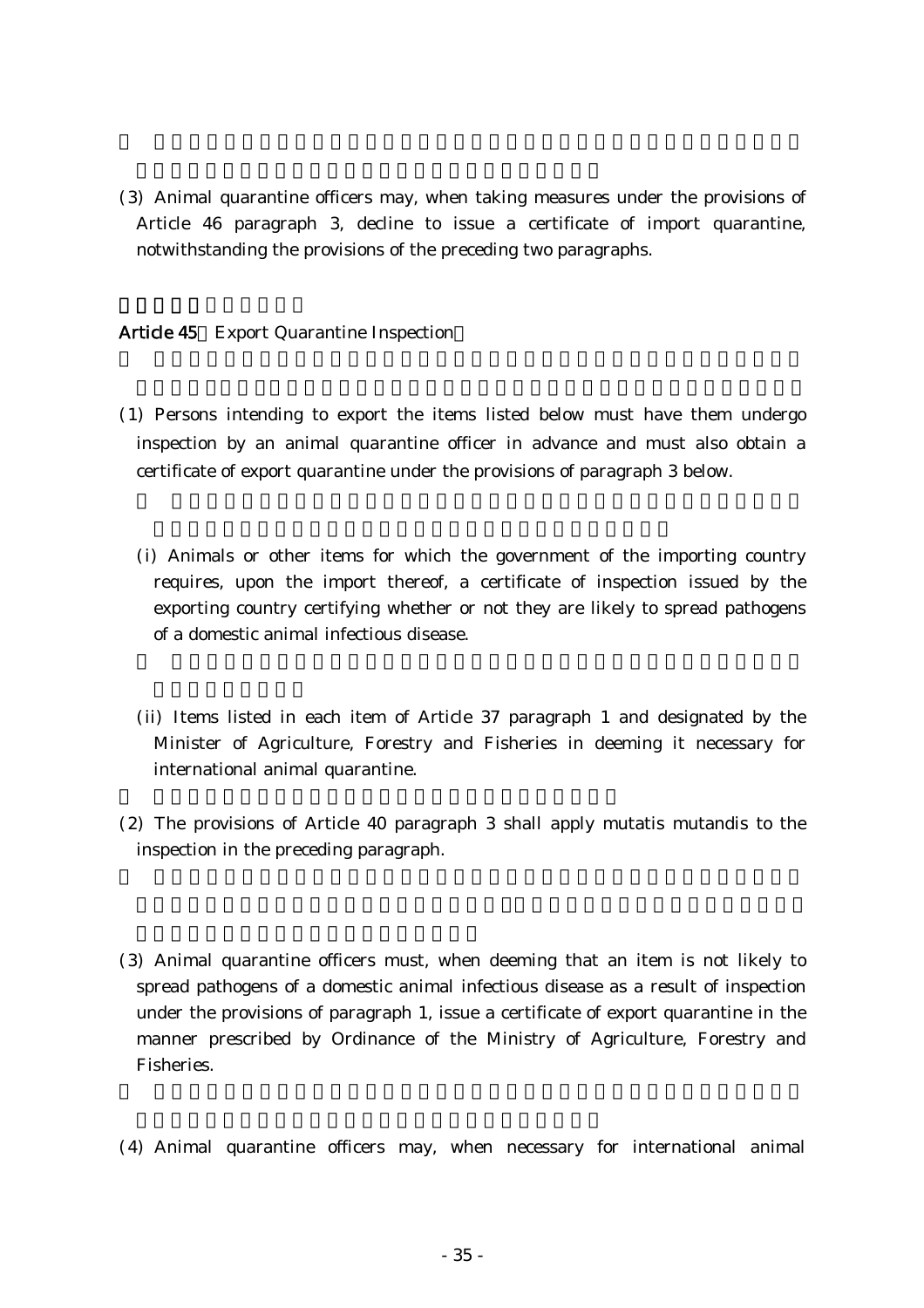quarantine, re-inspect an item for which a certificate of export quarantine has been issued under the provisions of the preceding paragraph.

Article 46 Measures Based on Quarantine Inspection

- ( )1 When applying the provisions of Article 6 paragraph 1, Article 7, Article 8, Article 14 through Article 21, Article 23 through Article 26, Article 29, Article 31 paragraph 1, and Article 7 and Article 8 as applied mutatis mutandis in paragraph 2 of said Article to cases when it is deemed that items pertaining to inspection under the provisions of Article 40 paragraph 1 or paragraph 2, Article 41, Article 42 paragraph 2, Article 43 paragraph 2 or paragraph 5, or paragraphs 1 or 4 of the preceding Article are contaminated, are likely to be contaminated or are likely to become contaminated by pathogens of a domestic animal infectious disease in the course of said inspection, "prefectural governors" or "the prefectural governor" (or, in the case of Article 15, "prefectural governors or mayors of municipalities" in said provisions shall be read as "the Director General of the Animal Quarantine Service", and "prefectural animal health inspector" shall be read as "animal quarantine officer".
- (2) The Minister of Agriculture, Forestry and Fisheries may, when an animal or other item is deemed to be contaminated or to be likely to be contaminated with pathogens of a notifiable infectious disease in the course of inspection in the preceding paragraph, order the owner thereof to isolate or disinfect said animal or item, or have an animal quarantine officer isolate, inject, dip, medicate or disinfect the same, in the manner prescribed by Ordinance of the Ministry of Agriculture, Forestry and Fisheries.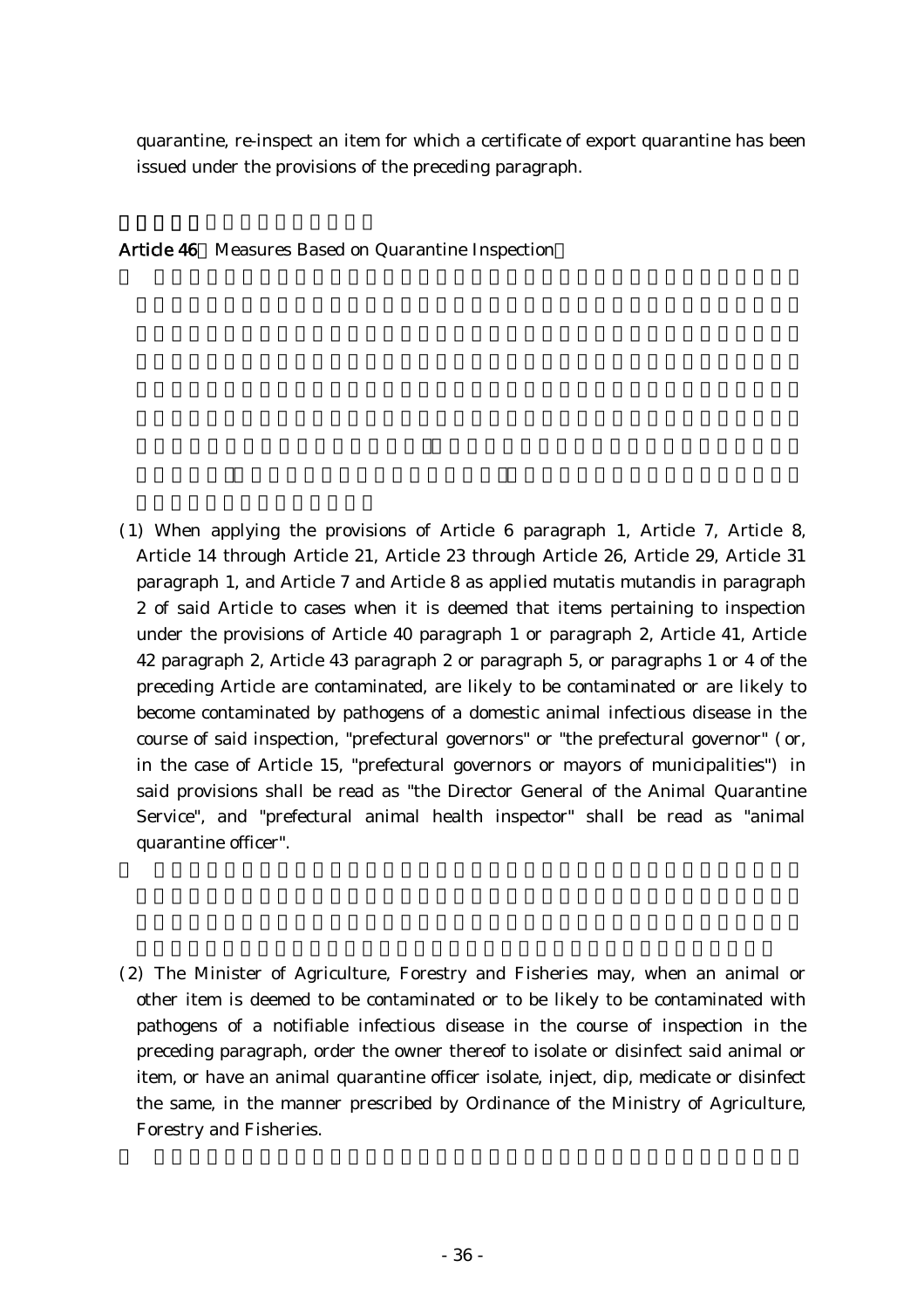(3) The Minister of Agriculture, Forestry and Fisheries may, when an animal pertaining to inspection in paragraph 1 is deemed to have contracted or to be suspected to have contracted a new disease in the course of said inspection, order the owner thereof to isolate or disinfect said animal or its bedding material and other items of a similar nature, or have an animal quarantine officer isolate, inject, dip, medicate or disinfect said animal, in the manner prescribed by Ordinance of the Ministry of Agriculture, Forestry and Fisheries, provided, however, that this shall not apply when said new disease is deemed not to be a domestic animal infectious disease.

#### Chapter 5 Miscellaneous Provisions

Article 47 Instructions of the Minister of Agriculture, Forestry and Fisheries to Prefectural Governors

The Minister of Agriculture, Forestry and Fisheries may, when the outbreak or spread of a domestic animal infectious disease is likely to exert a grave influence on the livestock industry, instruct prefectural governors to carry out measures under the provisions of Article 6, Article 9, Article 17, Article 26 paragraph 1 or paragraph 3, Article 30, Article 31, Article 32 paragraph 1, Article 33 or Article 34.

Article 48 Cooperation by the State with Prefectures

The Minister of Agriculture, Forestry and Fisheries may, when the Minister has given the instruction in the preceding Article or is requested by a prefectural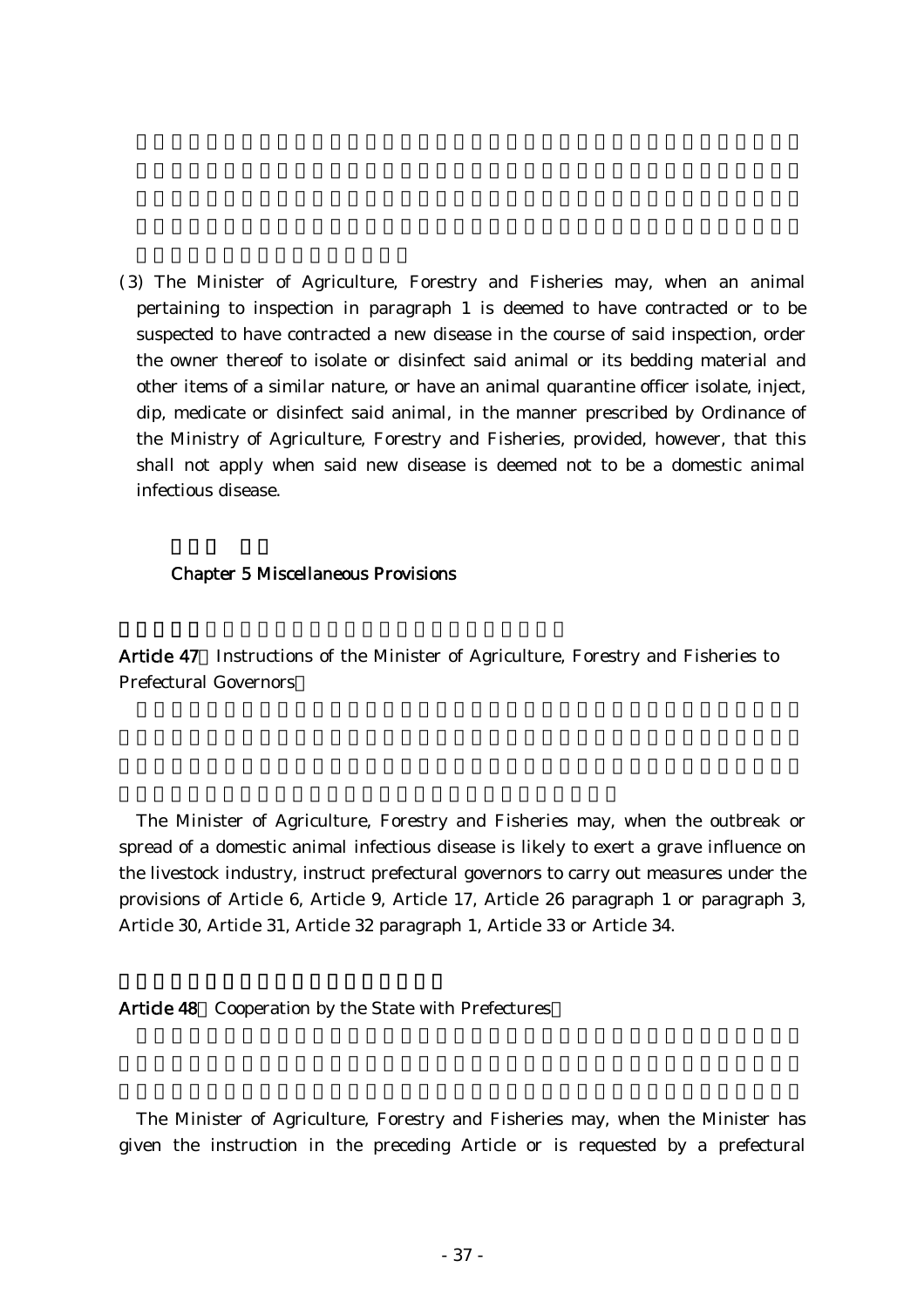governor and deems it necessary, designate animal quarantine officers to assume the duties incumbent on prefectural animal health inspectors under the provisions of Chapter 2 or Chapter 3, under instruction from the prefectural governor.

Article 48-2 Request to Dispatch Prefectural Animal Health Inspectors

- ( )1 Prefectural governors may, when urgently necessary for preventing domestic animal infectious diseases, request that other prefectural governors dispatch prefectural animal health inspectors. In this case, the prefectural governors who are requested to dispatch prefectural animal health inspectors may not refuse said dispatch unless there is justifiable reason.
- (2) Prefectural animal health inspectors dispatched in response to a request under the provisions of the preceding paragraph may, under instruction from the prefectural governor who requested said dispatch, assume the duties incumbent upon the prefectural animal health inspectors of the prefecture in question.
- (3) Costs accompanying the dispatch of a prefectural animal health inspector dispatched in response to a request under the provisions of paragraph 1 shall be borne by the prefecture that receives said dispatch.
- $(4)$  In cases in the preceding paragraph, if the prefecture that receives said dispatch does not have time to pay said cost, said prefecture may request that another prefecture making said dispatch temporarily covers said cost on its behalf.

Article 49 Transfer or Loan of Biological Preparations for Animal Use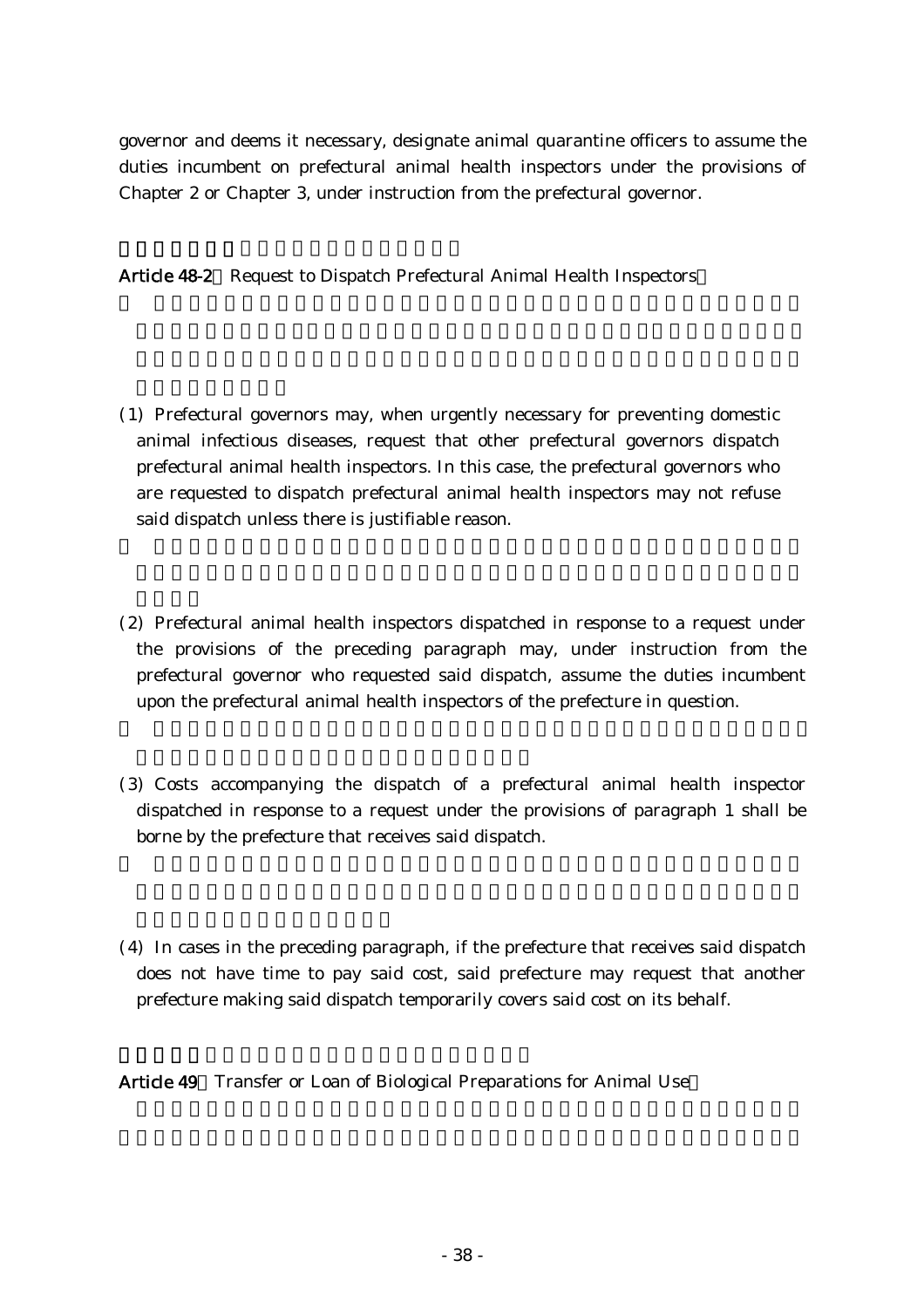The Minister of Agriculture, Forestry and Fisheries may, when deeming it necessary for preventing domestic animal infectious diseases, transfer biological preparations for animal use or loan instruments for preventive measures free of charge or at a lower cost than the current price to prefectures.

Article 50 Restriction on Use of Biological Preparations for Animal Use

Biological preparations for animal use that are designated by the Minister of Agriculture, Forestry and Fisheries may not be used without the permission of the prefectural governor.

Article 51 Spot Inspections

- ( )1 Animal quarantine officers or prefectural animal health inspectors may, when necessary for preventing domestic animal infectious diseases, enter racecourses, livestock markets, livestock shows and other locations where domestic animals are gathered, or animal quarters, rendering plants or dead animal handling plants, slaughterhouses, warehouses, ships, vehicles or aircraft, or other locations that are contaminated or are likely to be contaminated with pathogens of a domestic animal infectious disease, inspect animals or other items, question relevant personnel, collect samples of blood, milk and other substances from animals, or gather carcasses of animals or other items within the limit necessary for inspection.
- (2) The powers of spot inspection, questioning, collecting or gathering samples under the provisions of the preceding paragraph may not be construed as having been granted for the purpose of investigating crime.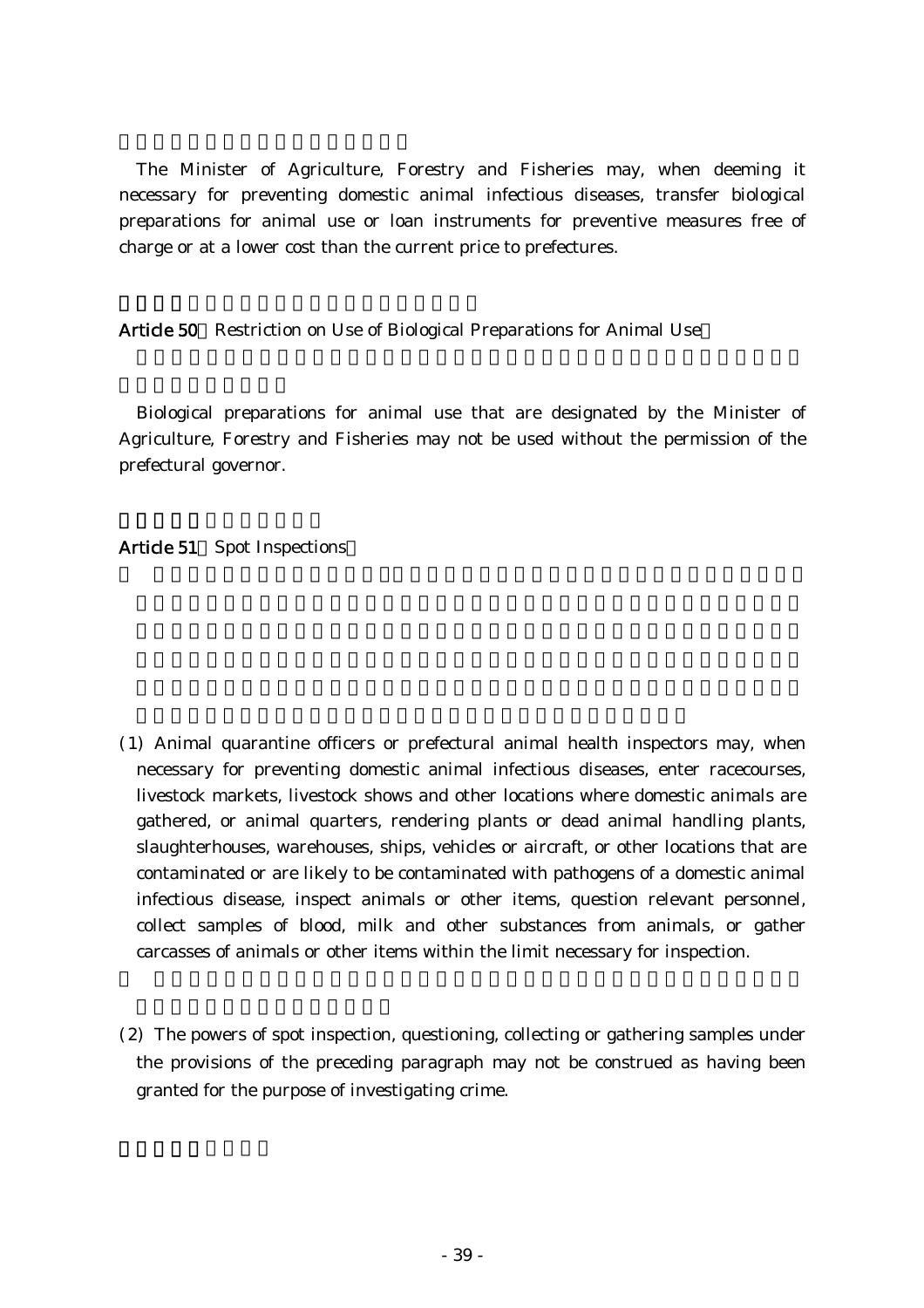#### Article 52 Reports

The Minister of Agriculture, Forestry and Fisheries or prefectural governors may, when necessary for preventing domestic animal infectious diseases, request the owners of animals, veterinarians, the owners of pathogens of domestic animal infectious diseases, persons engaged in the manufacture, import or sale of feed, promoters of horse races, livestock markets, livestock shows or other events where domestic animals are gathered, or the owners of rendering plants, dead animal handling plants or slaughterhouses to report on necessary matters, in accordance with procedures prescribed by Ordinance of the Ministry of Agriculture, Forestry and Fisheries.

Article 52-2 Restriction on Entering Appeals

Appeals under the Administrative Appeal Act (Act No. 160 of 1962) cannot be entered against instructions of prefectural animal health inspectors issued under the provisions of Article 14 paragraph 3, Article 16 paragraph 1, Article 19, Article 20 paragraph 2, Article 21 paragraph 1, Article 23 paragraph 1, Article 25 paragraph 1 or Article 26 paragraph 2 (including instructions under these provisions issued by animal quarantine officers under the provisions of Article 46 paragraph 1 or Article 48) and orders of prefectural governors issued under the provisions of Article 17 paragraph 1 or Article 26 paragraph 1 (including orders under these provisions issued by the Director General of the Animal Quarantine Service under the provisions of Article 46 paragraph 1).

Article 53 Animal Quarantine Officers and Prefectural Animal Health Inspectors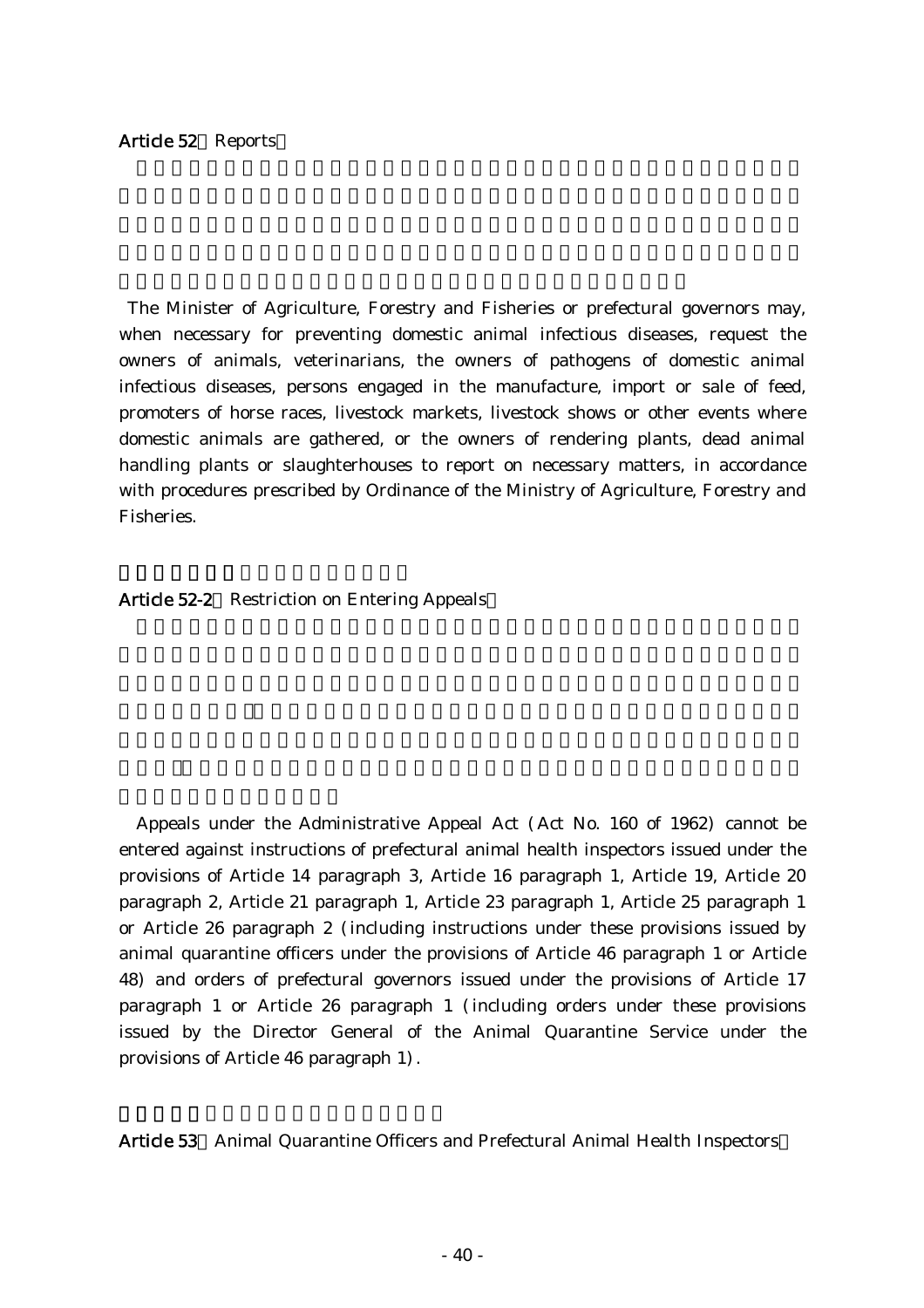- ( )1 Animal quarantine officers shall be assigned to the Ministry of Agriculture, Forestry and Fisheries to be engaged in affairs prescribed in this Act.
- $(2)$  Animal quarantine officers in the preceding paragraph shall be appointed from among veterinarians, provided, however, that when particularly necessary, persons other than veterinarians who have knowledge and experience concerning the prevention of domestic animal infectious diseases may also be appointed.
- ( )3 Prefectural governors shall appoint prefectural animal health inspectors from among the employees of their respective prefectures who are veterinarians, to be engaged in affairs prescribed in this Act, provided, however, that when particularly necessary, persons other than veterinarians who are employees of said prefectures and have knowledge and experience concerning the prevention of domestic animal infectious diseases may also be appointed.

Article 54 Carrying of Identity Cards

Animal quarantine officers and prefectural animal health inspectors must, when performing duties pursuant to this Act, carry identity cards that show their status, in the manner prescribed by Ordinance of the Ministry of Agriculture, Forestry and Fisheries, and must show said card when so requested by relevant persons.

#### Article 55 Uniform Regulations

The Minister of Agriculture, Forestry and Fisheries shall prescribe uniform regulations for animal quarantine officers.

Article 56 Validity of Dispositions with Respect to Successors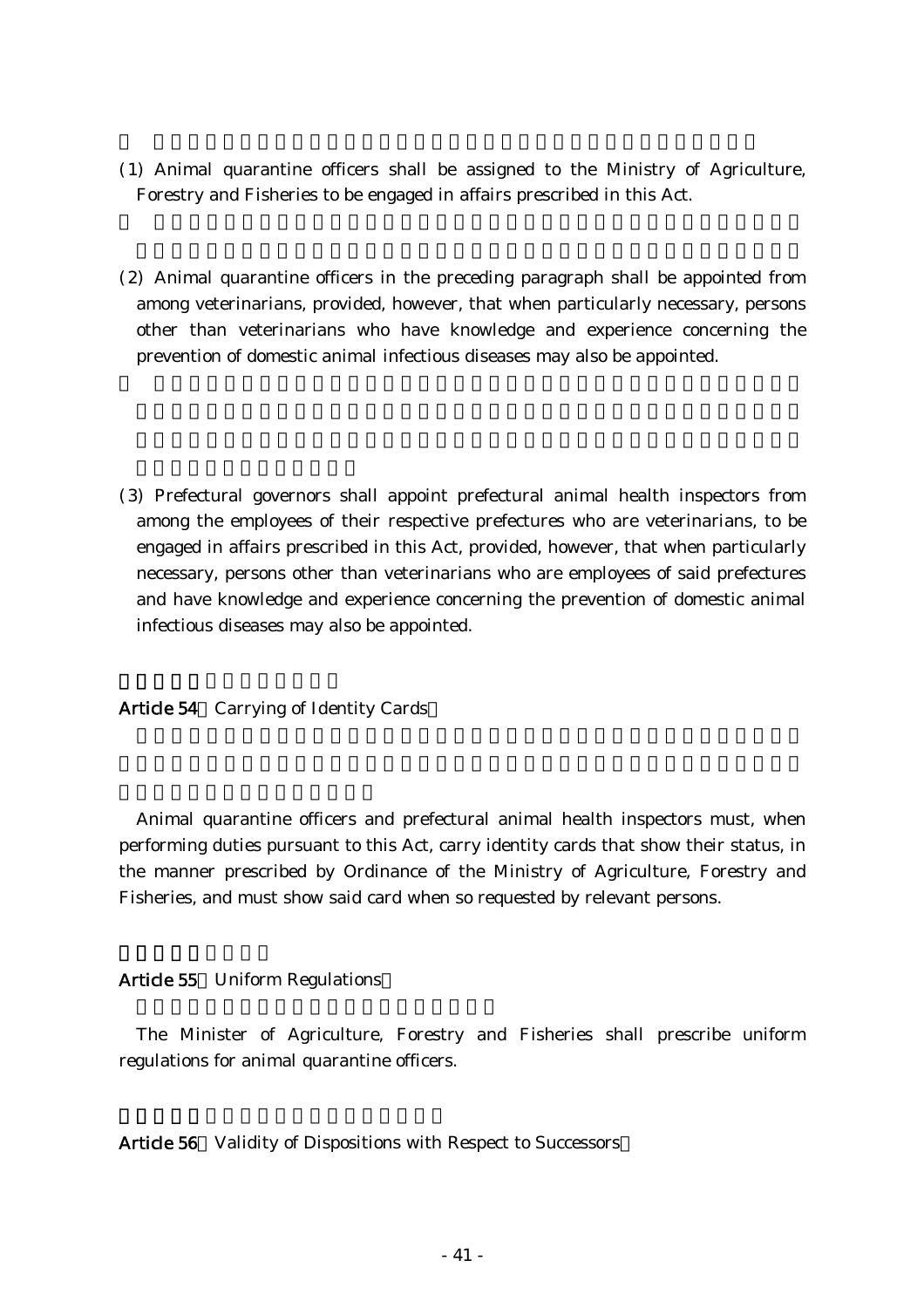- ( )1 Instructions and other dispositions under the provisions of this Act or orders based on this Act shall remain in force with respect to persons who succeed to rights from the owners or custodians of domestic animals or other items that are the objects of said disposition, or who newly become custodians of said domestic animals or other items following the establishment of rights.
- (2) Owners or custodians of domestic animals or other items in the preceding paragraph must, when they transfer ownership or custody of said domestic animals or other items to another person, inform that person of the fact that the disposition has been made, and of the content of said disposition.

Article 57 Application of Provisions Concerning Special Wards

The provisions of this Act concerning municipalities or mayors of municipalities shall apply to special wards or mayors of special wards in districts where special wards exist, and to unions or the administrators of unions in districts where total unions or clerical unions exist.

Article 58 Allowances

 $(1)$  The State shall grant to the owners of the animals or objects listed below  $($  or, in the case of domestic animals ordered to be slaughtered under the provisions of Article 17, the owners of said domestic animals at the time said order was issued),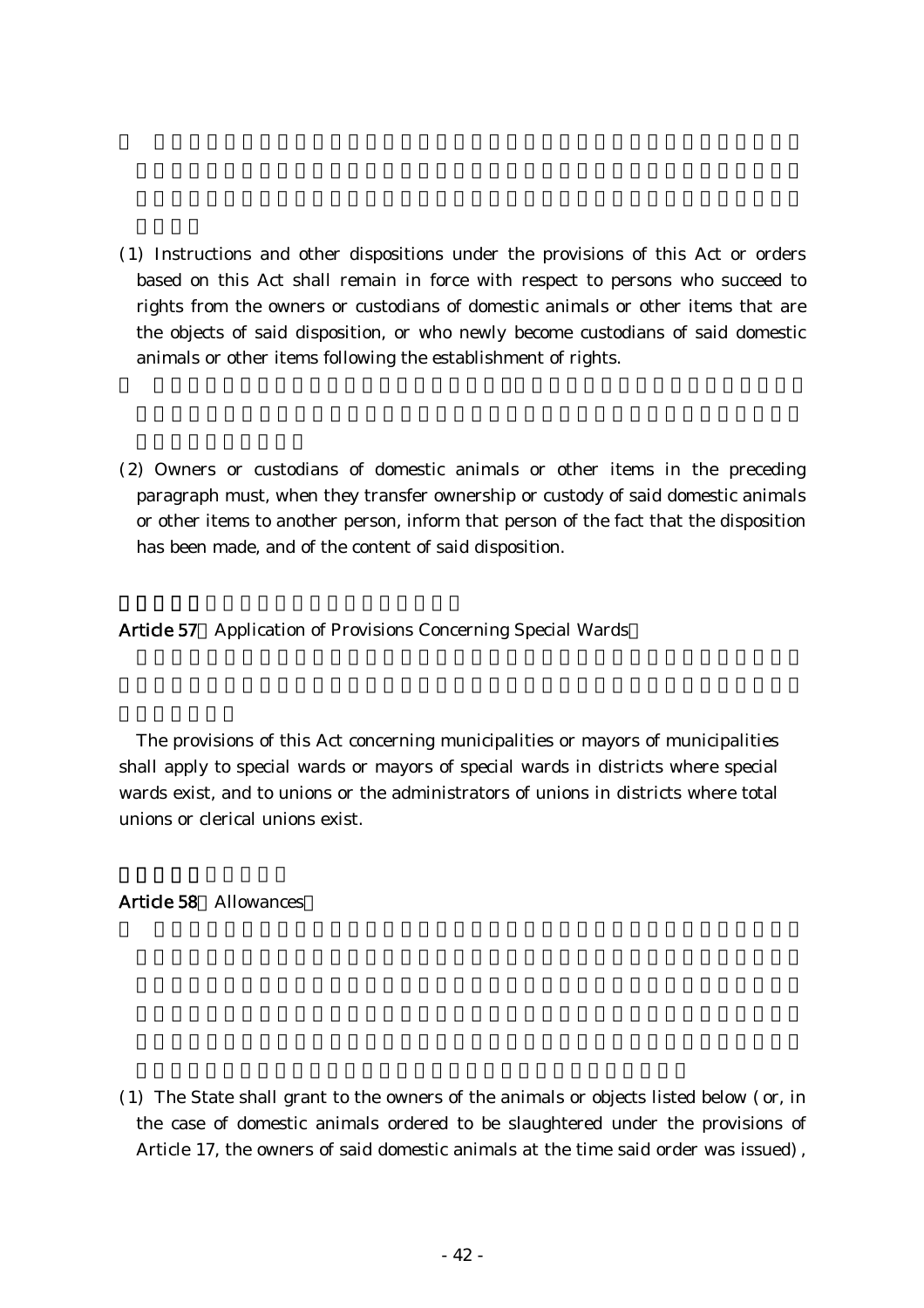as allowances, the amounts specified in each of the following items (or, when the carcasses of said animals have use-value, the amounts obtained by deducting the appraised value of the carcasses from the amounts specified in each of said items), provided, however, that this shall not apply to persons who fail to take necessary measures to prevent the outbreak or spread of domestic animal infectious diseases, or other persons prescribed by Ordinance of the Ministry of Agriculture, Forestry and Fisheries.

- (i) For affected animals slaughtered under the provisions of Article 16 or Article  $17$  (excluding those falling under the following item), one-third of the appraised value of said animals before they became affected animals (or, when said amount exceeds the amount prescribed by Cabinet Order for each species of domestic animal within a range not less than the transaction value deemed to be normally established when trading domestic animals that have standard attributes, the amount prescribed by said Cabinet Order).
- (ii) For affected animals slaughtered under the provisions of Article 17 on account of contracting brucellosis, tuberculosis, Johne's disease or equine infectious anemia, four-fifths of the appraised value of said animals at the time when the order in said Article was issued (or, when said amount exceeds the amount prescribed by the Cabinet Order in the preceding item for each species of domestic animal, the amount prescribed by said Cabinet Order).
- (iii) For suspected affected animals slaughtered under the provisions of Article 16, Article 17 or Article 20 paragraph 1, four-fifths of the appraised value of said animals before they became suspected affected animals.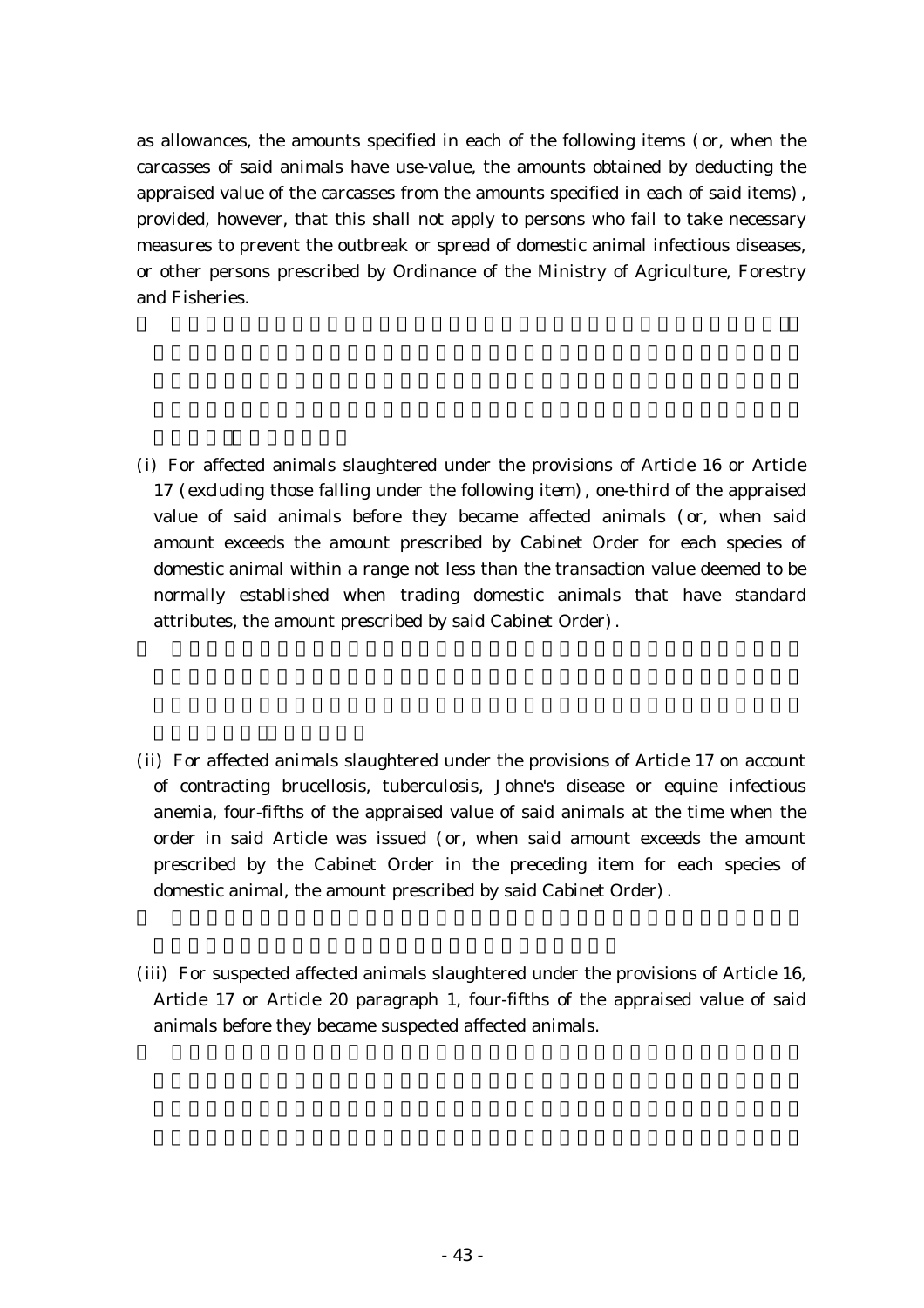- (iv) For animals that die, or the fetuses of animals that suffer still birth or abortion, as a result of inspection, injection, dipping or medication under the provisions of Article 4-2 paragraph 3 or paragraph 5, Article 5 paragraph 1, Article 6 paragraph 1, Article 31 paragraph 1 or Article 46 paragraph 2 or paragraph 3, the full amount of the appraised value of said animals at the time of said inspection, injection, dipping or medication, or of the appraised value of said fetuses before their still birth or abortion.
- $(v)$  For objects incinerated or buried under the provisions of Article 23 (excluding cases in the proviso to paragraph 1 of said Article), four-fifths of the appraised value of said objects before their incineration or burial.
- (2) The provisions of the preceding paragraph shall not apply to cases prescribed in Article 46 paragraph 1, except in cases concerning animals and their fetuses in item  $(4)$  of said paragraph.
- (3) The Minister of Agriculture, Forestry and Fisheries must consult the opinion of the governors of related prefectures before deciding the appraised value of animals, carcasses, fetuses or objects listed in paragraph 1.
- (4) Prefectural governors must consult the opinion of at least three appraisers selected in advance, in the manner prescribed by Ordinance of the Ministry of Agriculture, Forestry and Fisheries, before stating the opinion in the preceding paragraph to the Minister of Agriculture, Forestry and Fisheries.

#### Article 59 Share of Expenses

The State shall grant one half of the expenses required for incineration or burial to the owners of carcasses of domestic animals or objects that have been incinerated or buried under the provisions of Article 21 paragraph 1 or Article 23 paragraph 1.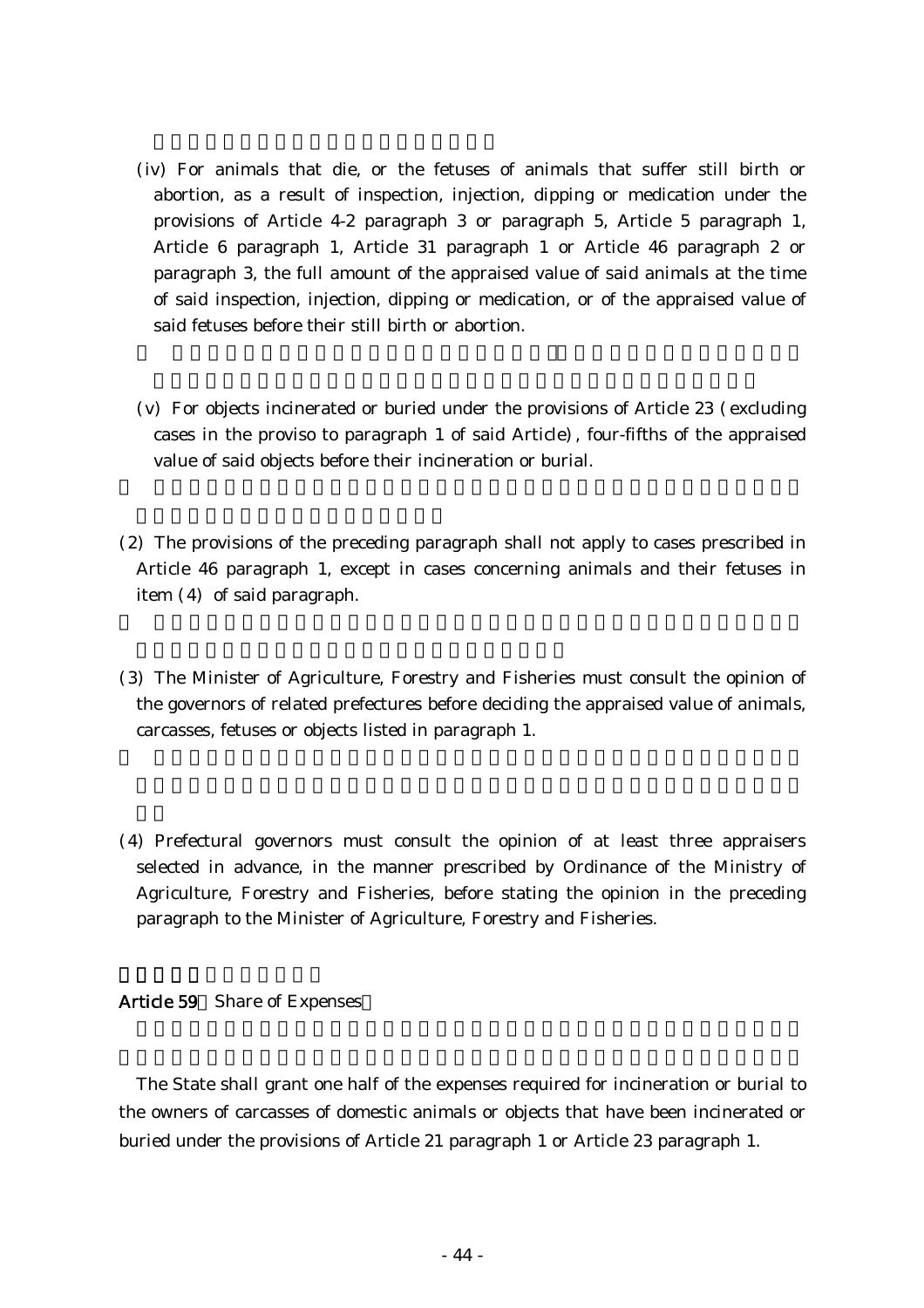- ( )1 Of the expenses required by prefectural governors or prefectural animal health inspectors for the execution of this Act, the State shall bear those listed below.
	- (i) The full amount of traveling expenses incurred by prefectural animal health inspectors (or, of expenses incurred in preventing the outbreak of parasitic diseases other than domestic animal infectious diseases (including diseases designated under the provisions of Article 62 paragraph 1), one-half).
	- (ii) The full amount of allowances paid to and traveling expenses incurred by the appraisers in Article 58 paragraph 4.
	- (iii) One half of allowances paid to employed veterinarians.
	- (iv) The full amount of expenses incurred in purchasing or manufacturing vaccine against rinderpest.
	- $(v)$  One half of the expenses incurred in purchasing or manufacturing biological preparations for animal use, with the exception of vaccine against rinderpest.
	- (vi) The full amount of expenses incurred in purchasing medicines designated by the Minister of Agriculture, Forestry and Fisheries (or, for expenses incurred in preventing the outbreak of parasitic diseases other than domestic animal infectious diseases (including diseases designated under the provisions of Article 62 paragraph  $1)$ , one-half).
	- (vii) One half of the expenses incurred in purchasing or leasing hygiene equipment designated by the Minister of Agriculture, Forestry and Fisheries.
	- (viii) One half of the expenses required for incineration or burial designated by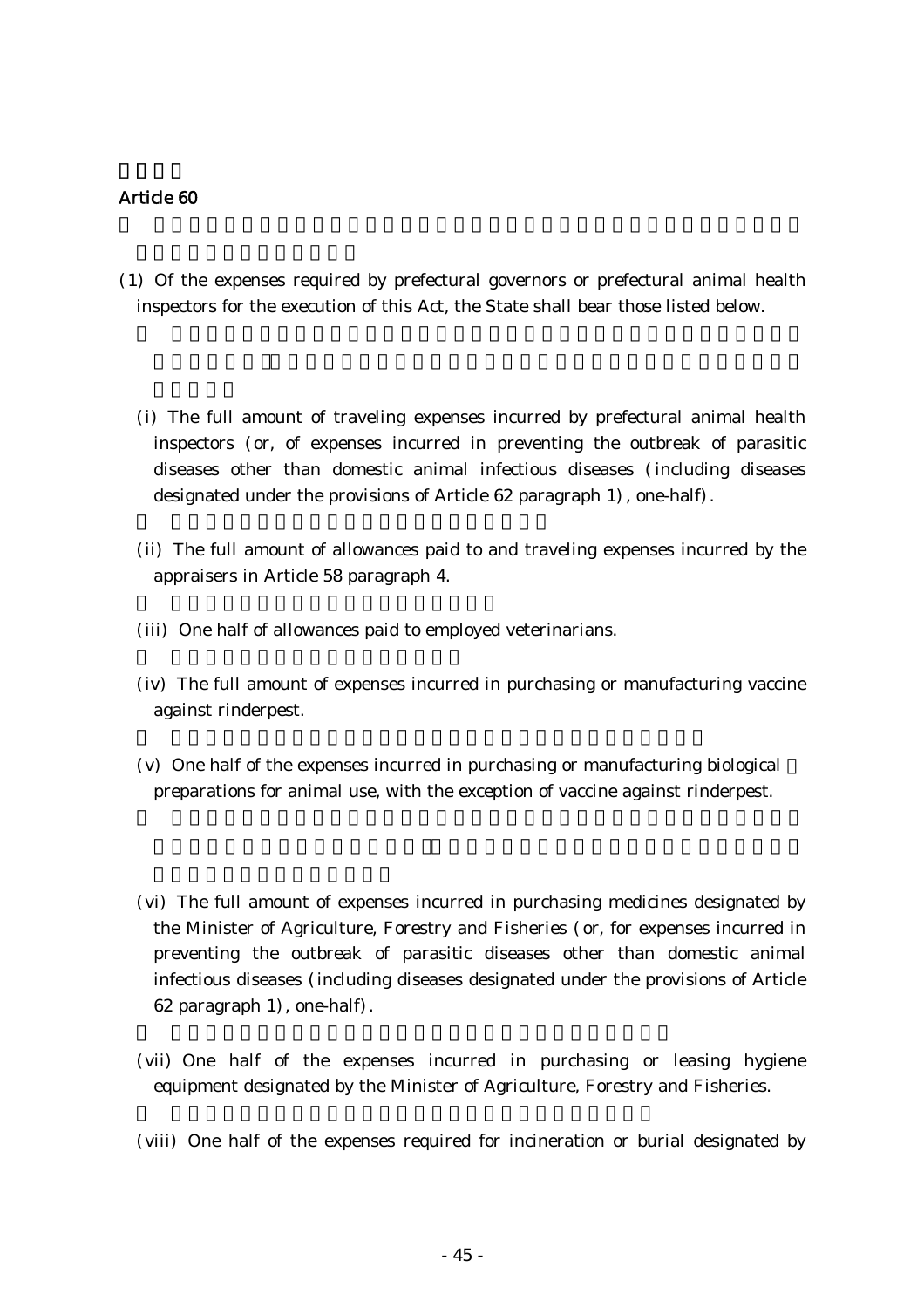the Minister of Agriculture, Forestry and Fisheries.

(2) The State shall bear one half of the amounts granted by prefectures to owners of specific domestic animals, etc. (meaning domestic animals, their carcasses or objects prescribed by Cabinet Order whose prohibition or restriction of movement or outward movement under the provisions of Article 32 exerts a grave influence on business in the livestock industry; the same shall apply hereafter in this paragraph) corresponding to an amount prescribed by Cabinet Order with respect to the amount of decrease in sales pertaining to specific domestic animals, etc., or the amount of increase in feed costs and other expenses required for storage, transportation or disposal, due to said prohibition or restriction.

Article 61 Delegation of Affairs to Directors of Livestock Hygiene Service Centers

Prefectural governors may delegate to the Directors of Livestock Hygiene Service Centers part of the affairs that come under their jurisdiction under the provisions of Article 4 paragraph 1, Article 4-2 paragraph 1 and paragraph 3, Article 7 (including cases in which these are applied mutatis mutandis in Article 31 paragraph  $2$ , Article 8 (including cases in which these are applied mutatis mutandis in Article 31 paragraph 2), Article 9, Article 13 paragraph 1 and paragraph 2, Article 15, the proviso to Article 21 paragraph 1, the proviso to Article 24, Article 26 paragraph 1 and paragraph 3, Article 30, Article 31 paragraph 1, Article 50 and Article 52.

Article 62 Mutatis Mutandis Application of this Act to Diseases Other Than Monitored Infectious Diseases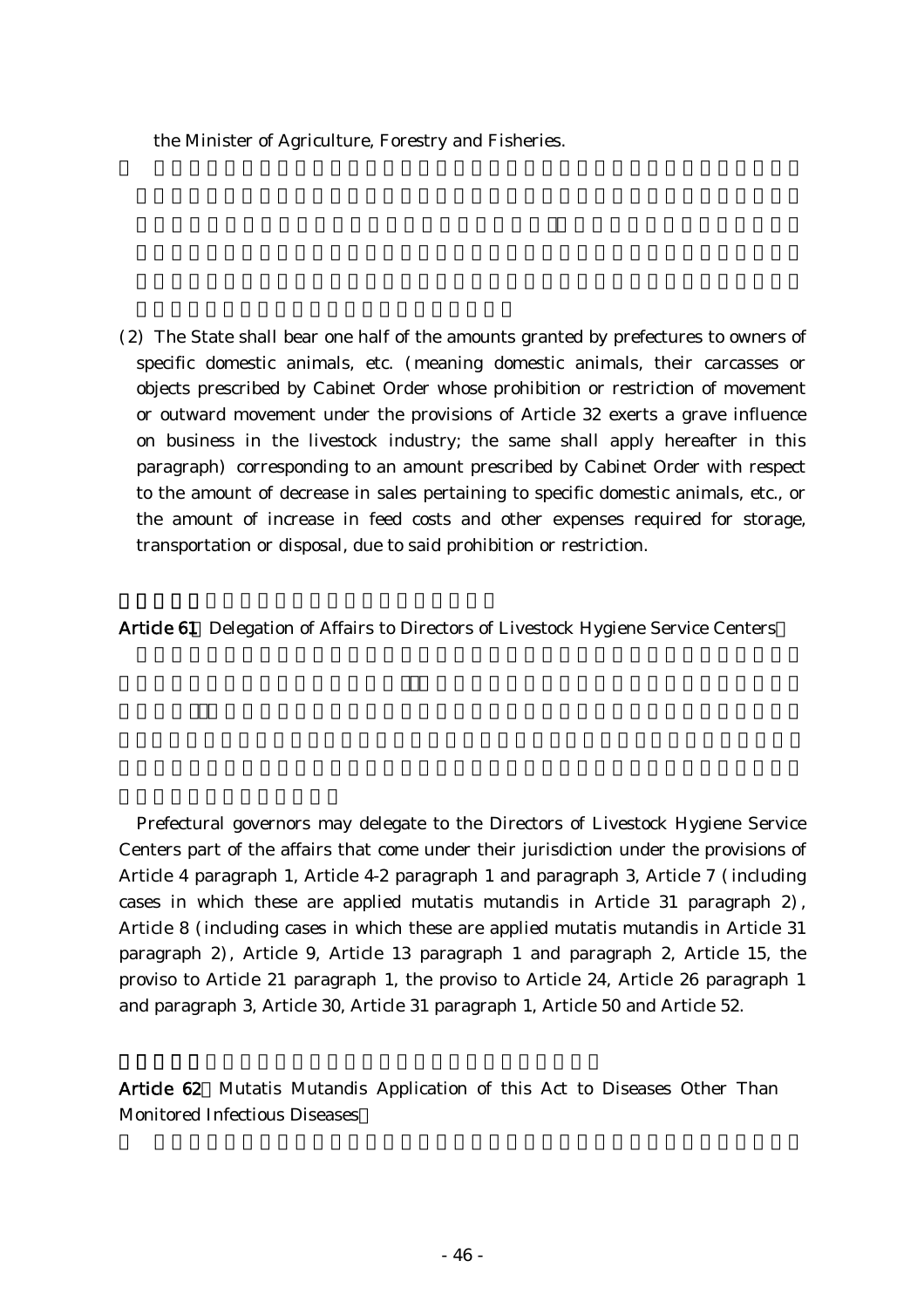- ( )1 When there are signs of the outbreak or spread of an infectious disease other than monitored infectious diseases among domestic animals and other animals, and this is likely to exert a grave influence on the maintenance of productivity or health of domestic animals, all or part of the provisions of Article 3-2, Article 5 through Article 9, Article 11 through Article 12-2 (excluding the provisions of Article 5 through Article 9 and Article 11 through Article 12-2 for animals other than domestic animals), and Chapter 3, provisions pertaining to these in this Chapter, and the provisions of Chapter  $4$  (excluding the provisions of Article 36-2) may be applied mutatis mutandis, by designating the species of animal, the type of disease and the region by Cabinet Order and limiting to a period not exceeding one year.
- (2) The Minister of Agriculture, Forestry and Fisheries must, when intending to propose the enactment, amendment or abolition of the Cabinet Order in the preceding paragraph, first consult the opinion of the Council of Food, Agriculture and Rural Area Policies.

### Article 62-2 Voluntary Measures for Prevention

- ( )1 Owners of domestic animals must make efforts to appropriately implement disinfection and other measures necessary for preventing domestic animal infectious diseases.
- (2) The national government and local governments shall make efforts to provide necessary advice and guidance to owners of domestic animals, or groups whereby they are organized, to encourage their voluntary measures aimed at preventing domestic animal infectious diseases.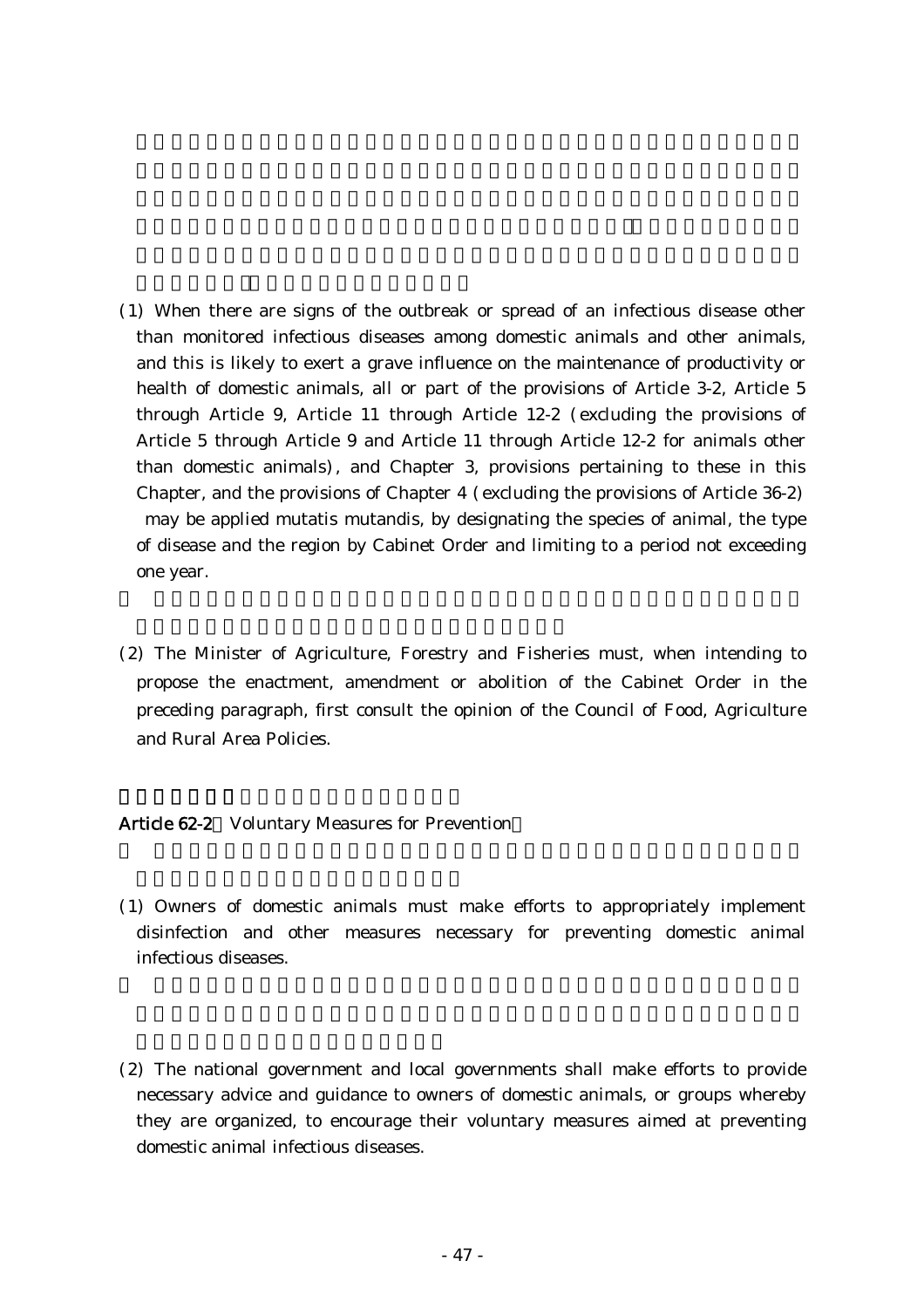### Article 62-3 Relationship with the Minister of Health, Labour and Welfare

- ( )1 The Minister of Agriculture, Forestry and Fisheries may, when intending to take measures to prevent the outbreak or spread of a domestic animal infectious disease under the provisions of this Act with respect to a domestic animal infectious disease that is deemed highly likely to be transmitted from domestic animals to human beings, besides those prescribed in Article 4 paragraph 2, and when deeming it necessary, seek the opinion of the Minister of Health, Labour and Welfare.
- (2) The Minister of Health, Labour and Welfare may, when deeming it likely that the outbreak or spread of a domestic animal infectious disease that is deemed highly likely to be transmitted from domestic animals to human beings will exert an impact on the health of the citizens, make a statement of opinion to the Ministry of Agriculture, Forestry and Fisheries concerning the implementation of measures aimed at preventing the outbreak or spread of domestic animal infectious diseases under the provisions of this Act.
- (3) The Minister of Agriculture, Forestry and Fisheries and the Minister of Health, Labour and Welfare shall furnish each other with information or data to assist the smooth implementation of the provisions of the preceding two paragraphs.

Article 62-4 Administrative Classification

Affairs to be processed by local governments under the provisions of Chapter 3 (including cases in which these are applied mutatis mutandis in Article 62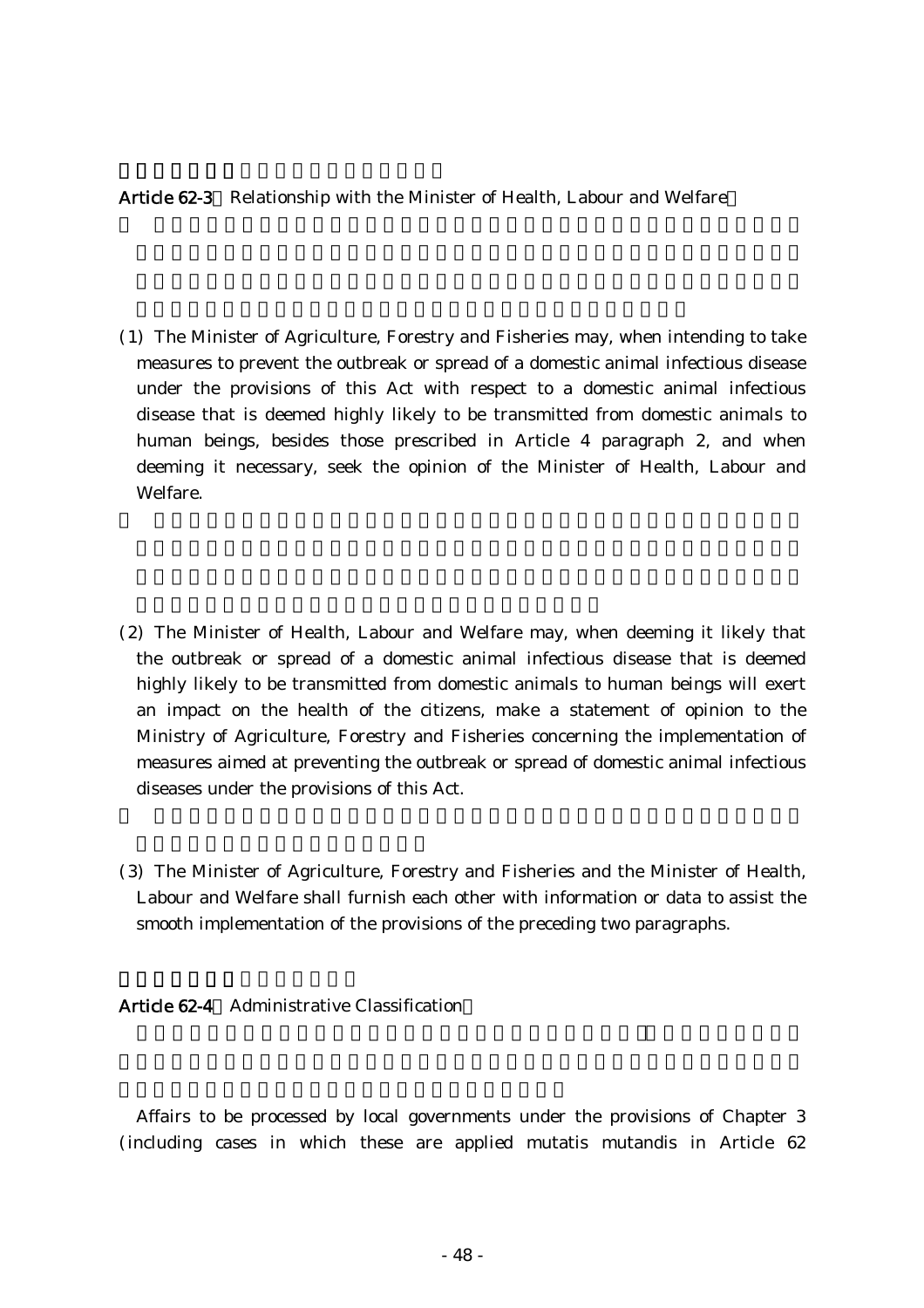paragraph 1) shall be Type 1 statutory entrusted functions as prescribed in Article 2 paragraph 9 (1) of the Local Autonomy Act (Act No. 67 of 1947).

### Article 62-5 Transitional Measures

When orders are enacted, amended or abolished based on the provisions of this Act, it shall be possible to specify requisite transitional measures (including transitional measures concerning penal provisions) through said orders, within a range that is judged reasonably necessary in conjunction with said enactment, amendment or abolition.

### Chapter 6 Penal Provisions

- ( )1 Persons who fall under any of the following items shall be punished with penal servitude for a term not exceeding three years or a fine not exceeding one million yen.
	- (i) A veterinarian or owner who violates the provisions of Article 13 paragraph 1 (including cases in which these are applied mutatis mutandis in Article 62 paragraph 1).
	- (ii) A person who violates the provisions of Article 16 paragraph 1, Article 36 paragraph 1, Article 37 paragraph 1, Article 38 or Article 45 paragraph 1 (and, in the case of Article 36 paragraph 1 and Article 37 paragraph 1, including cases in which these are applied mutatis mutandis to Article  $62$  paragraph  $1$ .
	- (iii) A person who violates an order under the provisions of Article 17.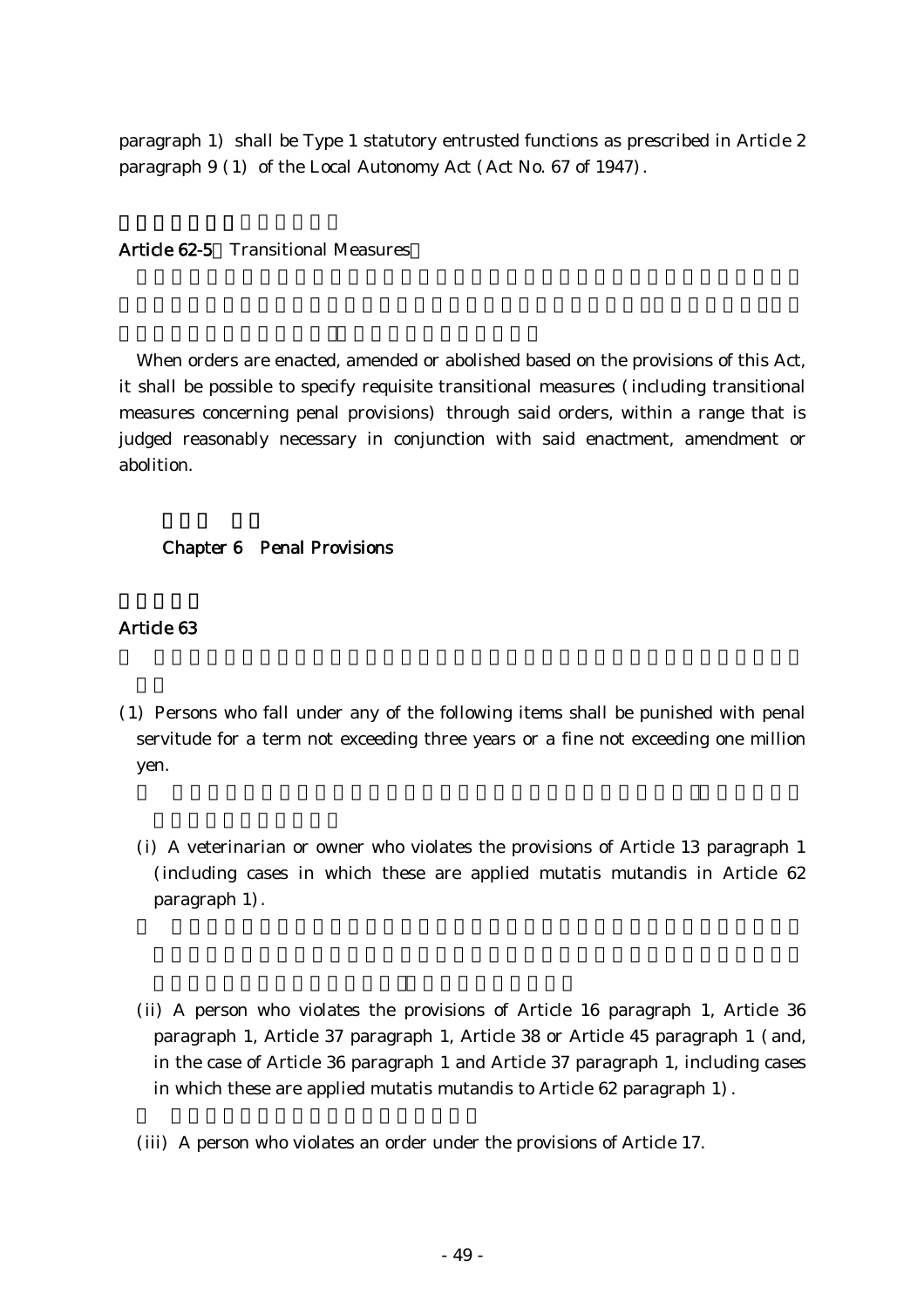- (iv) A person who violates conditions under the provisions of Article 36 paragraph 3 including cases in which these are applied mutatis mutandis in Article 62 ( paragraph 1).
- $(v)$  A person who fails to undergo inspection under the provisions of Article 40 paragraph 1 (including cases in which these are applied mutatis mutandis in Article 62 paragraph 1) or who commits unlawful acts when undergoing said inspection.

- ( )1 Persons who fall under any of the following items shall be punished with penal servitude for a term not exceeding one year or a fine not exceeding 500,000 yen.
	- (i) A person who violates the provisions of Article 11, Article 12, Article 14 paragraph 1, Article 16 paragraph 2, Article 21 paragraph 1 or paragraph 3, Article 50 or Article 56 paragraph 2 (and, in the case of Article 14 paragraph 1 and Article 56 paragraph 2, including cases in which these are applied mutatis mutandis in Article 62 paragraph 1).
	- (ii) A person who violates prohibition, suspension or restriction under the provisions of Article 32 or Article 33 (and, in the case of Article 32 and Article 33, including cases in which these are applied mutatis mutandis in Article 62 paragraph 1).
	- (iii) A person who violates the provisions of Article  $36-2$  paragraph 1.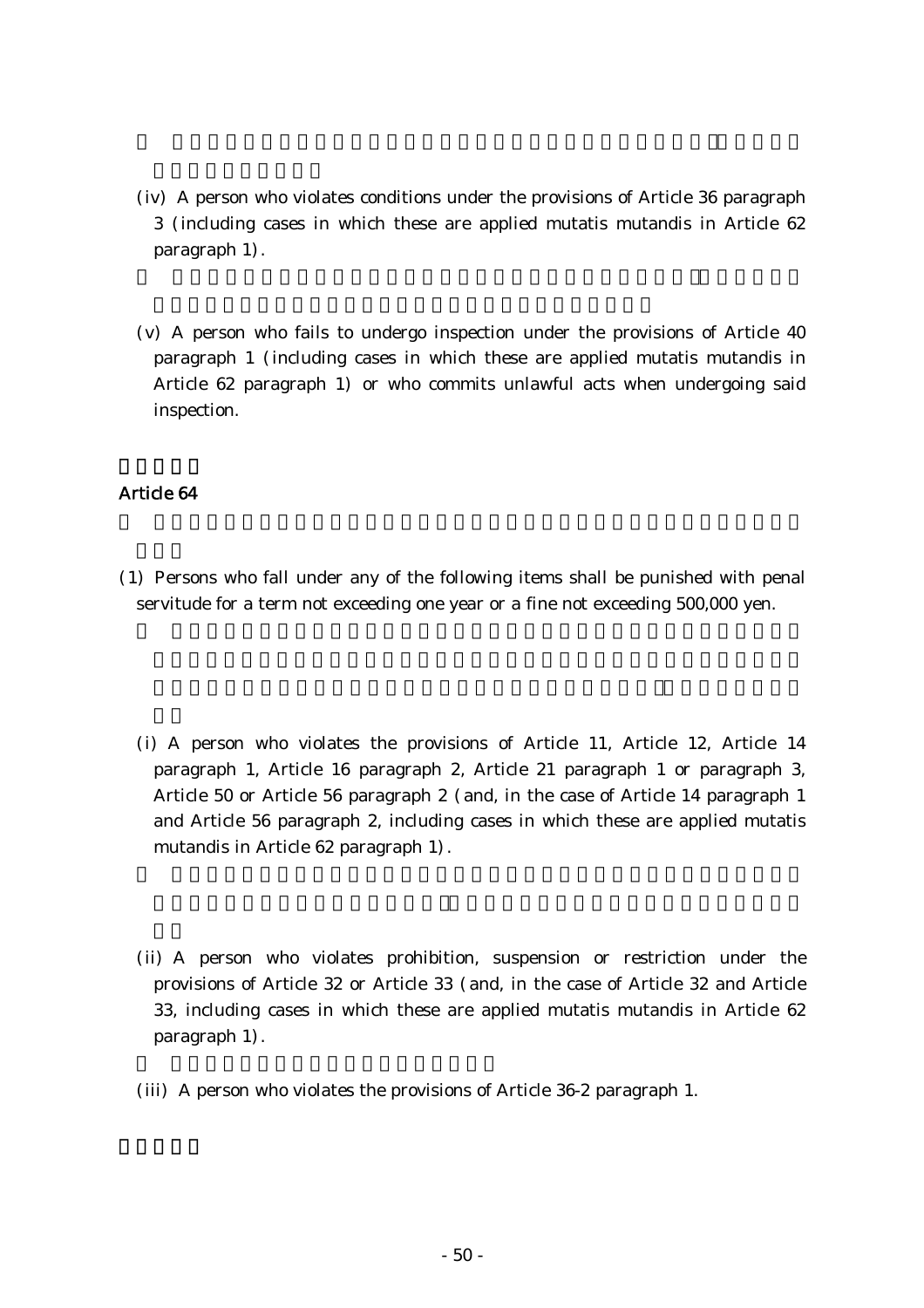- (1) Persons who fall under any of the following items shall be punished with a fine not exceeding 300,000 yen.
	- (i) A person who violates the provisions of Article 18, Article 21 paragraph 2, Article 23 paragraph 1, Article 24 or Article 25 paragraph 1 (and, in the case of Article 18, Article 23 paragraph 1, Article 24 and Article 25 paragraph 1, including cases in which these are applied mutatis mutandis in Article 62 paragraph 1).
	- (ii) A person who violates an order under the provisions of Article  $4-2$  paragraph 3 or paragraph 5, Article 5 paragraph 1, Article 6 paragraph 1, Article 9, Article 12-4 paragraph 2, Article 26 paragraph 1 and Article 30 (and, in the case of Article 5 paragraph 1, Article 6 paragraph 1, Article 9, Article 26 paragraph 1 and Article 30, including cases in which these are applied mutatis mutandis in Article 62 paragraph 1).
	- (iii) A person who violates an instruction under the provisions of the second part of Article 14 paragraph 2, Article 14 paragraph 3, Article 19, Article 26 paragraph 2 or Article 40 paragraph 4 (and, in the case of the second part of Article 14 paragraph 2, Article 14 paragraph 3, Article 19, Article 26 paragraph 2 and Article 40 paragraph 4, including cases in which these are applied mutatis mutandis in Article 62 paragraph 1).
	- (iv) A person who violates the restriction or blocking of passage under the provisions of Article 15 (including cases in which these are applied mutatis mutandis in Article 62 paragraph 1).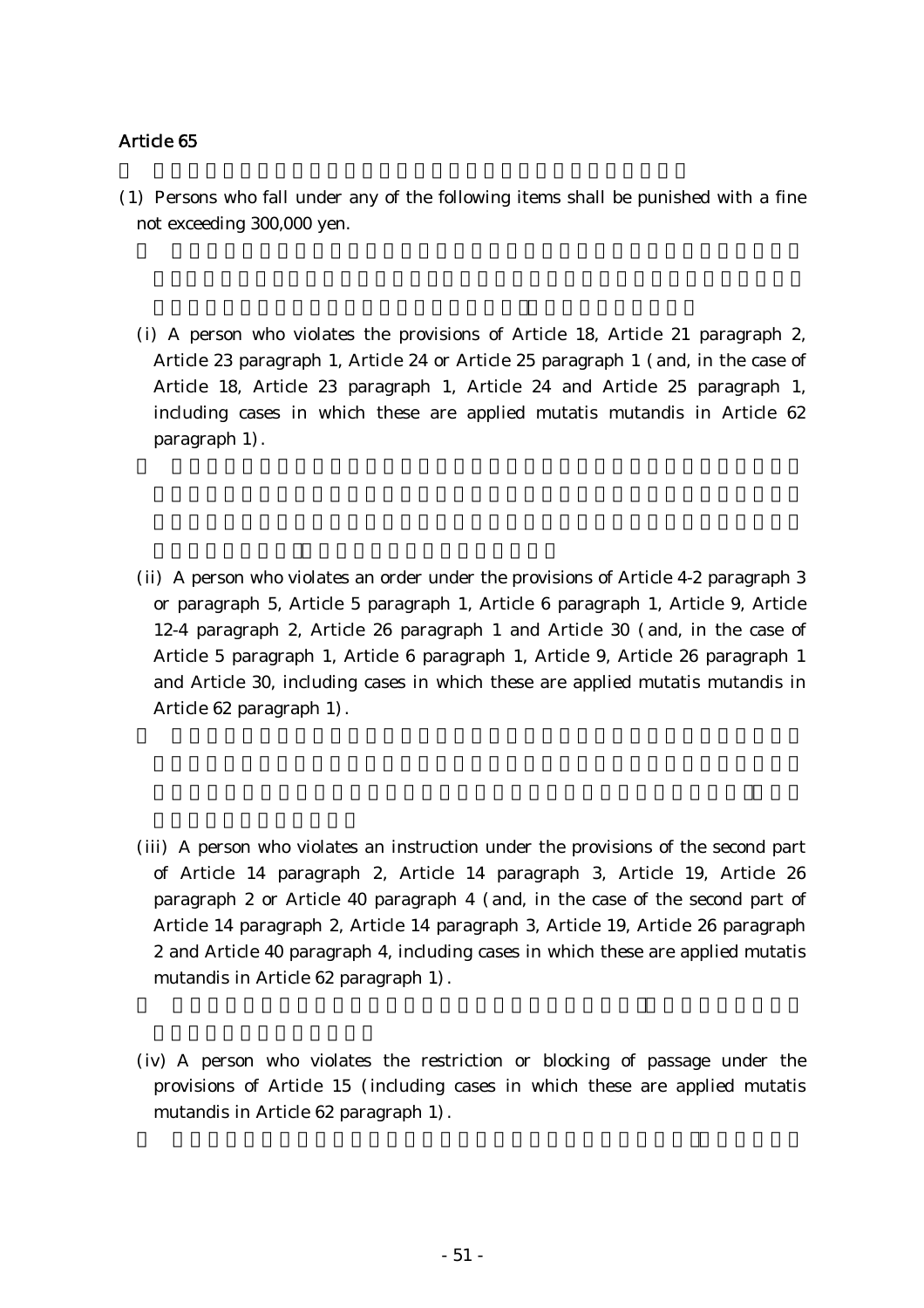- (v) A person who refuses, obstructs or evades a disposition for autopsy or slaughter under the provisions of Article 20 paragraph  $1$  (including cases in which these are applied mutatis mutandis in Article  $62$  paragraph  $1$ ).
- (vi) A person who refuses, obstructs or evades the attachment of markings under the provisions of Article 29 (including cases in which these are applied mutatis mutandis in Article  $62$  paragraph  $1$ ).
- (vii) A person who refuses, obstructs or evades inspection, injection, dipping or medication under the provisions of Article  $31$  paragraph 1 (including cases in which these are applied mutatis mutandis in Article 62 paragraph 1).
- (viii) A person who violates suspension or restriction under the provisions of Article 34 (including cases in which these are applied mutatis mutandis in Article 62 paragraph 1).
- $(ix)$  A person who refuses, obstructs or evades inspection under the provisions of Article 40 paragraph 2 (including cases in which these are applied mutatis mutandis in Article 62 paragraph 1).
- $(x)$  A person who fails to undergo inspection under the provisions of Article 42 paragraph 2 or Article 43 paragraph 5 (and, in the case of Article 42 paragraph 2 and Article 43 paragraph 5, including cases in which these are applied mutatis mutandis in Article 62 paragraph 1) or who commits unlawful acts when undergoing said inspection.
- $(xi)$  A person who violates an order under the provisions of Article 46 paragraph 2 or paragraph 3, or refuses, obstructs or evades isolation, injection, dipping, medication or disinfection under these provisions.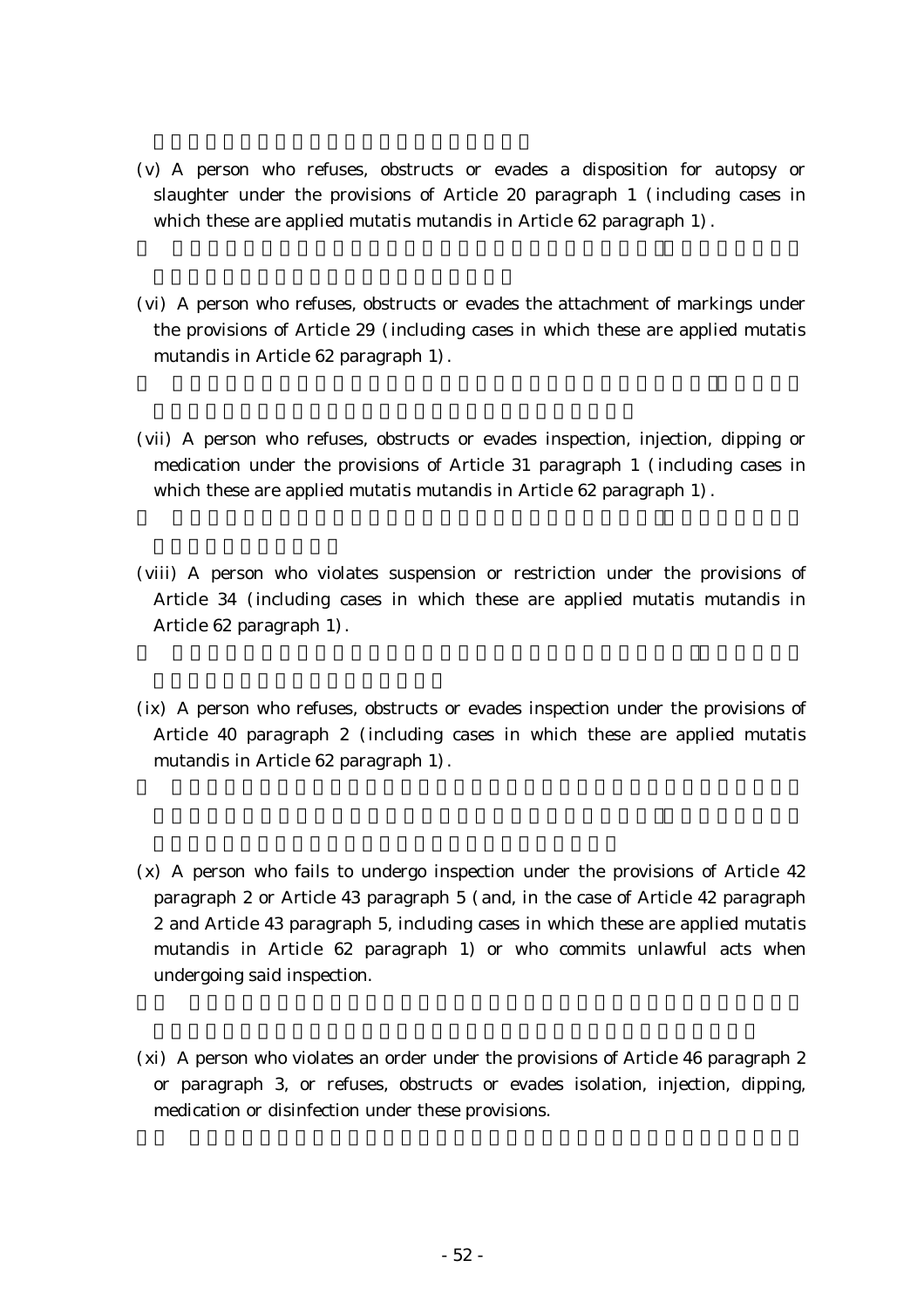- (xii) A person who refuses, obstructs or evades inspection or collecting or gathering of samples under the provisions of Article 51 paragraph 1, or who fails to make a statement or makes a false statement in response to questions under the provisions of said paragraph.
- (xiii) A person who fails to make a report under the provisions of Article 52, or makes a false report.

When the representative of a juridical person, or the agent, employee or other worker of a juridical person or natural person commits an act of violation in the preceding three Articles with regard to the business of said juridical person or natural person, not only shall the offender be punished, but said juridical person or natural person shall also be punished by the fine prescribed in the respective Article.

### Supplementary Provisions Extract

- ( )1 This Act shall come into force as from June 1st, 1951.
- (2) The Domestic Animal Infectious Diseases Control Act (Act No. 29 of 1922; hereinafter referred to as "the Old Act") shall be abolished, provided, however, that when applying Penal Provisions to acts committed before the enforcement of this Act, the provisions then in force shall remain applicable.
- (4) The dispositions and other acts of government agencies, animal quarantine officers or prefectural animal health inspectors carried out under the provisions of the Old Act, or orders based on the same, shall be regarded as having been made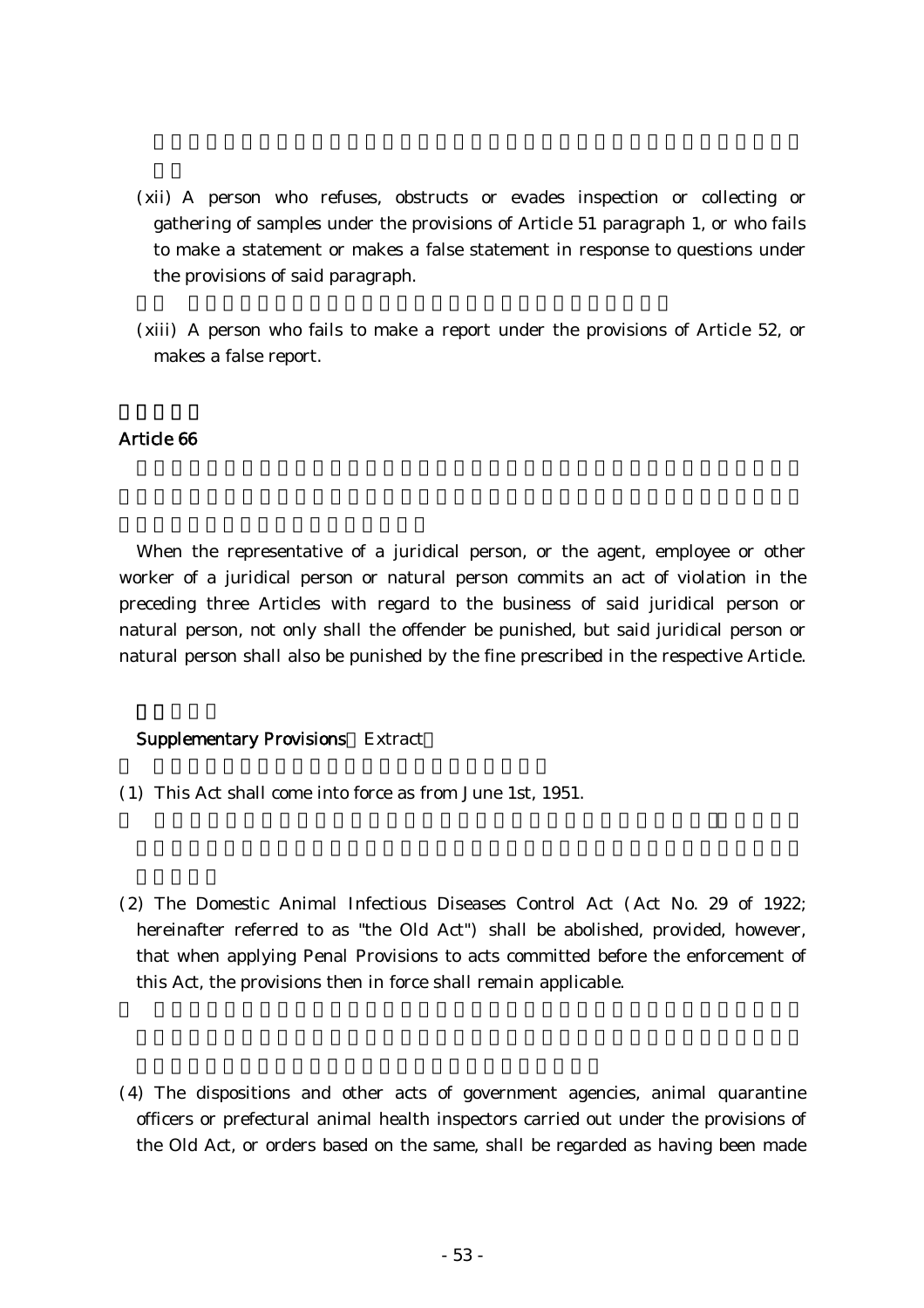by government agencies, animal quarantine officers or prefectural animal health inspectors, respectively, under the corresponding provisions of this Act or orders based on this Act.

Supplementary Provisions Act No. 39 of March 31st, 1952 Extract

(1) This Act shall come into force as from April 1st, 1952.

**Supplementary Provisions** Act No. 114 of August 1st, 1953 Extract

Date of Enforcement

(1) This Act shall come into force as from the date of promulgation.

Supplementary Provisions Act No. 213 of August 15th, 1953 Extract

(1) This Act shall come into force as from September 1st, 1953.

(2) Permissions, approvals and other dispositions, or applications, notifications and other procedures that were implemented under the provisions of precedent Acts and ordinances before the enforcement of this Act shall be regarded as dispositions or procedures, respectively, implemented on the basis of the corresponding provisions after the amendment.

Supplementary Provisions Act No. 180 of August 27th, 1955 Extract

( )1 The date of enforcement of this Act shall be prescribed by Cabinet Order, within a period not exceeding three months from the date of promulgation.

Supplementary Provisions Act No. 28 of March 24th, 1956 Extract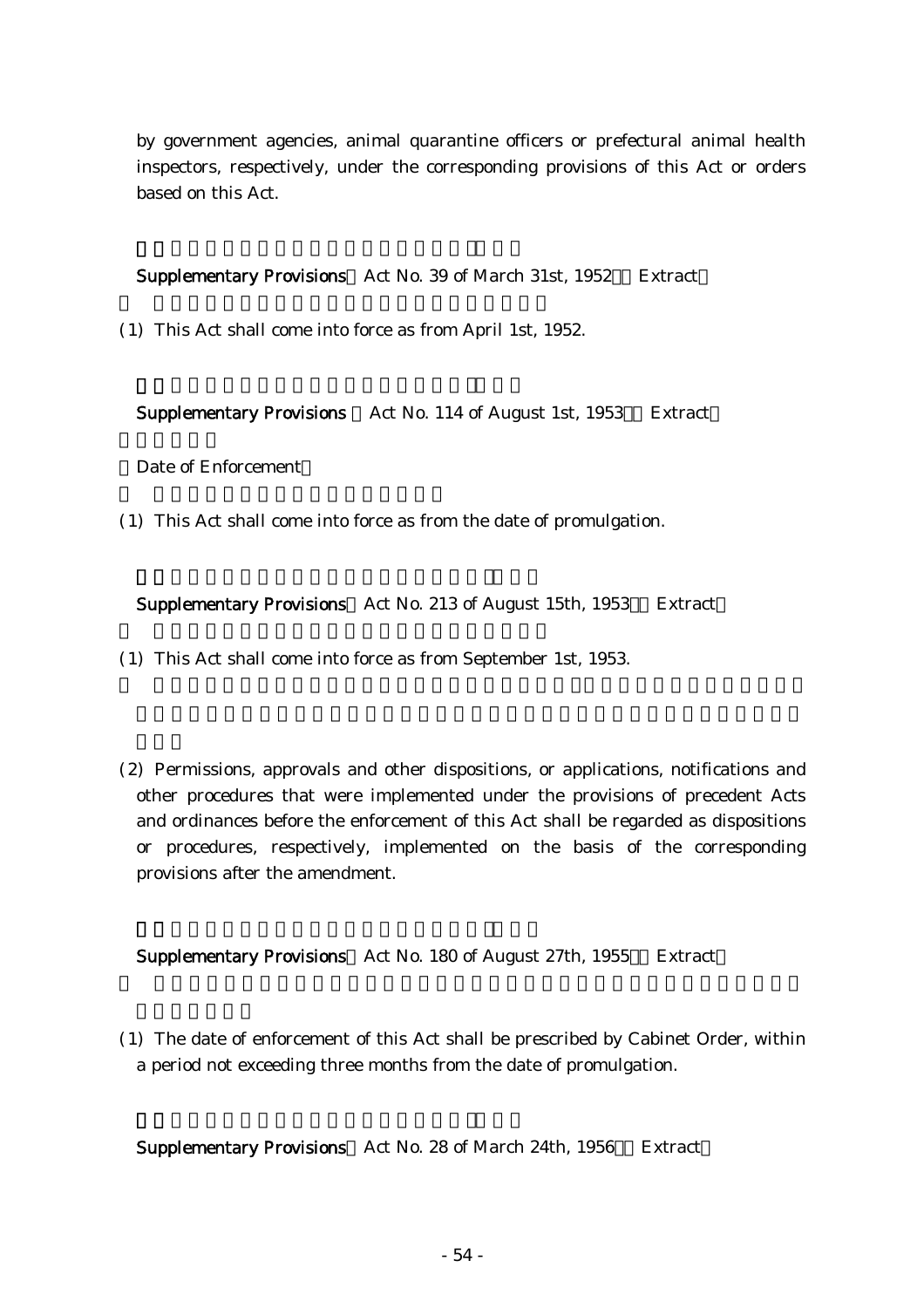- (1) This Act shall come into force as from April 1st, 1956.
- (4) When applying Penal Provisions to acts committed before the enforcement of this Act, the provisions then in force shall remain applicable after the enforcement of this Act.

Supplementary Provisions Act No. 131 of June 6th, 1956 Extract

Date of Enforcement

( )1 This Act shall come into force as from the date when 30 days have passed from the date of promulgation.

Supplementary Provisions Act No. 161 of September 15th, 1962 Extract

- ( )1 This Act shall come into force as from October 1st, 1962.
- (2) Provisions after amendment under this Act shall also apply to dispositions of government agencies made before the enforcement of this Act, inaction of government agencies pertaining to applications made before the enforcement of this Act, and other matters arising before the enforcement of this Act, except when otherwise provided in these Supplementary Provisions, provided, however, that validity arising under provisions before amendment under this Act shall not be precluded.

(3) When petitions, applications for examination, filing of objections and other appeals have been filed before the enforcement of this Act (hereinafter referred to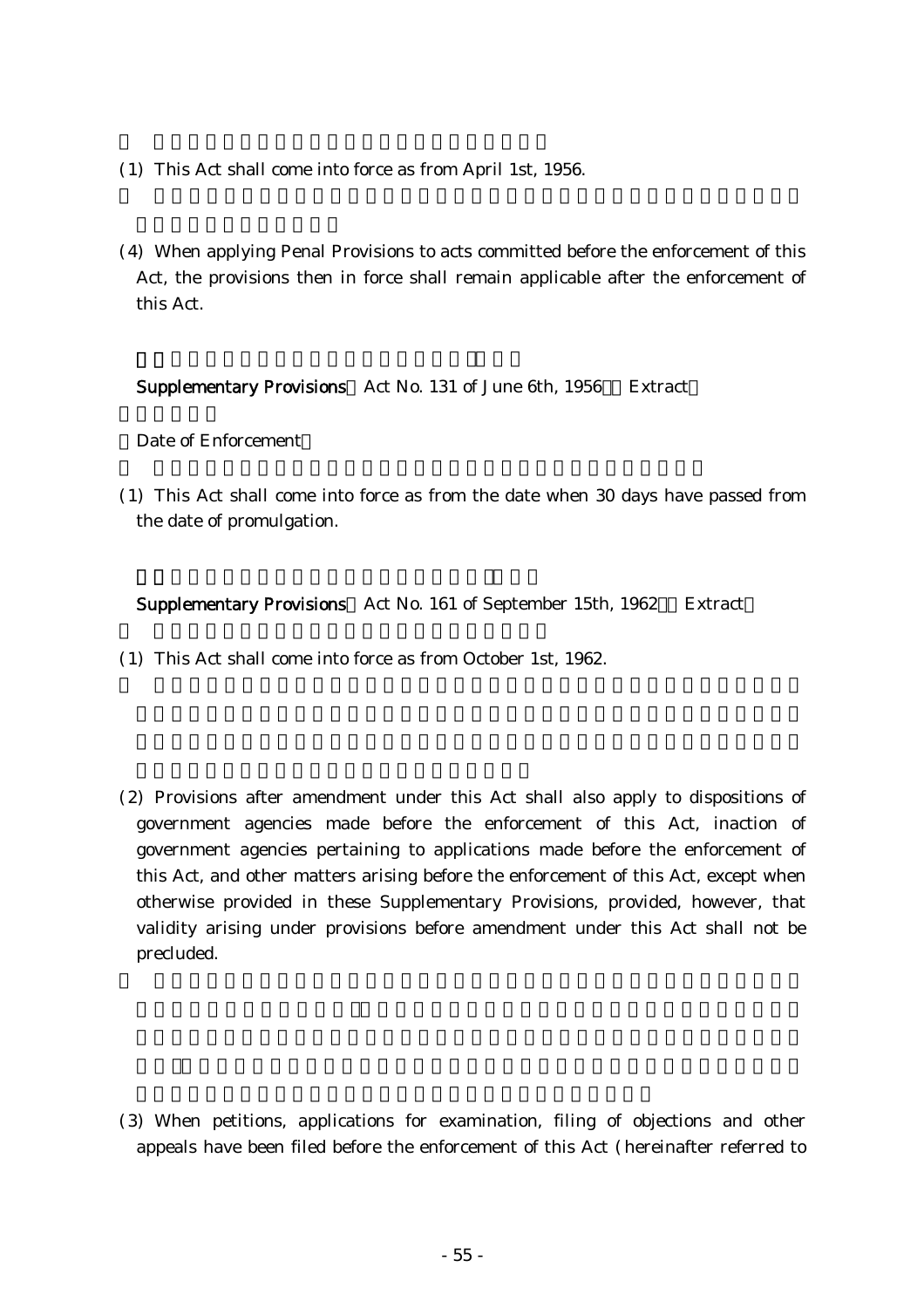as "petitions and others"), the provisions then in force shall remain applicable after the enforcement of this Act. The same shall also apply to judgments, decisions and other dispositions (hereinafter referred to as "judgements and others") on petitions and others made before the enforcement of this Act, and to petitions and others in cases of further appeals against judgements and others passed after the enforcement of this Act concerning petitions and others filed before the enforcement of this Act.

- (4) Petitions and others prescribed in the preceding paragraph pertaining to dispositions that may be subject to appeals under the Administrative Appeals Act after the enforcement of this Act shall, with respect to the application of Acts other than said Act, be regarded as appeals under the Administrative Appeals Act.
- (5) Judgements and others on applications for examination, filing of objections and other appeals made after the enforcement of this Act under the provisions of paragraph 3 may not be subject to appeals under the Administrative Appeals Act.
- $(6)$  The period in which appeals under the Administrative Appeals Act may be made against dispositions of government agencies made before the enforcement of this Act, which are open to petitions and others under provisions before amendment under this Act and for which no period of filing has been specified, shall commence from the date of enforcement of this Act.
- (8) When applying Penal Provisions to acts committed before the enforcement of this Act, the provisions then in force shall remain applicable after the enforcement of this Act.
- (9) Besides those specified in the preceding eight paragraphs, necessary transitional measures concerning the enforcement of this Act shall be prescribed by Cabinet Order.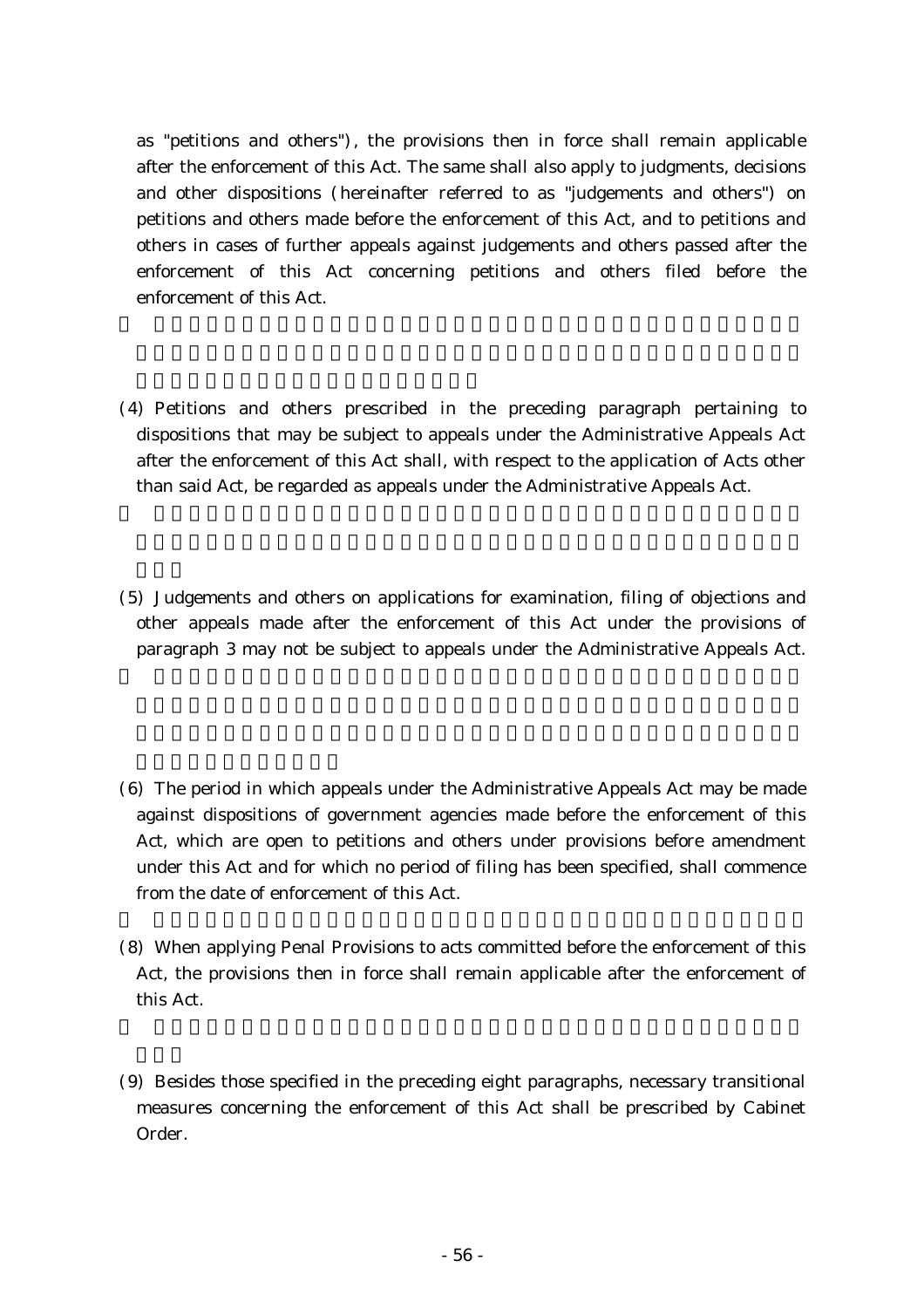### Supplementary Provisions Act No. 103 of June 5th, 1971

- ( )1 This Act shall come into force as from the date when three months have passed from the date of promulgation, provided, however, that the amended provisions of Article 58 paragraph 1 (excluding the part whereby ", Johne's disease" is added after "tuberculosis") and the provisions of the following paragraph shall come into force from the date of promulgation.
- (2) When allowances have been granted, before the date of enforcement of the amended provisions prescribed in the proviso to the preceding paragraph, to the owners of domestic animals falling under affected animals prescribed in Article 58 paragraph  $1$  (1) or (2) of the Domestic Animal Infectious Diseases Control Act before amendment, the provisions then in force shall remain applicable.
- (3) When applying Penal Provisions to acts committed before the enforcement of this Act, the provisions then in force shall remain applicable.

Supplementary Provisions Act No. 130 of December 31st, 1971 Extract

Date of Enforcement

( )1 This Act shall come into force as from the date of effectuation of the Agreement between Japan and the United States of America Concerning the Ryukyu Islands and the Daito Islands.

### Supplementary Provisions Act No. 29 of May 7th, 1975

This Act shall come into force as from the date of promulgation.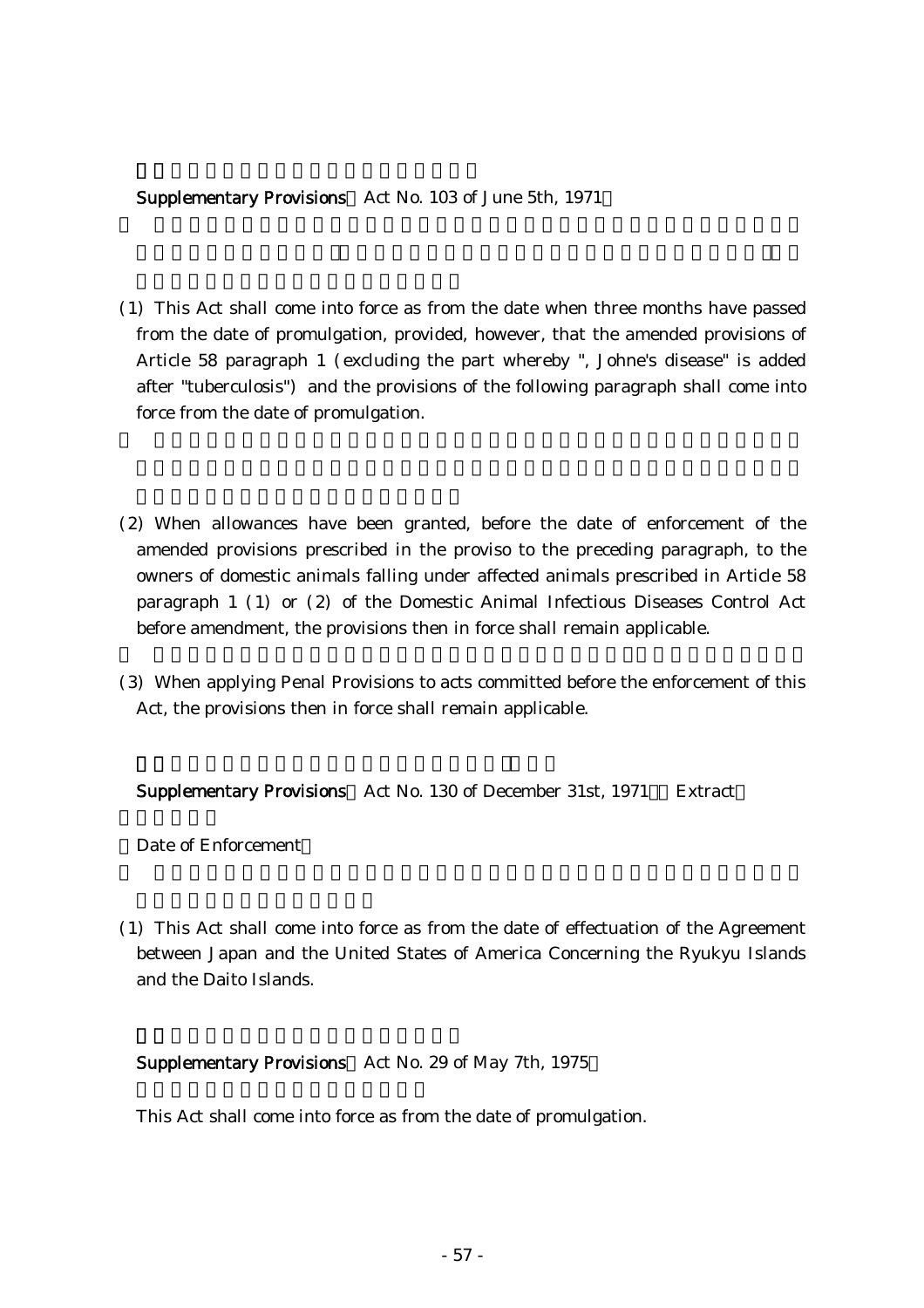#### Supplementary Provisions Act No. 87 of July 5th, 1978 Extract

#### Article 1 Date of Enforcement

( )1 This Act shall come into force as from the date of promulgation, provided, however, that the provisions listed in each of the following items shall come into force from the date specified in each respective item.

(i) The amended provisions of Article 64-4 paragraph 1, Article 66, Article 67, Article 68 paragraph 1, paragraph 2 and paragraph 4, Article 69 and Article 69-2 paragraph 2, the amended provisions whereby one article is added after Article 69-3, the amended provisions of Article 70 paragraph 1 and paragraph 3, the amended provisions whereby said Article is changed to Article 71, and the amended provisions whereby Article 72 is deleted and Article 71 is changed to Article 72: January 1st, 1979.

- (ii) The amended provisions of Article 18-8, Article 22 paragraph 2 and Article 22-3 paragraph 2, the amended provisions whereby Article  $78$  (6) is deleted, the amended provisions of Article 80  $(1)$  and Article 81, the amended provisions of the Table in Article 82 paragraph 2 (limited to the part whereby the row on the Freshwater Fisheries Research Laboratory is deleted), the amended provisions of Article 83, the amended provisions whereby one article is added after said Article and the amended provisions of Article 87: The date prescribed by Cabinet Order for each provision within the period ending March 31st, 1979.
- (iii) The amended provisions of Article 18 paragraph 3, Article 18-3 paragraph 2 and Article 21 paragraph 2: The date prescribed by Cabinet Order for each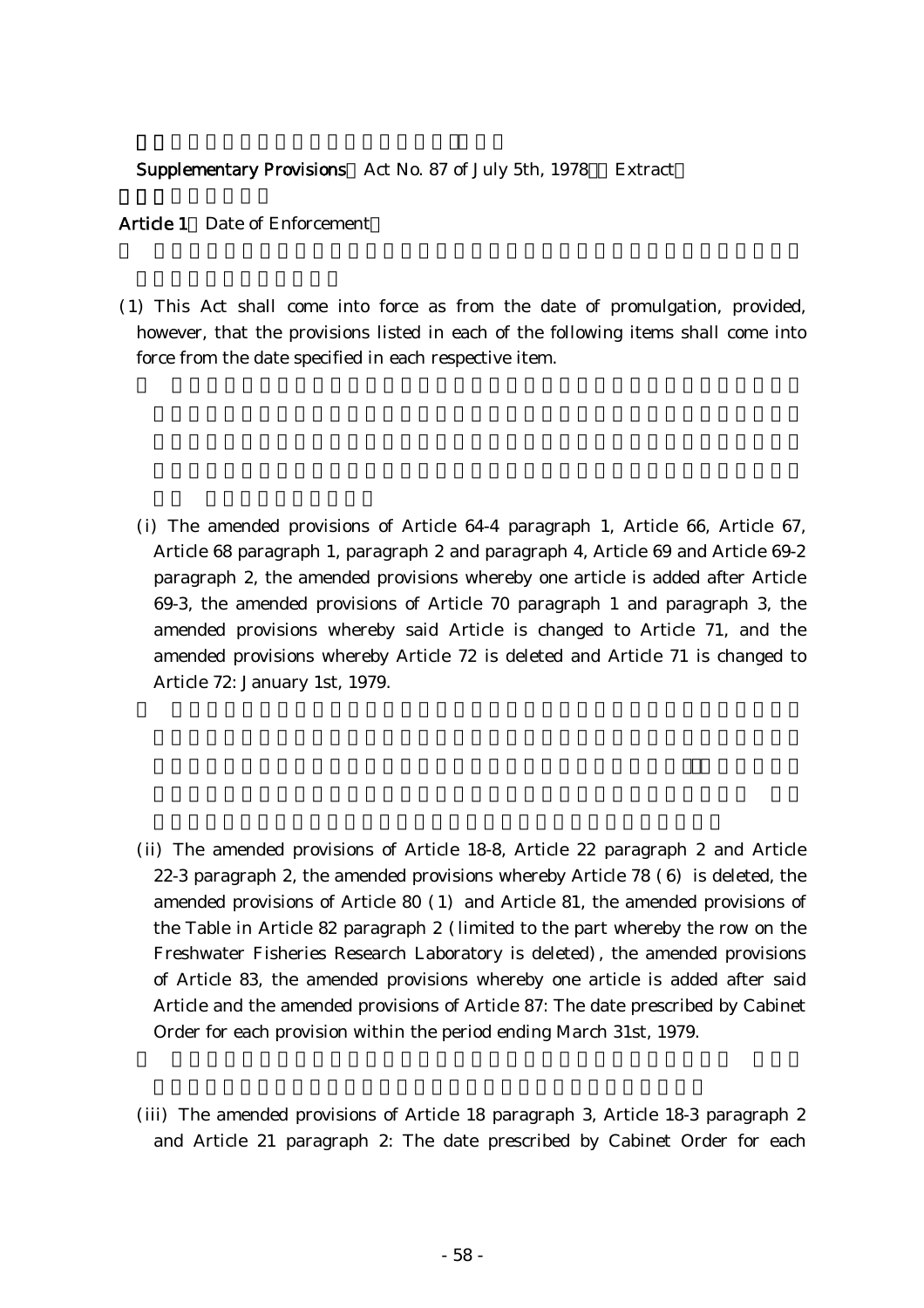provision within the period ending March 31st, 1980.

Supplementary Provisions Act No. 37 of May 18th, 1985 Extract

Date of Enforcement, etc.

(1) This Act shall come into force as from the date of promulgation.

Supplementary Provisions Act No. 80 of December 19th, 1989 Extract

Date of Enforcement

( )1 This Act shall come into force as from a date prescribed by Cabinet Order within a range not exceeding six months from the date of promulgation.

( ) Transitional Measures Concerning Penal Provisions

(7) When applying Penal Provisions to acts committed before the enforcement of this Act, the provisions then in force shall remain applicable.

Supplementary Provisions (Act No. 34 of April 11th, 1997)

Article 1 Date of Enforcement

This Act shall come into force as from a date prescribed by Cabinet Order within a range not exceeding one year from the date of promulgation, provided, however, that the provisions of Article 1 shall come into force from April 27th, 1997.

Article 2 Transitional Measures Accompanying Amendment under the Provisions of Article 2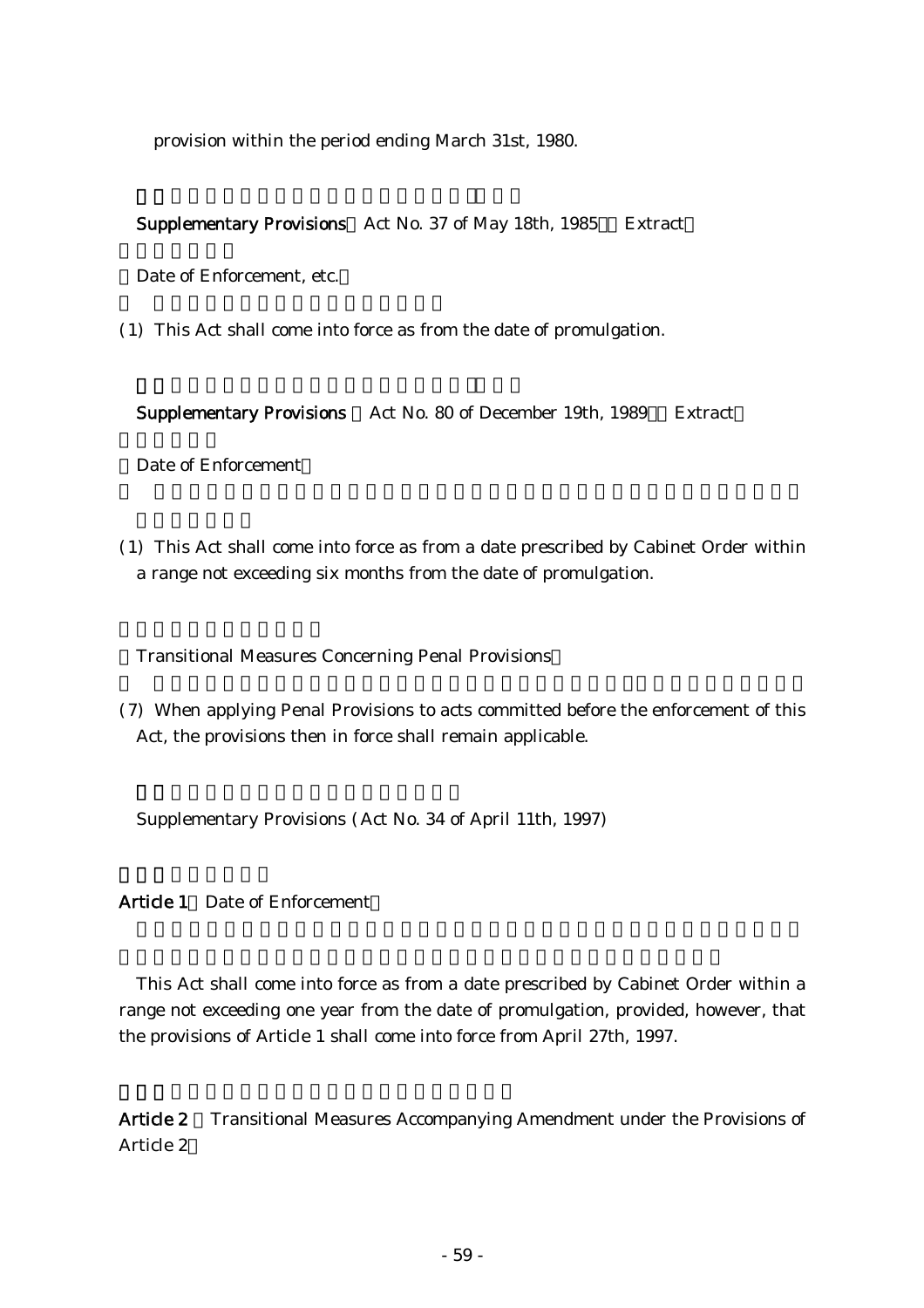- ( )1 In the case of notifications and reports under the provisions of Article 4 paragraph 3 of the Domestic Animal Infectious Diseases Control Act before amendment under the provisions of Article 2 (hereinafter referred to as "the old Act") pertaining to domestic animals for which notification under the provisions of paragraph 1 of said Article has been made before the date of enforcement of this Act (hereinafter referred to as "the date of enforcement"), the provisions then in force shall remain applicable.
- (2) When Article 7 and Article 8 of the Domestic Animal Infectious Diseases Control Act after amendment under the provisions of Article 2 (hereinafter referred to as "the new Act" are applied to domestic animals that have undergone inspection under the provisions of Article 6 paragraph 1 of the old Act before the date of enforcement, said domestic animals shall be regarded as having undergone inspection under the provisions of Article 5 paragraph 1 of the new Act.
- $(3)$  In the case of inspection in Article 6 paragraph 1 of the old Act for which public notice has been made before the date of enforcement under the provisions of paragraph 2 of said Article, the provisions then in force shall remain applicable.
- $(4)$  provisions of Article 13 paragraph 4 of the old Act pertaining to domestic animals for which notification under the provisions of paragraph 1 of said Article has been made before the date of enforcement, and public notice, reports and notification under the provisions of paragraph 5 of said Article, the provisions then in force shall remain applicable.
- (5) When the permission in the proviso to Article 36 paragraph 1 of the old Act has already been obtained for the import of pathogens of domestic animal infectious diseases upon enforcement of this Act, the provisions then in force shall remain applicable.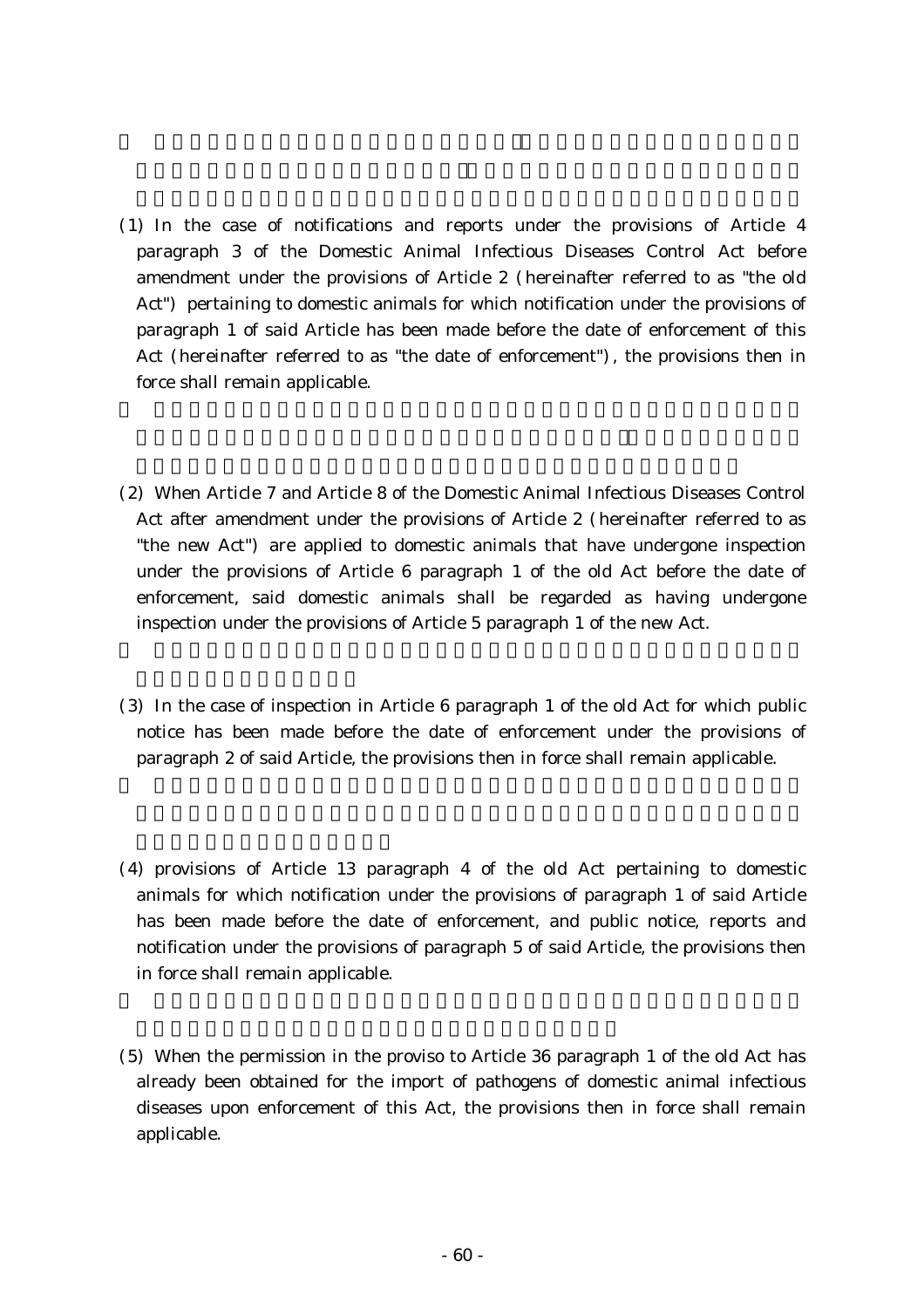$(6)$  Applications for the permission in the proviso to Article 36 paragraph 1 of the old Act that have already been made upon enforcement of this Act shall be regarded as applications for the permission in the proviso to Article 36 paragraph 1 of the new Act made under the provisions of said paragraph, in the case of those pertaining to pathogens of the domestic animal infectious diseases listed in item  $(2)$  of said paragraph, and as notification made under the provisions of Article 36-2 paragraph 1 of the new Act, in the case of those pertaining to pathogens of the domestic animal infectious diseases in said paragraph.

(7) When inspection under the provisions of Article 40 paragraph 1, Article 42 paragraph 2, and Article 43 paragraph 2 or paragraph 5 of the old Act has not been carried out on designated quarantine items for which notification under the provisions of Article 40 paragraph 1 of the old Act, notification under the provisions of Article 42 paragraph 2 of the old Act, notification under the provisions of Article 43 paragraph 1 of the old Act or notification under the provisions of paragraph 5 of said Article ( referred to hereafter in this paragraph as "notification, etc." has been made before the date of enforcement, said notification, etc., shall be regarded as notification under the provisions of Article 40 paragraph 1 of the new Act, notification under the provisions of Article 42 paragraph 2 the new Act, notification under the provisions of Article 43 paragraph 1 of the new Act, or notification under the provisions of paragraph 5 of said Article.

 $(8)$  The provisions of Article 44 and Article 46 of the new Act shall apply to inspection carried out under the provisions of Article 40 paragraph 1 or paragraph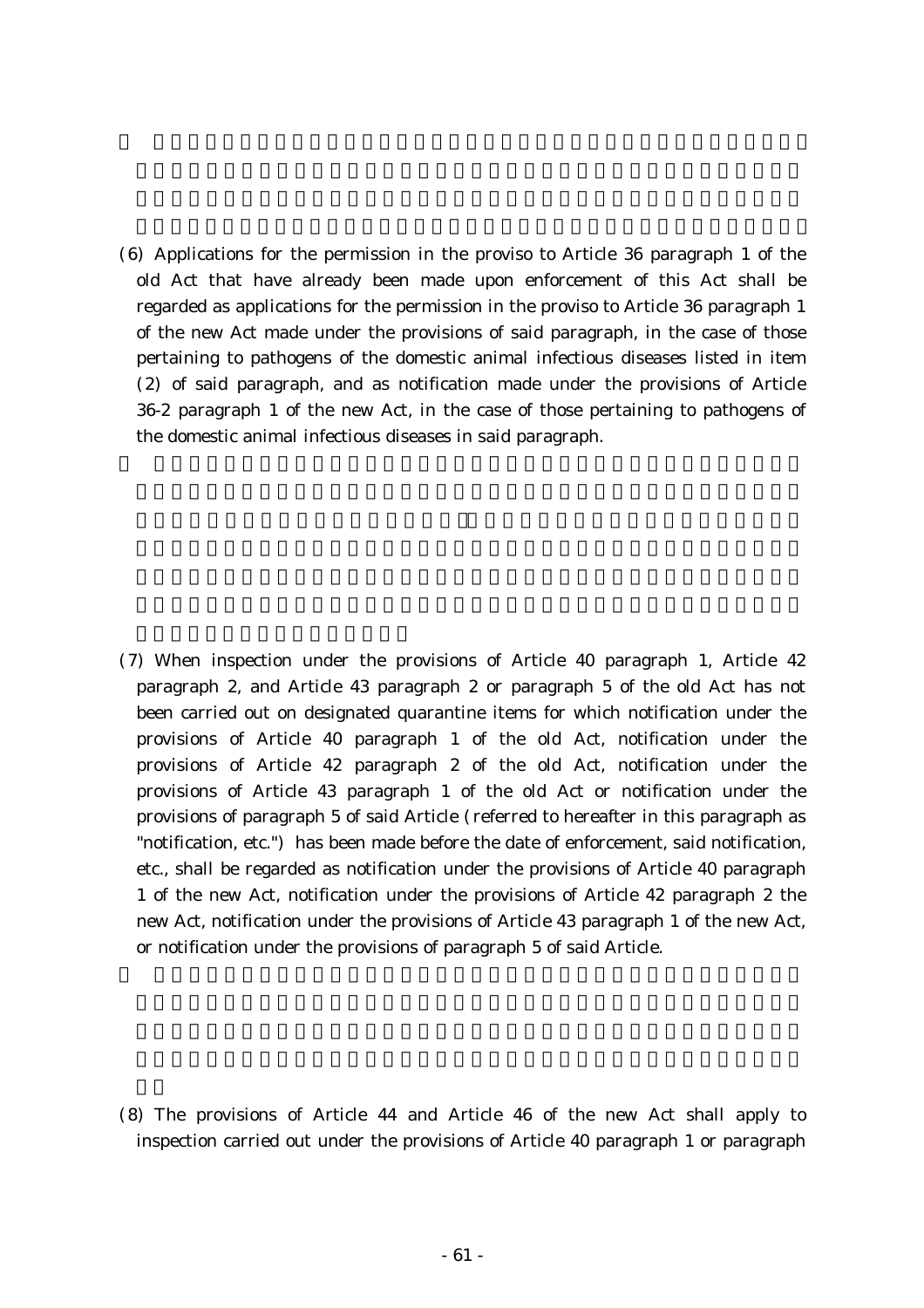2, Article 41, Article 42 paragraph 2 or Article 43 paragraph 2 or paragraph 5 of the old Act before the date of enforcement, for which the issue of certificates of import quarantine inspection under the provisions of Article 44 of the old Act or measures under the provisions of Article 46 of the old Act have not been implemented before the date of enforcement.

( )9 In the case of allowances granted under the provisions of Article 58 of the old Act pertaining to affected animals that are slaughtered under the provisions of Article 17 of the old Act before the date of enforcement, suspected affected animals that are slaughtered under the provisions of Article 17 or Article 20 paragraph 1 of the old Act before the date of enforcement, animals that die or the fetuses of animals that suffer still birth or abortion as a result of inspection, injection, dipping or medication under the provisions of Article 6 paragraph 1, Article 30 paragraph 1, Article 31 paragraph 1 or Article 46 paragraph 2 of the old Act before the date of enforcement, or objects that are incinerated or buried under the provisions of Article 23 of the old Act before the date of enforcement, sharing of expenses under the provisions of Article 59 of the old Act pertaining to the carcasses of domestic animals or objects that are incinerated or buried under the provisions of Article 21 paragraph 1 or Article 23 paragraph 1 of the old Act before the date of enforcement, or sharing of expenses listed in each item of Article 60 of the old Act considered necessary for prefectural governors or prefectural animal health inspectors to execute the old Act under the provisions of said Article before the date of enforcement, the provisions then in force shall remain applicable.

Article 3 Transitional Measures Concerning Penal Provisions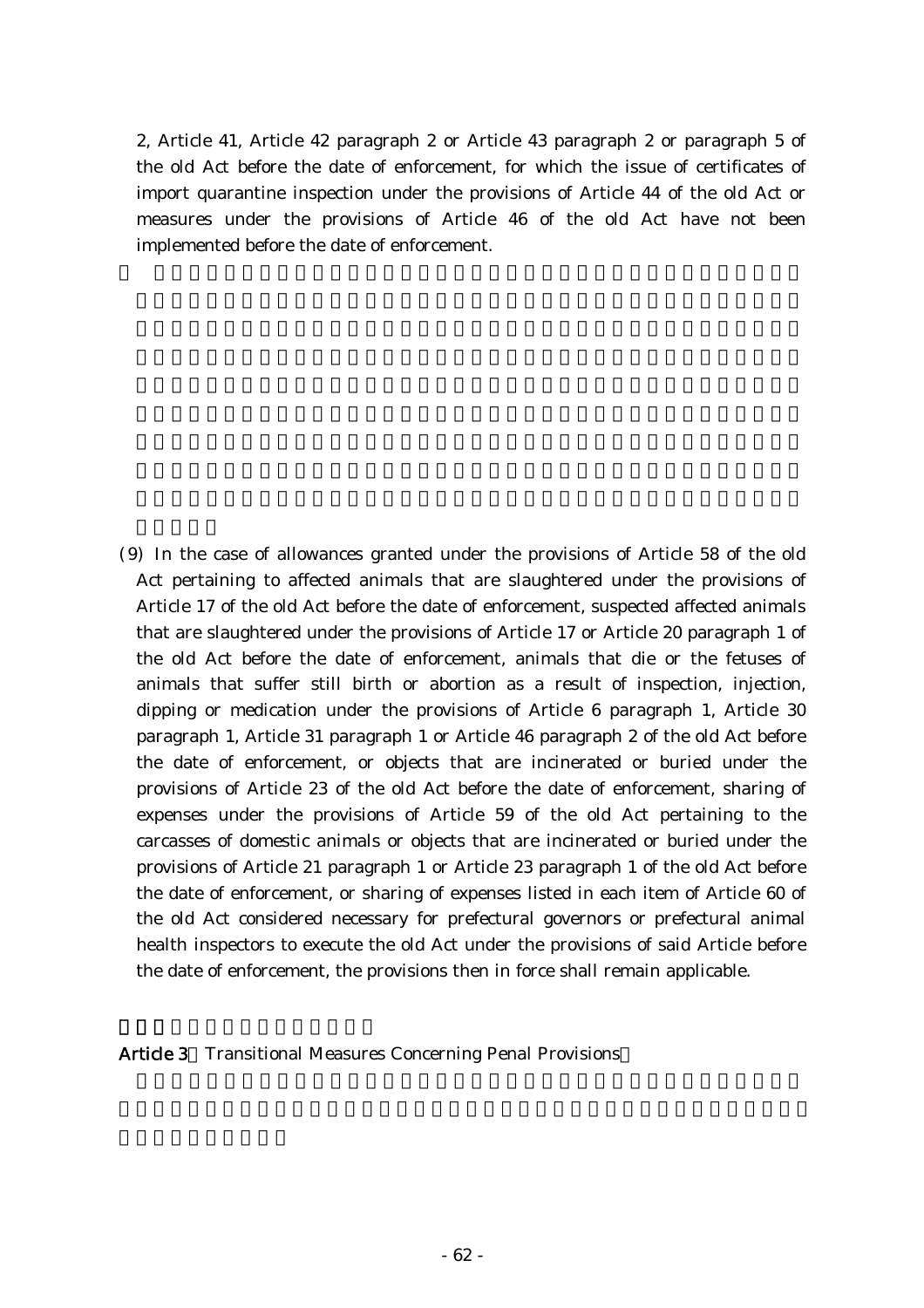When applying Penal Provisions to acts committed before the enforcement of this Act and acts committed after the enforcement of this Act for which the provisions then in force are to remain applicable under the provisions of Article 2 paragraph 3 of the Supplementary Provisions, the provisions then in force shall remain applicable.

Supplementary Provisions Act No. 87 of July 16th, 1999 Extract

Article 1 Date of Enforcement

( )1 This Act shall come into force as from April 1st, 2000, provided, however, that the provisions listed in each of the following items shall come into force from the date specified in each respective item.

(i) The amended provisions whereby five articles, section headings, two subsections and subsection headings are added after Article 250 of the Local Autonomy Act in Article 1 (limited to the part pertaining to Article 250-9 paragraph 1 of said Act (limited to the part pertaining to obtaining the consent of both Houses of the Diet)), the amended provisions of paragraph 9 and paragraph 10 of the Natural Parks Act Supplementary Provisions in Article 40 (limited to the part pertaining to paragraph 10 of said Supplementary Provisions), the provisions of Article 244 (excluding the part pertaining to the amended provisions of Article 14-3 of the Agricultural Improvement Promotion Act), the provisions of Article 472 (excluding the part pertaining to the amended provisions of Article 6, Article 8 and Article 17 of the Municipal Merger Act), and the provisions of Article 7, Article 10, Article 12, the proviso to Article 59, Article 60 paragraph 4 and paragraph 5, Article 73, Article 77, Article 157 paragraph 4 through paragraph 6, Article 160, Article 163, Article 164 and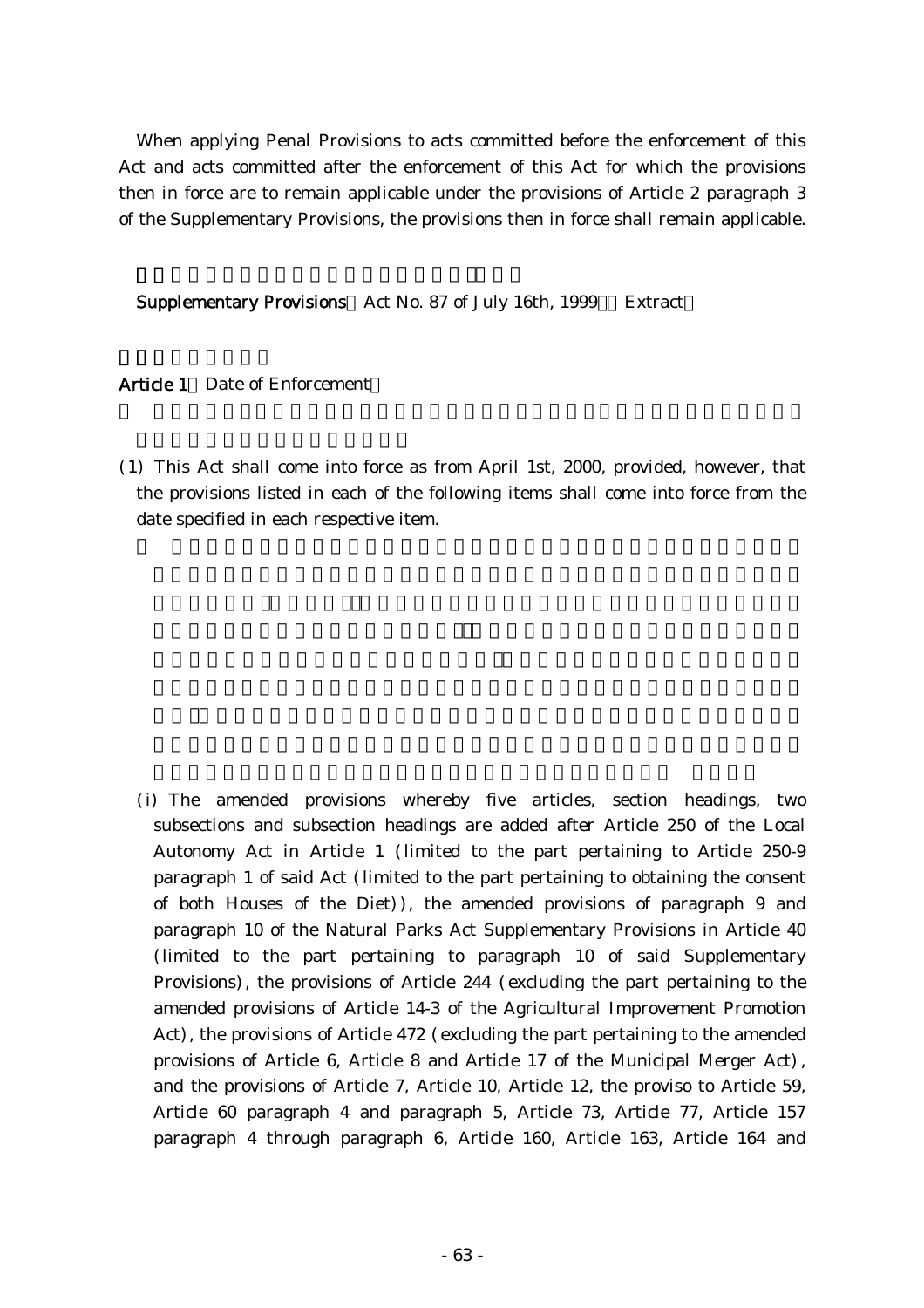Article 202 of the Supplementary Provisions: The date of promulgation

Article 159 Affairs of the National Government

Besides those prescribed in various Acts before amendment under this Act, the affairs of the national government, other local governments and other public entities that were managed or executed by local government organs in accordance with Acts or Cabinet Orders based thereon before the enforcement of this Act (referred to in Article 161 of the Supplementary Provisions as "affairs of the national government") shall, after the enforcement of this Act, be processed by local governments as the affairs of said local governments in accordance with Acts or Cabinet Orders based thereon.

Article 160 Transitional Measures Concerning Dispositions, Applications

(1) When applying various Acts after their amendment after the date of enforcement of this Act, excluding those specified in the provisions of Article 2 through the preceding Article of the Supplementary Provisions or in provisions concerning transitional measures in the respective Acts after their amendment (including orders based thereon), dispositions of permissions, and other acts implemented under the provisions of the respective Acts before their amendment before the enforcement of this Act (or, in the case of provisions listed in the various items of Article 1 of the Supplementary Provisions, said provisions; the same shall apply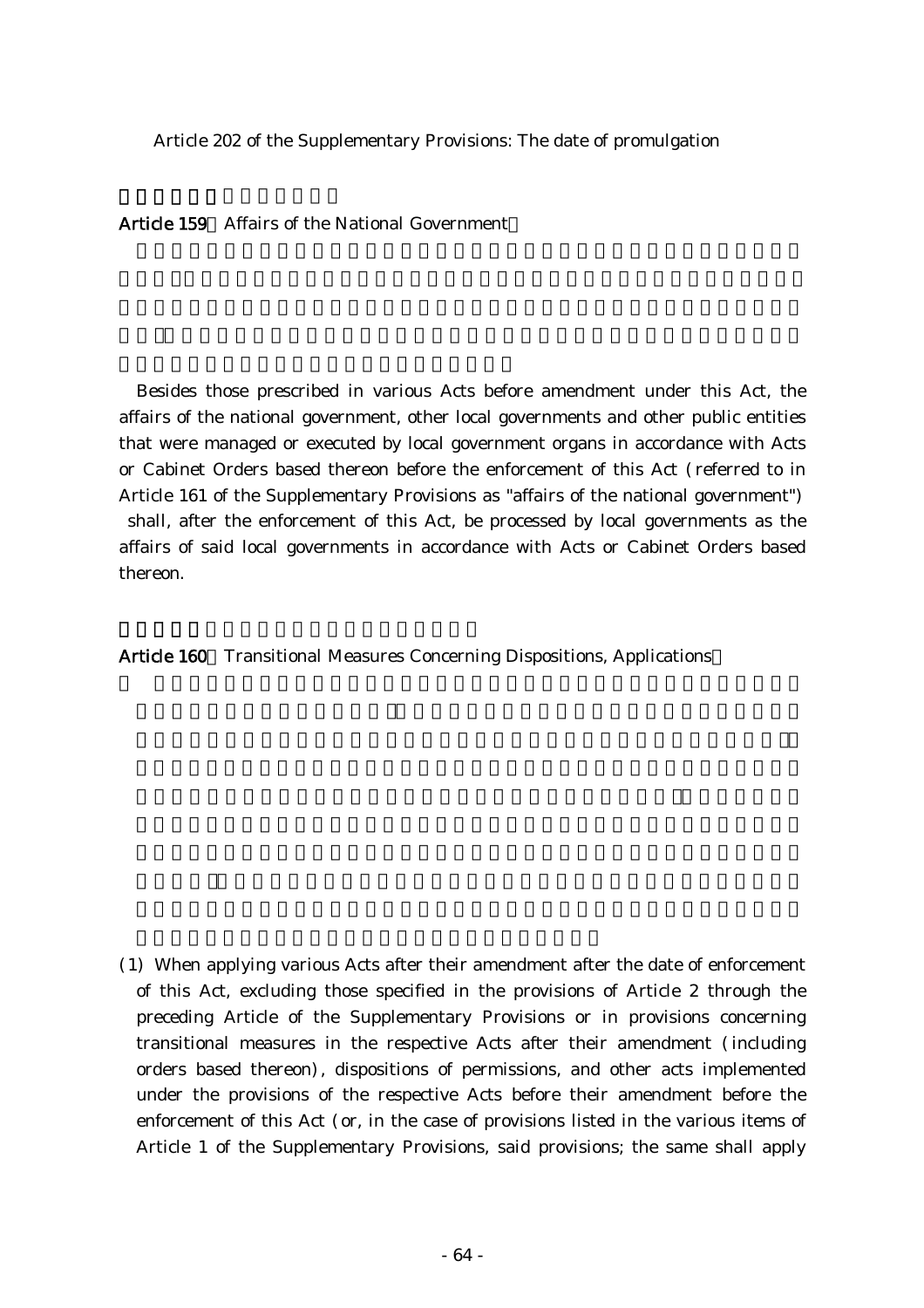hereafter in this Article and in Article 163 of the Supplementary Provisions) (hereafter in this Article referred to as "dispositions and other acts") or applications for permissions, etc., and other acts already implemented under the provisions of the respective Acts before their amendment upon enforcement of this Act (hereafter in this Article referred to as "applications and other acts") for which the person who is to execute administrative affairs pertaining to these acts changes to a different person on the date of enforcement of this Act, shall be regarded as dispositions and other acts, or applications and other acts, implemented under the corresponding provisions of the respective Acts after their amendment.

(2) Matters for which reports, notifications, submissions and other procedures were to be made vis-à-vis national or local government organs under the provisions of various Acts before their amendment before the enforcement of this Act, and for which said procedures have not been carried out before the date of enforcement of this Act, except as otherwise provided in this Act and Cabinet Orders based thereon, shall be regarded as matters for which reports, notification, submissions and other procedures that have to be made vis-à-vis the corresponding organs of national or local governments under the corresponding provisions of the respective Acts after their amendment have not been made, and the provisions of the respective Acts shall be applied after amendment under this Act.

Article 161 Transitional Measures Concerning Appeals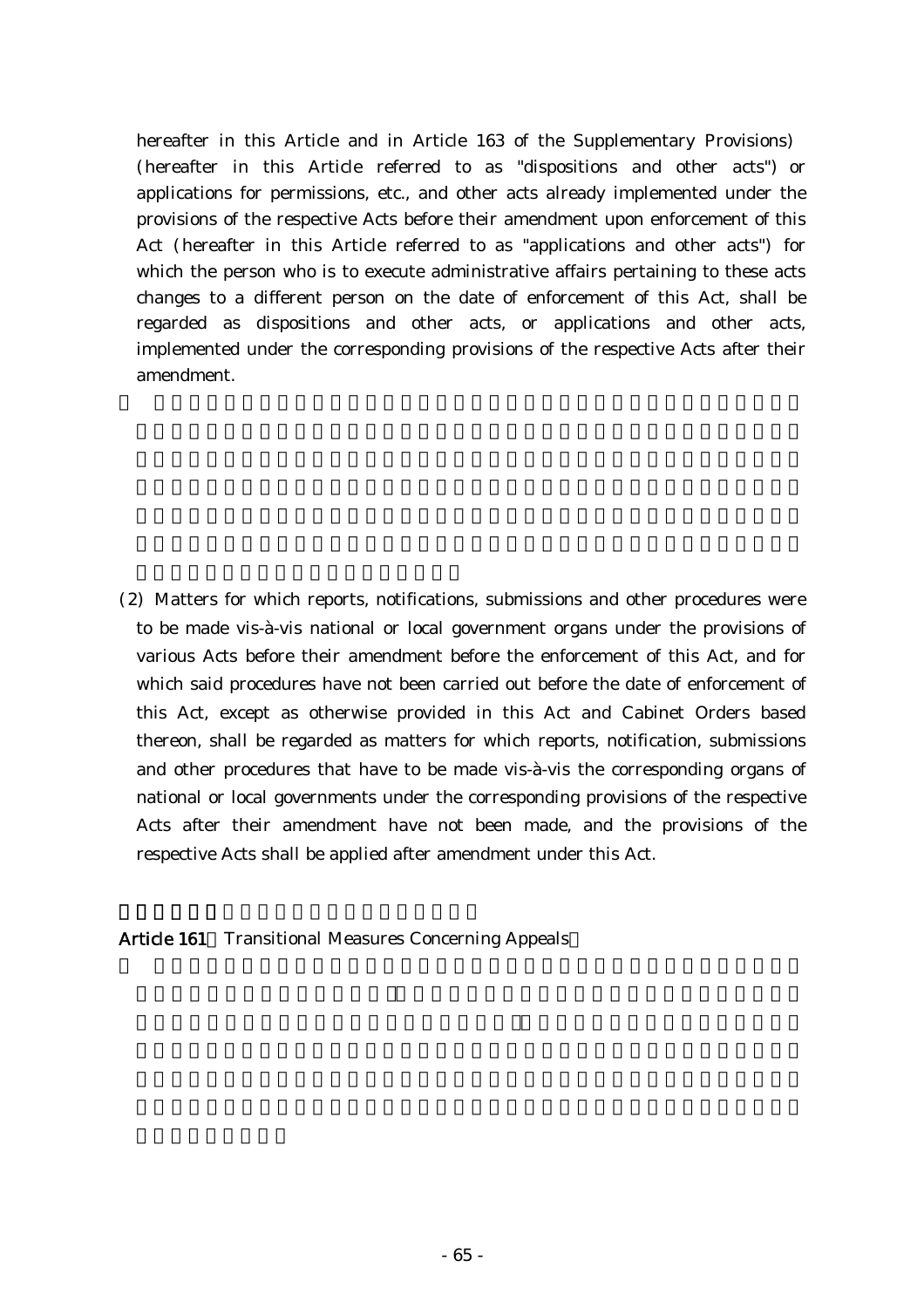- ( )1 Appeals under the Administrative Appeals Act concerning dispositions pertaining to affairs of the national government, etc., that were implemented before the date of enforcement, and for which there was a higher government agency as prescribed in said Act (hereafter in this Article referred to as "higher government agency") than the government agency that implemented said dispositions (hereafter in this Article referred to as "disposing agency") before the date of enforcement, shall still be regarded as having a higher government agency than said disposing agency even after the date of enforcement, and the provisions of the Administrative Appeals Act shall be applied. In this case, the government agency regarded as a higher government agency of said disposing agency shall be the government agency that was the higher government agency of said disposing agency before the date of enforcement.
- (2) When, in cases in the preceding paragraph, the government agency regarded as the higher government agency is a local government organ, the affairs to be processed by said organ under the provisions of the Administrative Appeals Act shall be Type 1 statutory entrusted functions prescribed in Article 2 paragraph 9 (1) of the new Local Autonomy Act.

Article 162 Transitional Measures Concerning Fees

When fees were to be paid under the provisions of various Acts (including orders based thereon) before their amendment under this Act before the date of enforcement, except as otherwise provided in this Act and Cabinet Orders based thereon, the provisions then in force shall remain applicable.

Article 163 Transitional Measures Concerning Penal Provisions

When applying Penal Provisions to acts committed before the enforcement of this Act, the provisions then in force shall remain applicable.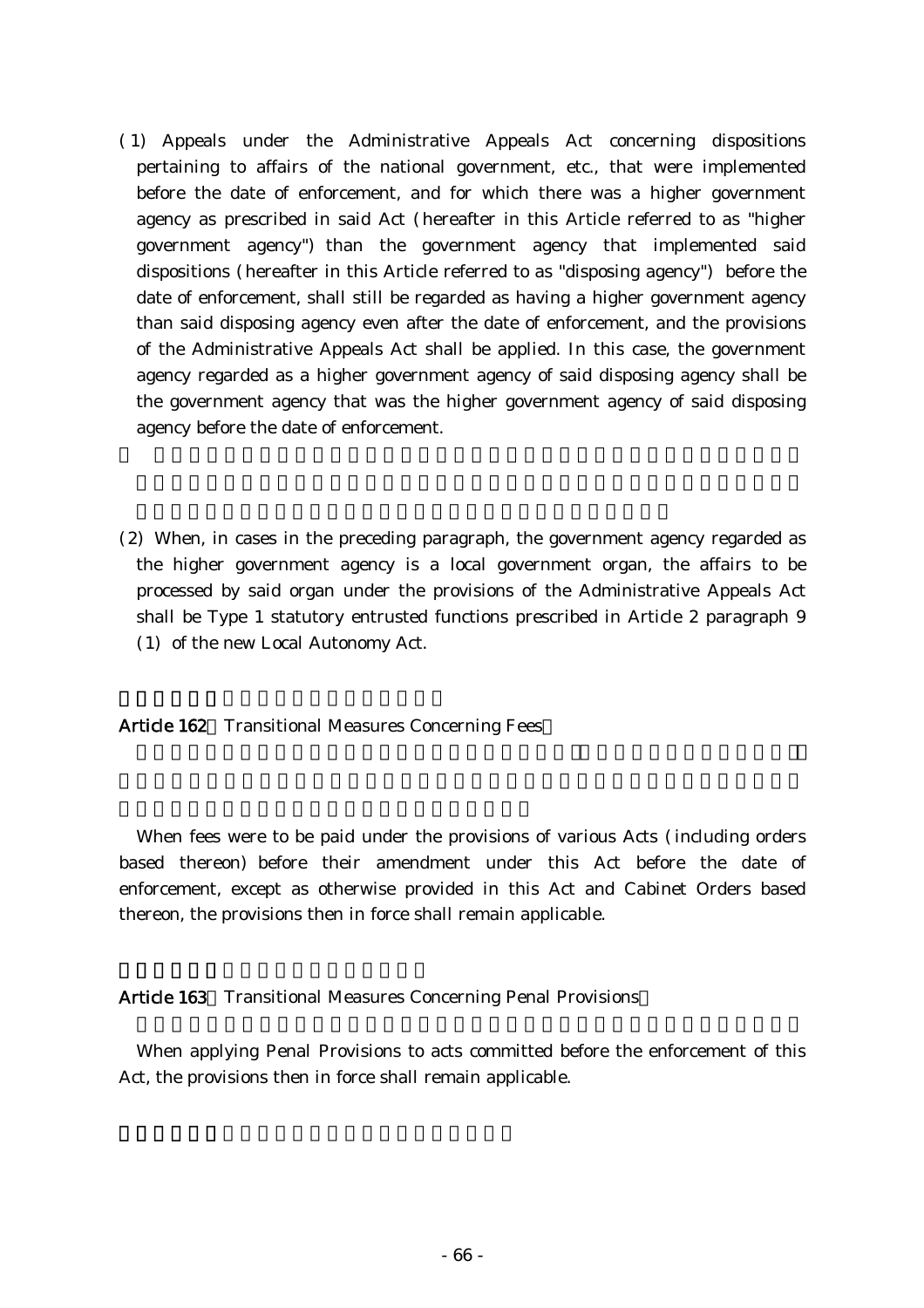Article 164 Delegation of Other Transitional Measures to Cabinet Orders

- ( )1 Besides those prescribed in these Supplementary Provisions, necessary transitional measures accompanying the enforcement of this Act (including transitional measures concerning penal provisions) shall be prescribed by Cabinet Order.
- (2) Necessary matters concerning the application of the provisions of Article 18, Article 51 and Article 184 of the Supplementary Provisions shall be prescribed by Cabinet Order.

Article 250 Review

As well as striving to ensure that, as far as possible, the Type 1 statutory entrusted functions prescribed in Article 2 paragraph  $9$  (1) of the new Local Autonomy Act are not newly established, those listed in Appended Table 1 of the new Local Autonomy Act and those indicated in Cabinet Orders based on said Act shall be subjected to review and appropriately revised at suitable times, from the viewpoint of promoting regional devolution.

### Article 251

To enable local governments to execute their affairs and projects autonomously and independently, the government shall, while taking account of trends in financial circumstances, review means of enhancing and securing local tax revenues in accordance with the distribution of roles between the national and local governments, and shall take necessary measures based on the results thereof.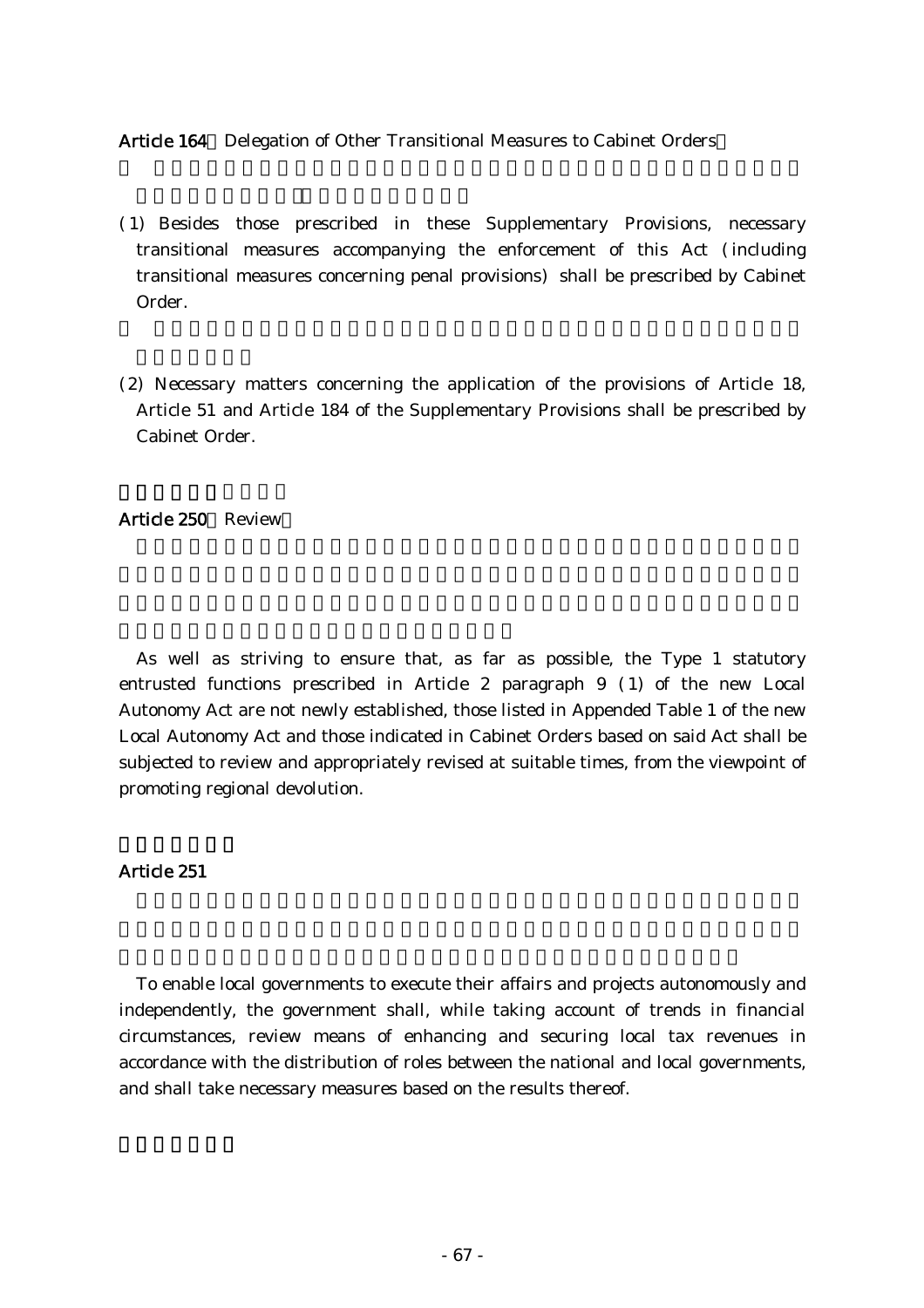The government shall, with a view to protecting the interests of insured persons and others, increasing the efficiency of administrative processing, and so on, review systems of administrative processing for social security, requirements of employees employed therein, and other matters, in line with reforms of the medical insurance system, pension system, and when deeming it necessary, shall take requisite measures based on the results thereof.

Supplementary Provisions Act No. 160 of December 22nd, 1999 Extract

Article 1 Date of Enforcement

This Act (excluding Article 2 and Article 3) shall come into force from January 6th, 2001.

Supplementary Provisions Act No. 123 of November 22nd, 2000

This Act shall come into force as from the date when 10 days have passed from the date of promulgation.

Supplementary Provisions Act No. 70 of June 14th, 2002 Extract

Article 1 Date of Enforcement

This Act shall come into force as from the date when 20 days have passed from the date of promulgation.

Article 7 Transitional Measures Concerning Penal Provisions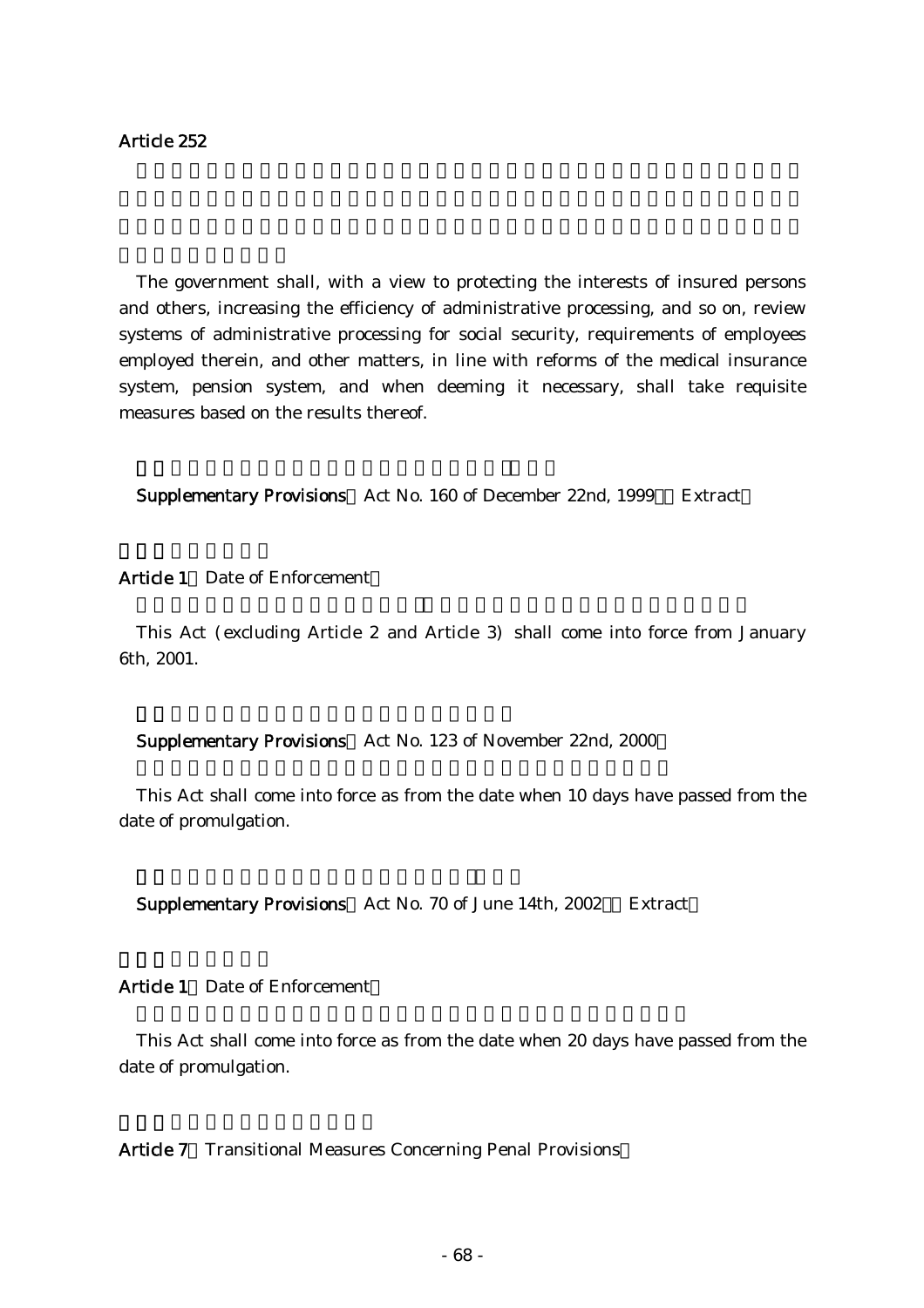When applying Penal Provisions to acts committed before the enforcement of this Act and acts committed after the enforcement of this Act in cases when the provisions then in force are to remain applicable under the provisions of Article 3 paragraph 4 and the preceding Article of the Supplementary Provisions, the provisions then in force shall remain applicable.

Article 8 Review of Administration Concerning Food Safety

In view of the fact that it was impossible to prevent an outbreak of bovine spongiform encephalopathy, the government shall consider a radical revision of the administration concerning the safety of food from production to consumption, with a view to strengthening collaboration between relevant ministries and agencies.

Supplementary Provisions Act No. 100 of July 31st, 2002

Article 1 Date of Enforcement

This Act shall come into force as from the date of enforcement of the Act Concerning Service of Correspondence by Private Proprietors (Act No. 99 of 2002).

Article 2 Transitional Measures Concerning Penal Provisions

When applying Penal Provisions to acts committed before the enforcement of this Act, the provisions then in force shall remain applicable.

Article 3 Delegation of Other Transitional Measures to Cabinet Orders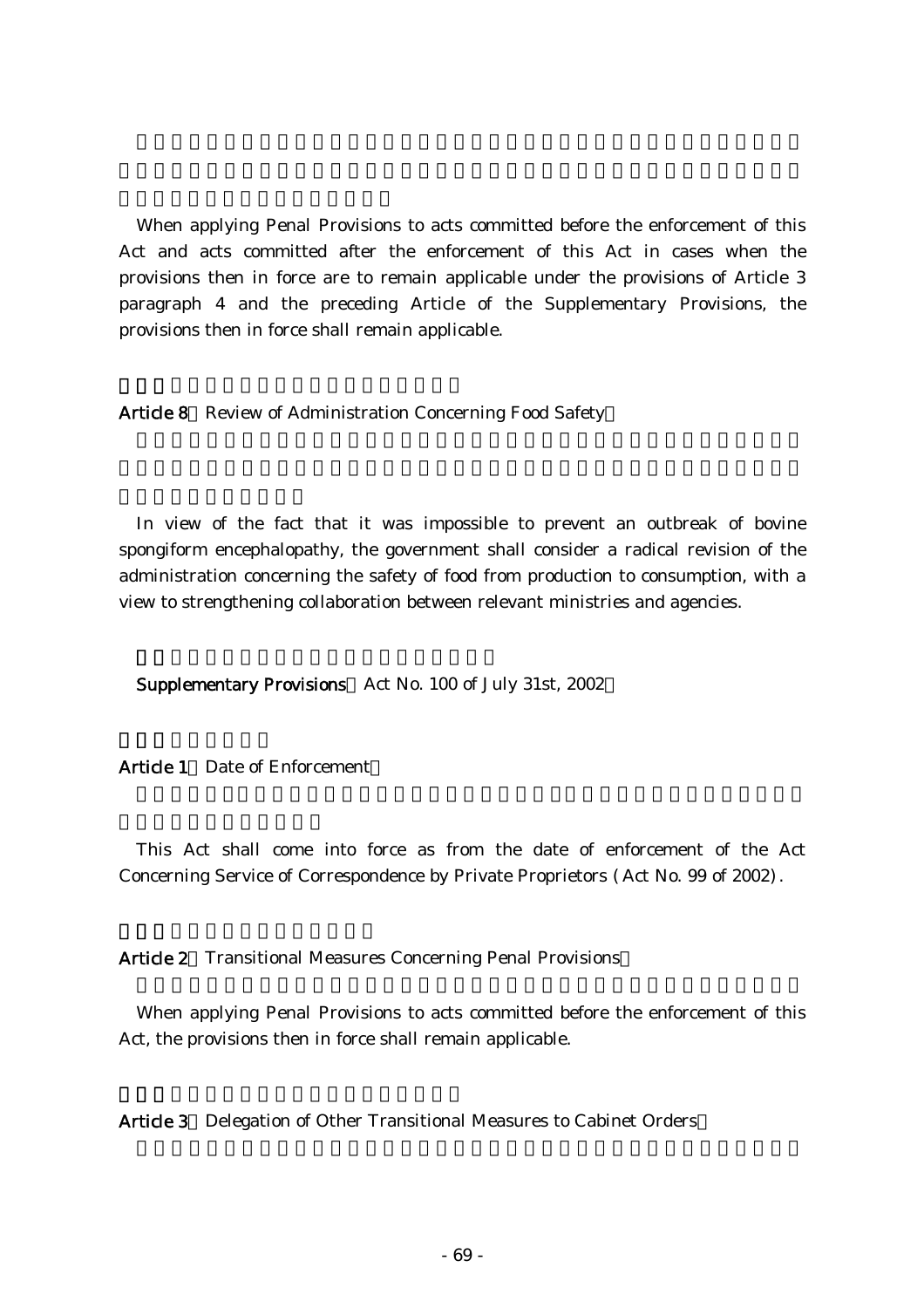Besides those specified in the preceding Article, necessary transitional measures concerning the enforcement of this Act shall be prescribed by Cabinet Order.

Supplementary Provisions Act No. 152 of December 13th, 2002 Excerpt

Article 1 Date of Enforcement

This Act shall come into force as from the date of enforcement of the Act Concerning Utilization of Information Communication Technology in Administrative Procedures and Other Procedures (Act No. 151 of 2002).

Article 4 Transitional Measures Concerning Penal Provisions

When applying Penal Provisions to acts committed before the enforcement of this Act, the provisions then in force shall remain applicable.

Article 5 Delegation of Other Transitional Measures to Cabinet Orders

Besides those specified in the preceding three paragraphs, necessary transitional measures concerning the enforcement of this Act shall be prescribed by Cabinet Order.

Supplementary Provisions Act No. 73 of June 11th, 2003 Excerpt

Article 1 Date of Enforcement

This Act shall come into force as from a date prescribed by Cabinet Order within a range not exceeding three months from the date of promulgation.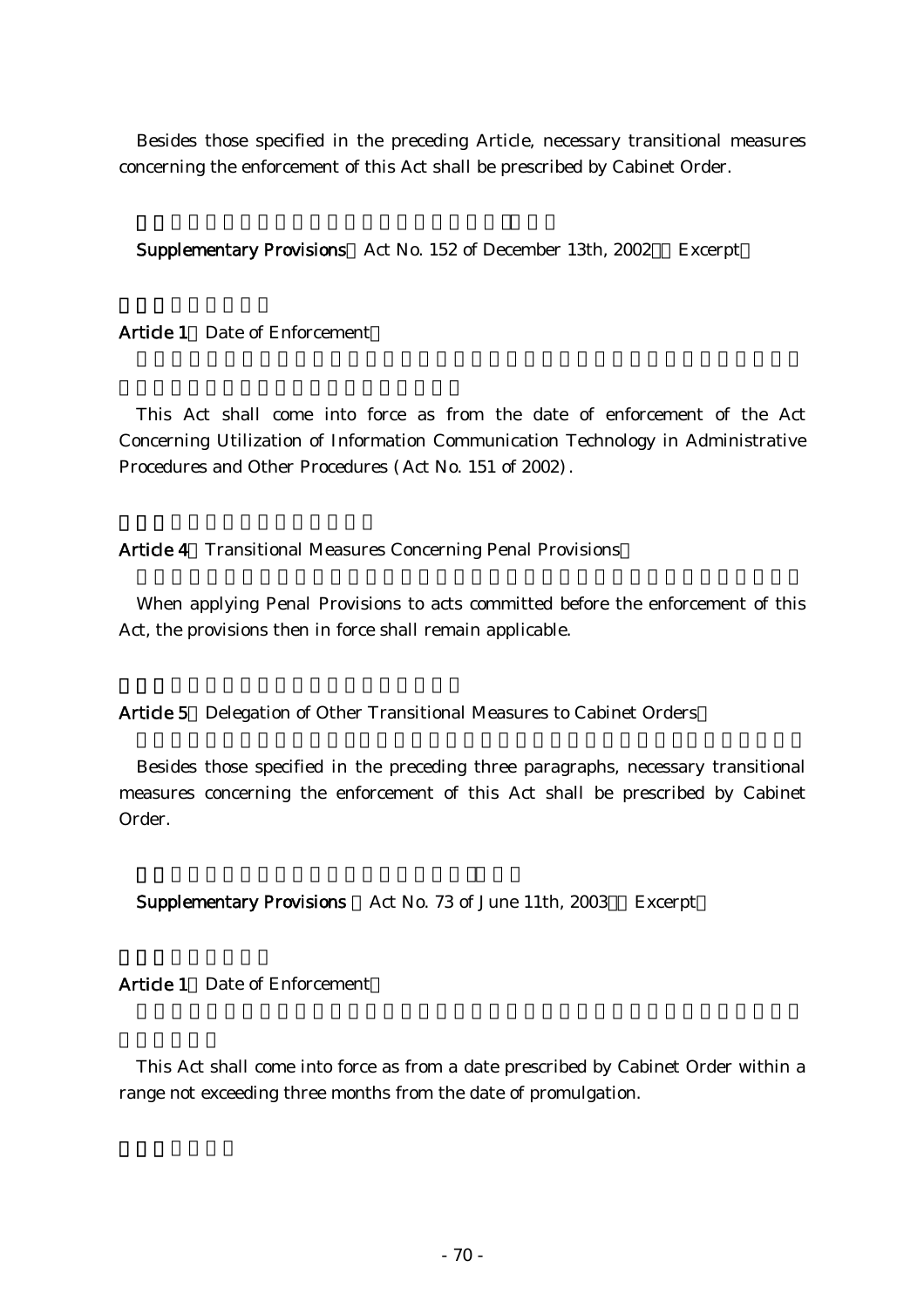#### Article 2 Review

The government shall, when five years have passed after the enforcement of this Act, conduct a review of the state of enforcement of provisions after amendment under the provisions of Article 1 through Article 5, and other matters, and, when deeming it necessary, shall take requisite measures based on the results thereof.

Article 3 Transitional Measures Accompanying Partial Amendment of the Domestic Animal Infectious Diseases Control Act

Dispositions, procedures and other acts pertaining to fowl plague prescribed in row 23 of the Table in Article 2 paragraph 1 of the Domestic Animal Infectious Diseases Control Act before amendment under the provisions of Article 5 implemented before the enforcement of this Act shall be regarded as having been carried out as dispositions, procedures and other acts pertaining to highly pathogenic avian influenza prescribed in row 23 of the Table in Article 2 paragraph 1 of the Domestic Animal Infectious Diseases Control Act after amendment under the provisions of Article 5.

Article 4 Transitional Measures Concerning the Application of Penal Provisions

When applying Penal Provisions to acts committed before the enforcement of this Act, the provisions then in force shall remain applicable.

Article 5 Delegation to Cabinet Orders

Besides those prescribed in these Supplementary Provisions, necessary transitional measures concerning the enforcement of this Act shall be prescribed by Cabinet Order.